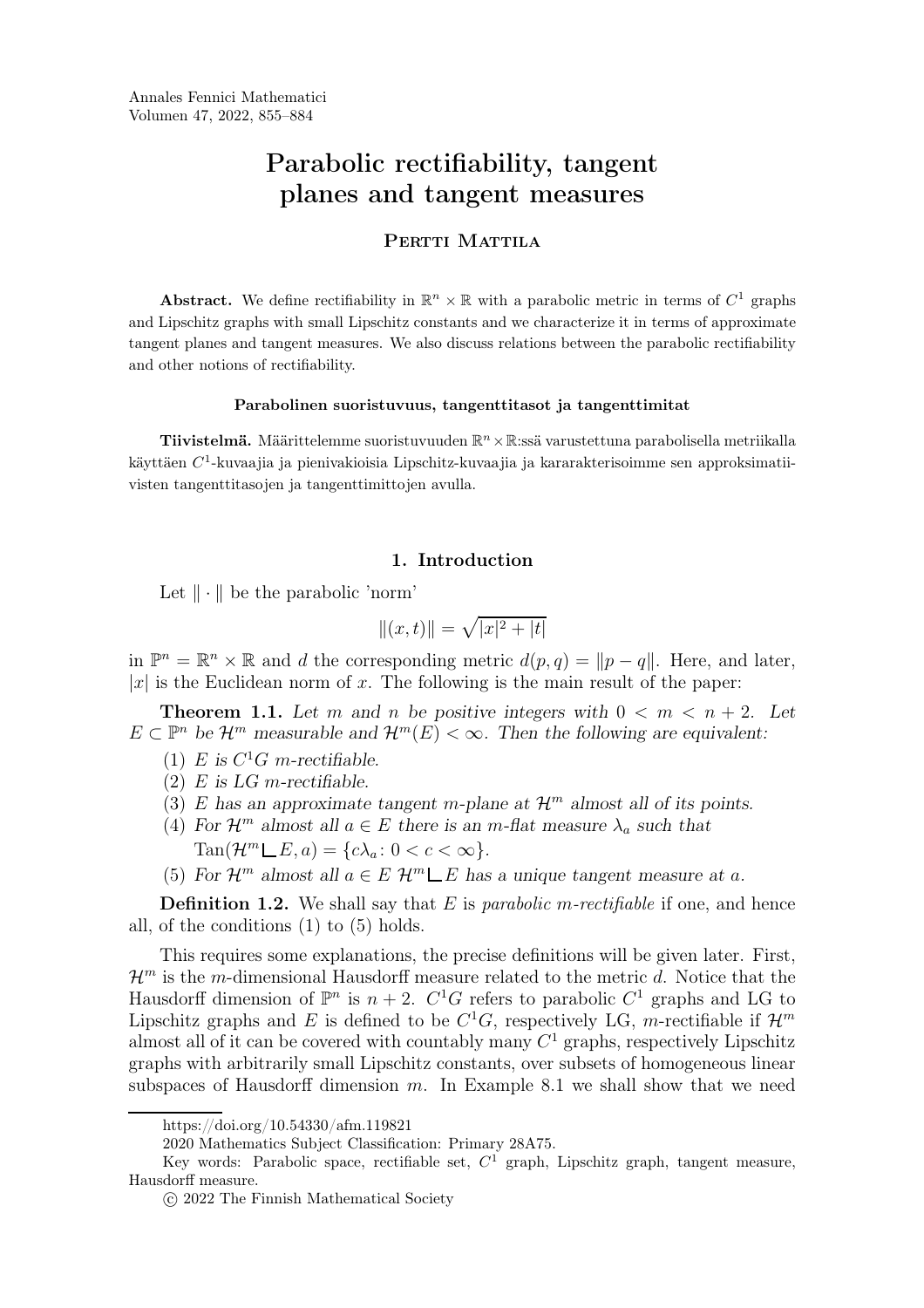small constants; Lipschitz graphs themselves are not always parabolic rectifiable. Homogeneous means that the linear subspaces are invariant under the dilations

$$
\delta_r\colon\mathbb{P}^n\to\mathbb{P}^n,\ \ \delta_r(x,t)=(rx,r^2t),\ r>0.
$$

Then they are precisely the linear m-dimensional subspaces of  $\mathbb{R}^n \times \{0\}$  and linear  $(m-1)$ -dimensional subspaces of  $\mathbb{R}^{n+1}$  containing  $\{0\} \times \mathbb{R}$ . A homogeneous linear subspace V is an approximate tangent m-plane of E at a if near  $a E$  lies close to  $V + a$  in a metric measure-theoretic sense. m-flat measures are just constant multiples of the Lebesgue measures on homogeneous linear subspaces. The elements of Tan( $\mathcal{H}^m \_E, a$ ) are the tangent measures at a of the restriction of  $\mathcal{H}^m$  to E,  $\mathcal{H}^m \square E$ , that is, the weak limits of the normalized blow-ups of  $\mathcal{H}^m \square E$ . Finally, the uniqueness of the tangent measures means uniqueness up to multiplication by positive constants.

Rectifiable sets were defined in Euclidean spaces in the plane by Besicovitch in the 1920s and in general dimensions by Federer in 1947 in [\[Fed47\]](#page-28-0). According to Federer's definition  $E \subset \mathbb{R}^n$  is m-rectifiable if almost all of it can be covered with countably many Lipschitz images of subsets of  $\mathbb{R}^m$ . It follows from Rademacher's theorem that in Euclidean spaces this is equivalent to (1) and (2). Example [8.3](#page-25-0) shows that Euclidean  $m$ -rectifiable sets need not be parabolic  $m$ -rectifiable, but parabolic m-rectifiable sets are Euclidean m-rectifiable by Theorem  $6.1$ . Moreover, Euclidean m-rectifiable sets are parabolic  $(m + 1)$ -rectifiable by Theorem [6.2.](#page-16-1) In Euclidean spaces the equivalence of  $(1)$ ,  $(2)$  and  $(3)$  was proved by Federer and of  $(4)$  to these by Preiss, who introduced the tangent measures in [\[Pre87\]](#page-29-0). The equivalence of (4) and (5) was proved in [\[Mat05\]](#page-28-1) in metric groups in a much more general setting. Ambrosio and Kirchheim [\[AK00\]](#page-27-0) used Federer's definition in general metric spaces and they proved an analogue of  $(2) \iff (3)$ .

Rectifiability in Heisenberg groups, and in more general Carnot groups, has been studied by many people starting with the pioneering work of Franchi, Serapioni and Serra Cassano [\[FSS01\]](#page-28-2). An analogue of Theorem [1.1](#page-0-4) in Heisenberg groups was proved in [\[MSS10\]](#page-28-3) and in general Carnot groups by Antonelli and Merlo in [\[AM22\]](#page-27-1). Our parabolic space is a special case of a homogeneous group, which is not a Carnot group. Idu, Magnani and Maiale [\[IMM21\]](#page-28-4) proved in general homogeneous groups a result similar to Theorem [1.1,](#page-0-4) but only for horizontal sets.

Although rectifiability can be defined in general metric spaces by Federer's definition, it is evident that it is not a natural definition in spaces with a special very non-Euclidean structure, such as Heisenberg groups and  $\mathbb{P}^n$ . In particular, we shall see in Theorem [7.2](#page-19-0) that in  $\mathbb{P}^n$  all Federer  $(n+1)$ -rectifiable sets have Hausdorff  $n+1$ measure zero. It is not always clear what a natural definition should be. One criterion could be the condition (5) in Theorem [1.1:](#page-0-4) rectifiable sets should look the same at all small scales around typical points, whenever such a statement makes sense. So if we wish to have an optimally large collection with this property, we have a right definition.

As far as I know, except for [\[IMM21\]](#page-28-4) mentioned above, non-quantitative rectifiability in the parabolic setting has not been considered before in the literature. But uniform rectifiability in codimension 1 was introduced by Hoffman, Lewis and Nyström in [\[HLN03\]](#page-28-5) and [\[HLN04\]](#page-28-6). Recently it has been investigated by many people, see, for example, [\[BHHLN20\]](#page-28-7) and [\[BHHLN21\]](#page-28-8). Relations between Euclidean uniform rectifiability and boundary behaviour of solutions of elliptic equations and related singular integrals have been investigated by great success during the recent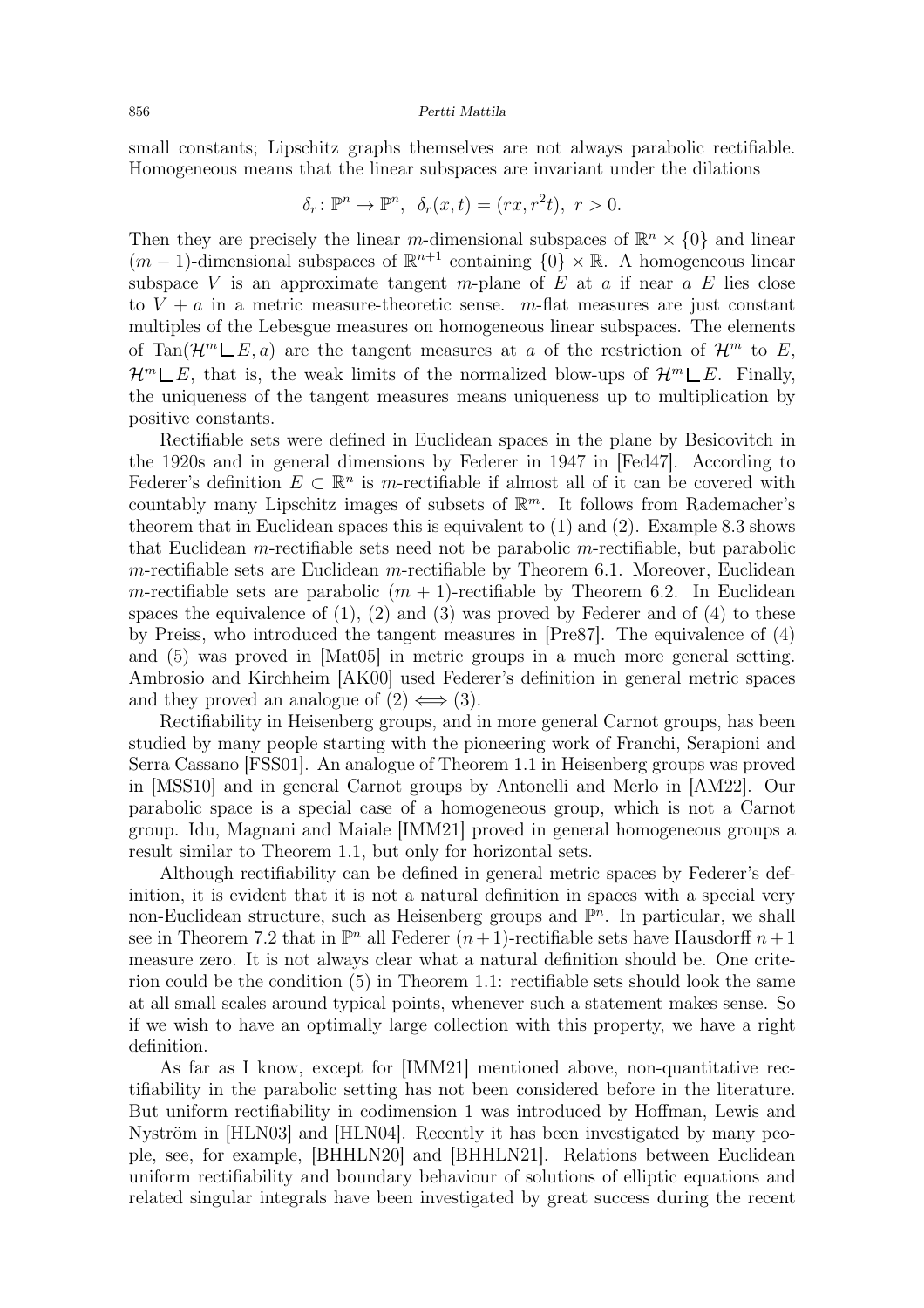decades. A motivation for parabolic uniform rectifiability comes, I believe, from the desire to extend results of this type to parabolic equations.

After some preliminaries in Section [2](#page-2-0) in Section [3](#page-4-0) we characterize parabolic Lipschitz graphs with parabolic cones and relate them to rectifiability. In Section [4](#page-8-0) we introduce approximate tangent planes and tangent measures and finish the proof of the equivalence of  $(2)$ ,  $(3)$ ,  $(4)$  and  $(5)$  in Theorem [1.1.](#page-0-4) The arguments follow the Euclidean pattern with several changes. In Section [5](#page-12-0) we introduce parabolic  $C<sup>1</sup>$ graphs and complete the proof of Theorem [1.1.](#page-0-4) There we also prove a Rademachertype theorem for parabolic rectifiable Lipschitz graphs, Theorem [5.2.](#page-13-0) In Section [6](#page-15-0) we compare Euclidean and parabolic rectifiability. We show that parabolic mrectifiability implies Euclidean m-rectifiability and Euclidean m-rectifiability implies parabolic  $(m + 1)$ -rectifiability. The converse statements are false by examples in Section [8.](#page-20-1) In Section [7](#page-18-0) we discuss uniform, Ambrosio–Kirchheim and Heisenberg rectifiability and their relations to parabolic rectifiability. In Theorem [7.2](#page-19-0) we show that all codimension 1 Ambrosio–Kirchheim rectifiable sets have parabolic Hausdorff measure zero. In Section [8](#page-20-1) we construct several examples. Example [8.1](#page-20-0) shows that the vertical Lipschitz graphs need not be parabolic rectifiable, in particular, Lipschitz does not imply almost everywhere differentiable in this setting.. In addition, this gives a simple example of a vertical Lipschitz graph which is not uniformly rectifiable, an earlier such an example is due to Lewis and Silver in [\[LS88\]](#page-28-9). A modification of this, Example [8.2,](#page-21-0) shows that the qualitative notion of rectifiability related to the above mentioned uniform rectifiability differs from our parabolic rectifiability.

Example [8.1](#page-20-0) means a failure of a strong type of Rademacher's theorem. Similar failure in some Carnot groups for intrinsic Lipschitz graphs was verified in [\[JNV21\]](#page-28-10), see Section 7.3.

<span id="page-2-0"></span>Acknowledgement. I would like to thank referee for many useful comments.

# 2. Preliminaries

The metric d and the dilations  $\delta_r$  in  $\mathbb{P}^n$  are as defined in Introduction. Then  $d(\delta_r p, \delta_r q) = r d(p, q)$ . In  $\mathbb{P}^n$ ,  $d(A)$  stands for the diameter of A,  $d(A, B)$  for the minimal distance between the sets A and B and  $d(p, A)$  for the distance from a point p to a set A. The closed ball with centre  $p \in \mathbb{P}^n$  and radius  $r > 0$  is denoted by  $B(p, r)$  and the open ball by  $U(p, r)$ . The corresponding concepts with the Euclidean distance are denoted by  $d_E$  and  $B_E$ .

We denote by  $\mathcal{L}^n$  the Lebesgue measure in the Euclidean *n*-space  $\mathbb{R}^n, n \geq 1$ . For  $s > 0$  the s-dimensional Hausdorff measure  $\mathcal{H}^s$  in  $\mathbb{P}^n$  is defined by

$$
\mathcal{H}^s(A) = \lim_{\delta \to 0} \inf \left\{ \sum_{i=1}^{\infty} d(E_i)^s : A \subset \bigcup_{i=1}^{\infty} E_i, \ d(E_i) < \delta \right\}.
$$

Let  $\mathcal{H}_E^s$  be the Euclidean Hausdorff measure defined as  $\mathcal{H}^s$  but the parabolic diameter replaced by the Euclidean one.

<span id="page-2-1"></span>**Lemma 2.1.** There is positive constant  $c(n, s)$  such that  $c(n, s)H^{s+1}(A)$  $\mathcal{H}_E^s(A) \leq \mathcal{H}^s(A)$  for  $A \subset \mathbb{P}^n$ .

Proof. The right hand inequality is trivial, because the Euclidean diameter is at most the parabolic for small sets. The left hand inequality follows from the observation that any Euclidean ball of radius r can be covered roughly with  $1/r$ parabolic balls of radius r.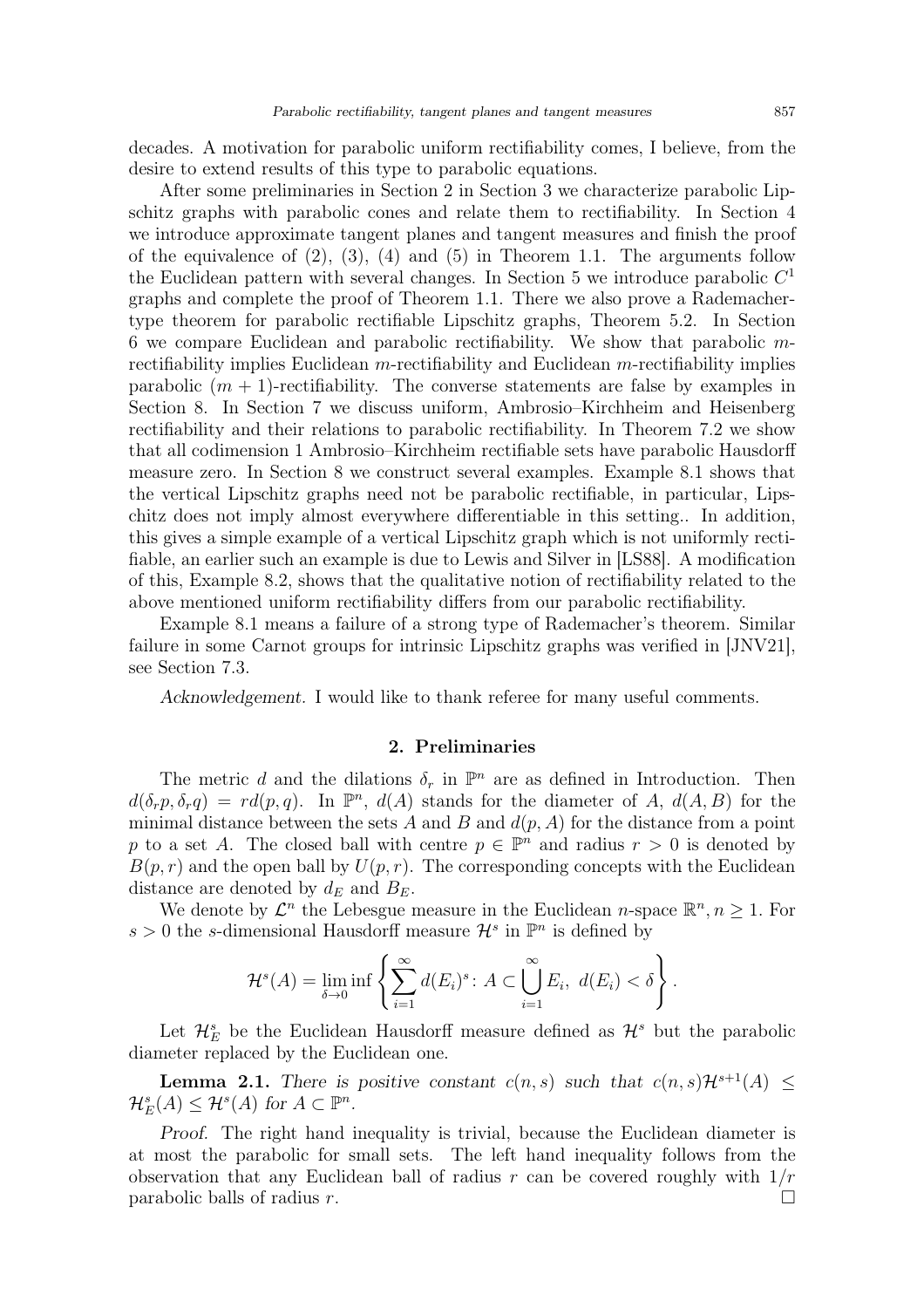A set  $A \subset \mathbb{P}^n$  is called AD-m-regular if there are  $0 < c < C < \infty$  such that  $cr^m \leq \mathcal{H}^m(A \cap B(p,r)) \leq Cr^m$  for  $p \in A$  and  $0 < r < d(A)$ .

The *upper and lower s-densities* of  $A \subset \mathbb{P}^n$  at  $a \in \mathbb{P}^n$  are defined by

$$
\Theta^{*s}(A, p) = \limsup_{r \to 0} (2r)^{-s} \mathcal{H}^s(A \cap B(p, r)),
$$
  

$$
\Theta^s_*(A, p) = \liminf_{r \to 0} (2r)^{-s} \mathcal{H}^s(A \cap B(p, r)).
$$

<span id="page-3-1"></span>If these agree, we define the s-density  $\Theta^{s}(A, p)$  as their common value.

**Theorem 2.2.** If  $A \subset \mathbb{P}^n$  is  $\mathcal{H}^s$  measurable and  $\mathcal{H}^s(A) < \infty$ , then

- (1)  $2^{-s} \leq \Theta^{*s}(A, p) \leq 1$  for  $\mathcal{H}^s$  almost all  $p \in A$ ,
- (2)  $\Theta^{*s}(A, p) = 0$  for  $\mathcal{H}^s$  almost all  $p \in \mathbb{P}^n \setminus A$ .

For the proof, see [\[Fed69\]](#page-28-11),  $2.10.19(2)$ , (4), (5), also the proofs of [\[EG92\]](#page-28-12), Section 2.3, work in general metric spaces.

For  $0 \leq m \leq n$  let  $H(n, m)$  be the set of linear m-dimensional subspaces of  $\mathbb{R}^n \times \{0\} \subset \mathbb{P}^n$ , the horizontal subspaces. For  $1 < m \leq n + 1$  let  $V(n,m)$  be the set of linear  $(m-1)$ -dimensional subspaces of  $\mathbb{P}^n$  containing  $\{0\} \times \mathbb{R}$ , the vertical subspaces. Then  $V(n,m)$  consists of the orthogonal complements in  $\mathbb{R}^{n+1}$  of the horizontal subspaces in  $H(n, n+2-m)$ . We also set  $P(n, m) = H(n, m) \cup V(n, m)$ . Then  $P(n, 1) = H(n, 1)$  and  $P(n, n + 1) = V(n, n + 1)$ . For  $V \in P(n, m)$ ,  $V^{\perp}$  is the orthogonal complement of V in  $\mathbb{R}^{n+1}$ .

Denote by H the horizontal plane  $\{t = 0\}$  and by T the t-axis  $\{x = 0\}$ . Then any vertical plane V can be written as  $V = V \cap H + T$ . For  $V \in P(n, m)$  let  $P_V$  be the orthogonal projection onto V, that is,  $P_V(x,t) = (P_V(x), 0)$ , when  $V \in H(n, m)$ , and  $P_V(x,t) = (P_{V \cap H}(x), t)$ , when  $V \in V(n,m)$ , where  $P_V$  and  $P_{V \cap H}$  also denote the standard orthogonal projections in  $\mathbb{R}^n$ . Then

<span id="page-3-0"></span>(2.1) 
$$
||p||^2 = ||P_V(p)||^2 + ||P_{V^{\perp}}(p)||^2.
$$

All these projections  $P_V: \mathbb{P}^n \to \mathbb{P}^n$  are 1-Lipschitz mappings. We equip  $P(n, m)$ with the compact metric d,  $d(V, W) = ||P_{V \cap H} - P_{W \cap H}||$ , where  $|| \cdot ||$  is the operator norm: for any linear map  $\Lambda: \mathbb{P}^n \to \mathbb{P}^n, ||\Lambda||$  is the smallest number L such that  $\|\Lambda(p)\| \le L \|p\|$  for  $p \in \mathbb{P}^n$ .

The results of this paper remain valid with small technical changes for other commonly used metrics, too, for example the ones induced by  $||(x,t)|| = (|x|^4 + |t|^2)^{1/4}$ ,  $||(x, t)|| = |x| + \sqrt{|t|}$  and  $||(x, t)|| = \max\{|x|, \sqrt{|t|}\}\$ , but the formula [\(2.1\)](#page-3-0) makes d more convenient. In particular, the validity of the statements of Theorem [1.1](#page-0-4) is independent of the metrics as long as they are bilipschitz equivalent.

We say that a subgroup of  $(\mathbb{P}^n, +)$  is *homogeneous* if it is closed and invariant under the dilations  $\delta_r$ ,  $r > 0$ . It is easy to check that the homogeneous subgroups are exactly the elements of  $P(n, m)$  together with  $\mathbb{P}^n$  and  $\{0\}$ .

<span id="page-3-2"></span>**Lemma 2.3.** For  $V \in P(n,m)$  there is a positive number  $p(V)$  such that  $\mathcal{H}^m \perp V = \frac{p(V)}{\mathcal{L}_V(V \cap B(0,1))} \mathcal{L}_V$ , where  $\mathcal{L}_V$  is the Lebesgue measure on V. In particular,  $\mathcal{H}^m(V \cap B(p,r)) = p(V)r^m$  for  $p \in V, r > 0$ . Moreover,  $p(V) = 2^m$  for  $V \in H(n,m)$ and for  $2 \leq m \leq n+1$  there is a positive number  $v(m)$ ,  $1 \leq v(m) \leq 2^m$ , such that  $p(V) = v(m)$  for  $V \in V(n, m)$ .

Proof. The Hausdorff measure  $\mathcal{H}^m$  on  $V \in P(n,m)$  agrees with a constant multiple of the Lebesgue measure of  $V$  by the uniqueness of Haar measures, which gives  $p(V)$ . If  $V \in H(n, m)$ , it is isometric with  $\mathbb{R}^m$ , whence  $p(V) = 2^m$ , see, e.g., [\[EG92\]](#page-28-12), Theorem 2 in Section 2.2. If  $V \in V(n,m)$  and  $m \geq 3$  (for  $n = 2$  we have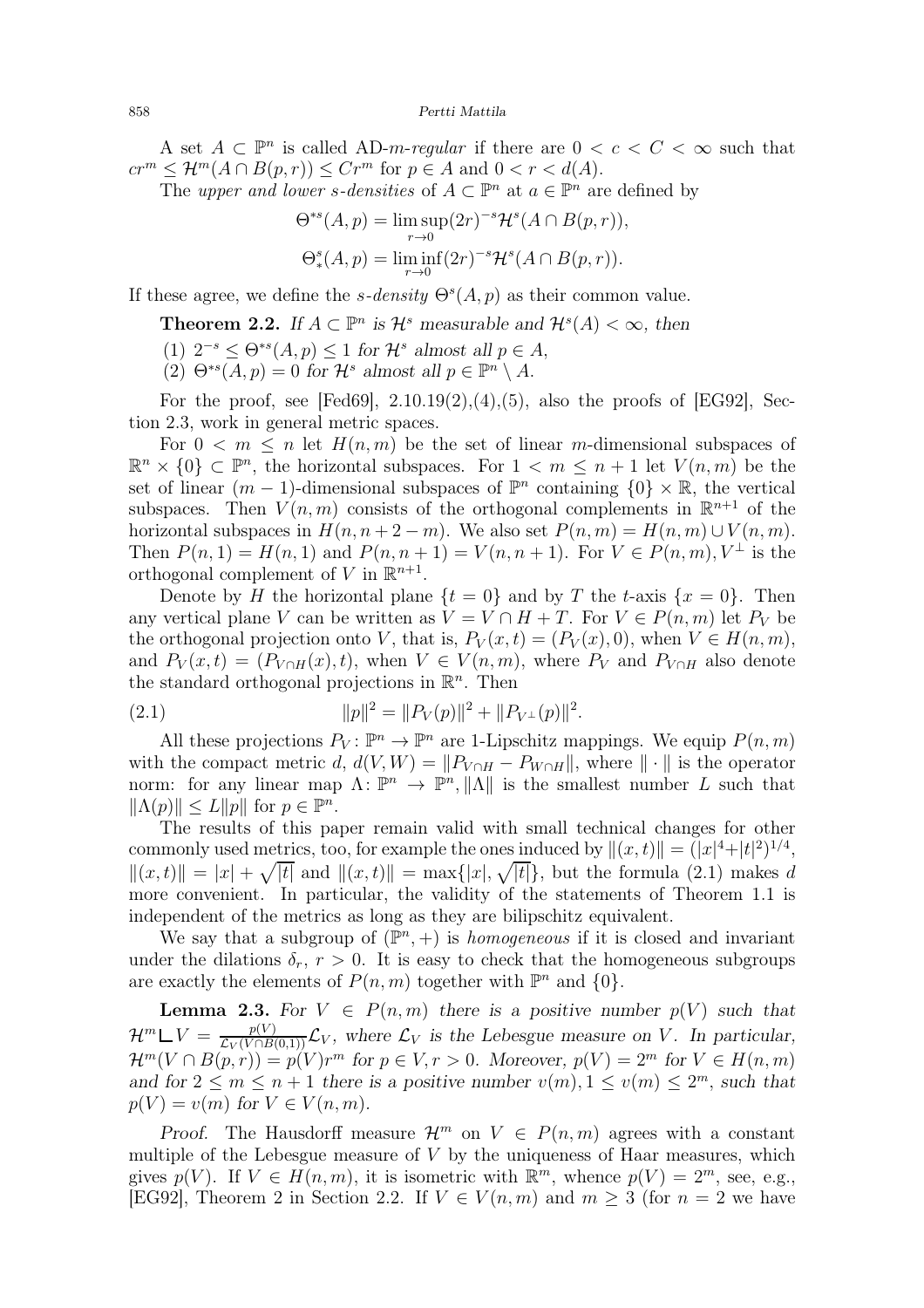only the t-axis), it is isometric with  $\mathbb{P}^{m-2}$  which gives  $v(m)$ . By Theorem [2.2\(](#page-3-1)1) with  $A = V, 1 \le v(m) \le 2^m$ . The claim for balls in the horizontal case is clear. For  $V \in V(n,m), \mathcal{L}_V(B(0,r)) = \mathcal{L}_V(V \cap B(0,1))r^{n+2}$  because  $B(0,r) = \delta_r(B(0,1))$  and  $\det(\delta_r) = r^{n+2}$ .

I don't know the precise value of  $v(m)$  but I expect it to be strictly less than  $2^m$ . As  $\mathcal{H}^m$  on  $V \in P(n,m)$  is doubling, Vitali's covering theorem for it holds, which together with Lemma [2.3](#page-3-2) yields the density theorem:

<span id="page-4-2"></span>**Lemma 2.4.** If  $V \in P(n,m)$  and  $A \subset V$ , then  $\Theta^m(A, p) = 2^{-m}p(V)$  for  $\mathcal{H}^m$ almost all  $p \in A$ .

We call the measures  $cH^m\Box V$ ,  $V\in P(n,m)$ ,  $c>0$ ,  $m$ -flat, and horizontal m-flat or vertical m-flat depending on whether  $V \in H(n,m)$  or  $V \in V(n,m)$ .

We shall denote by  $f_{\#}\mu$  the push-forward of a measure  $\mu$  under a map  $f: f_{\#}\mu(A)$  $= \mu(f^{-1}(A))$ . The restriction of  $\mu$  to a set A,  $\mu\Box A$ , is defined by  $\mu\Box A(B) =$  $\mu(A \cap B)$ . The notation  $\ll$  stands for absolute continuity. The support of a measure  $\mu$  is denoted by spt  $\mu$ . The closure of a set A is  $\overline{A}$ .

By the notation  $a \leq b$  we mean that  $a \leq Cb$  for some constant C. The dependence of C, if not denoted explicitly, should be clear from the context.

# 3. Lipschitz graphs, cones and rectifiable sets

<span id="page-4-0"></span>We now define Lipschitz graphs over homogeneous planes and characterize them with cones.

<span id="page-4-4"></span>**Definition 3.1.** We say that  $G \subset \mathbb{P}^n$  is an *m-Lipschitz graph* if there exist  $0 < L < \infty, A \subset V \in P(n,m)$  and  $g: A \to V^{\perp}$  such that  $||g(x) - g(y)|| \leq L||x - y||$ for  $x, y \in A$  and  $G = \{x + g(x) : x \in A\}$ . Then we also call G an m-Lipschitz graph or  $(m, L)$ -Lipschitz graph over V. We write  $G = G_q$ .

We say that  $G \subset \mathbb{P}^n$  is a *horizontal* (resp. *vertical*) m-Lipschitz graph, or a horizontal (resp. vertical)  $(m, L)$ -Lipschitz graph, if the above holds with  $V \in H(n, m)$ (resp.  $V \in V(n, m)$ ).

<span id="page-4-3"></span> $\sqrt{L^2+1}$ -bilipschitz. Hence  $G_g$  is AD-m-regular, if A is. **Remarks 3.2.** (1) If above g is L-Lipschitz, then the map  $x \mapsto x + g(x)$  is

(2) Let P be the projection onto the t-axis;  $P(x,t) = t$ . If G is a horizontal Lipschitz graph, then  $\mathcal{L}^1(P(G)) = 0$ . This follows applying the following Euclidean fact to the last coordinate function of g with  $G = G_g$ :

If  $f: A \to \mathbb{R}, A \subset \mathbb{R}^m$ , satisfies  $|\tilde{f}(x) - f(y)| \leq C|x - y|^2$  for  $x, y \in A$ , then  $\mathcal{L}^1(f(A)) = 0$ . This is a consequence of a Sard theorem. A simple proof for a special case which suffices here can be found in [\[Mat95\]](#page-28-13), Theorem 7.6.

(3) Immediately by the definitions, the horizontal Lipschitz graphs are locally Euclidean Lipschitz graphs and the Euclidean Lipschitz graphs over vertical planes are locally vertical Lipschitz graphs.

<span id="page-4-1"></span>**Lemma 3.3.** If G is a vertical m-Lipschitz graph, then the Euclidean Hausdorff dimension of G is at most  $m - 1/2$ . In particular,  $\mathcal{H}_E^m(G) = 0$ .

Proof. This is a well-known fact about Hölder graphs, but I give the simple argument. Let  $g: A \to V^{\perp}$ ,  $A \subset V \in V(n,m)$ , be L-Lipschitz and  $d(A) < 1$ . Cover A with Euclidean cubes  $Q_i \subset V$ ,  $i = 1, \ldots, N_r \leq r^{1-m}$  of side-length r. Then  ${x + g(x): x \in Q_i}$  can be covered with Euclidean balls  $B_{i,j}, j = 1, ..., M_r \leq r^{-1/2}$ ,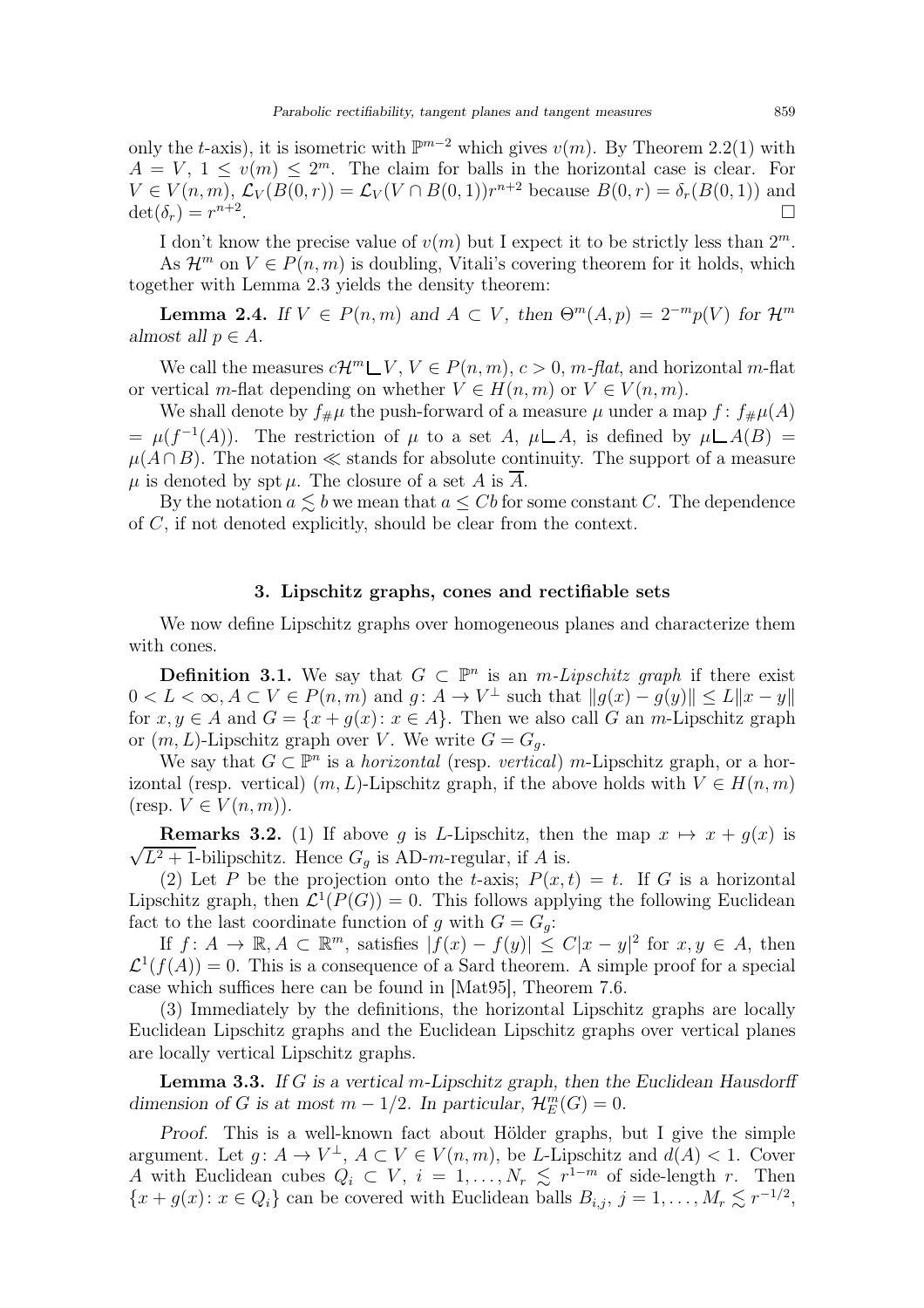of radius r. Hence

$$
\sum_{i,j} d_E(B_{i,j})^{m-1/2} \lesssim r^{1-m} r^{-1/2} r^{m-1/2} = 1,
$$

from which the lemma follows  $\square$ 

<span id="page-5-2"></span>**Corollary 3.4.** If G is a horizontal m-Lipschitz graph and  $G'$  is a vertical m-Lipschitz graph, then  $\mathcal{H}^m(G \cap G') = 0$ .

Proof. By Lemma [3.3](#page-4-1)  $\mathcal{H}_E^m(G') = 0$ . Let  $P(x,t) = (x,0)$  for  $(x,t) \in \mathbb{P}^n$ . Then  $\mathcal{H}^m(P(G \cap G')) = \mathcal{H}_E^m(P(G \cap G')) = 0.$  So  $G \cap G'$  is a horizontal m-Lipschitz graph over a set of measure zero and therefore  $\mathcal{H}^m(G \cap G') = 0$ .

For  $V \in P(n,m)$ ,  $p \in \mathbb{P}^n$  and  $0 < s < 1$  define the open cone around V,

(3.1) 
$$
X(p, V, s) = \{q \in \mathbb{P}^n : ||P_{V^{\perp}}(q-p)|| < s||q-p||\}
$$

$$
= \{q \in \mathbb{P}^n : d(q-p, V) < s||q-p||\},\
$$

and for  $r > 0$  set  $X(p, r, V, s) = X(p, V, s) \cap B(p, r)$ .

<span id="page-5-0"></span>Then by [\(2.1\)](#page-3-0)

(3.2) 
$$
X(p, V^{\perp}, \sqrt{1-s^2}) = \mathbb{P}^n \setminus \overline{X(p, V, s)}.
$$

Notice that for small s the parabolic horizontal cones are much narrower and the vertical much wider than the Euclidean cones.

<span id="page-5-1"></span>Lemma 3.5. Let  $V \in P(n, m)$ .

- (1) If  $L > 0$  and G is an  $(m, L)$ -Lipschitz graph over V, then  $(G \setminus \{p\})$  $X(p, V, s) = \emptyset$  for  $p \in G$  and for  $s > L$ .
- (2) If  $0 < s < 1$  and  $(G \setminus \{p\}) \setminus X(p, V, s) = \emptyset$  for  $p \in G$ , then G is an  $(m, L)$ -Lipschitz graph over V with  $L = \frac{s}{\sqrt{1-s^2}}$ .

Proof. If  $s > L$  and  $G_g$  is an  $(m, L)$ -Lipschitz graph over V, then for  $p =$  $x + g(x), q = y + g(y) \in G_q, p \neq q$ , we have

$$
||P_{V^{\perp}}(q-p)|| = ||g(x) - g(y)|| \le L||q - p|| < s||q - p||,
$$

so  $q \in X(p, V, s)$ , and (1) follows.

If G satisfies the assumption of (2), then  $||P_{V^{\perp}}(q-p)|| < s||q-p||$  for  $p, q \in$  $G, p \neq q$ , so by [\(2.1\)](#page-3-0)  $||P_V(q-p)|| > \sqrt{1-s^2}||q-p||$ . Hence  $P_V|G$  is injective and its inverse is  $(\sqrt{1-s^2})^{-1}$ -Lipschitz. Letting  $g = P_{V^{\perp}} \circ (P_V | G)^{-1}$  we have  $G = G_g$  with  $g s(\sqrt{1-s^2})^{-1}$ -Lipschitz.

Notice that by [\(3.2\)](#page-5-0) (2) can be written as: If  $0 < t < 1$  and  $(G \setminus \{p\}) \cap$  $\overline{X(p, V^{\perp}, t)} = \emptyset$  for  $p \in G$ , then G is an  $(m, L)$ -Lipschitz graph over V with  $L = \frac{\sqrt{1-t^2}}{t}$  $\frac{-t^2}{t}$ . We now define

**Definition 3.6.** A set  $E \subset \mathbb{P}^n$  is  $LG$  m-rectifiable if for every  $0 < L < \infty$  there are  $(m, L)$ -Lipschitz graphs  $G_i$ ,  $i = 1, 2, \ldots$ , such that

$$
\mathcal{H}^m\left(E\setminus\bigcup_{i=1}^{\infty}G_i\right)=0.
$$

A set  $E \subset \mathbb{P}^n$  is purely  $LG$  m-unrectifiable if  $\mathcal{H}^m(E \cap F) = 0$  for every LG m-rectifiable set  $F \subset \mathbb{R}^n$ .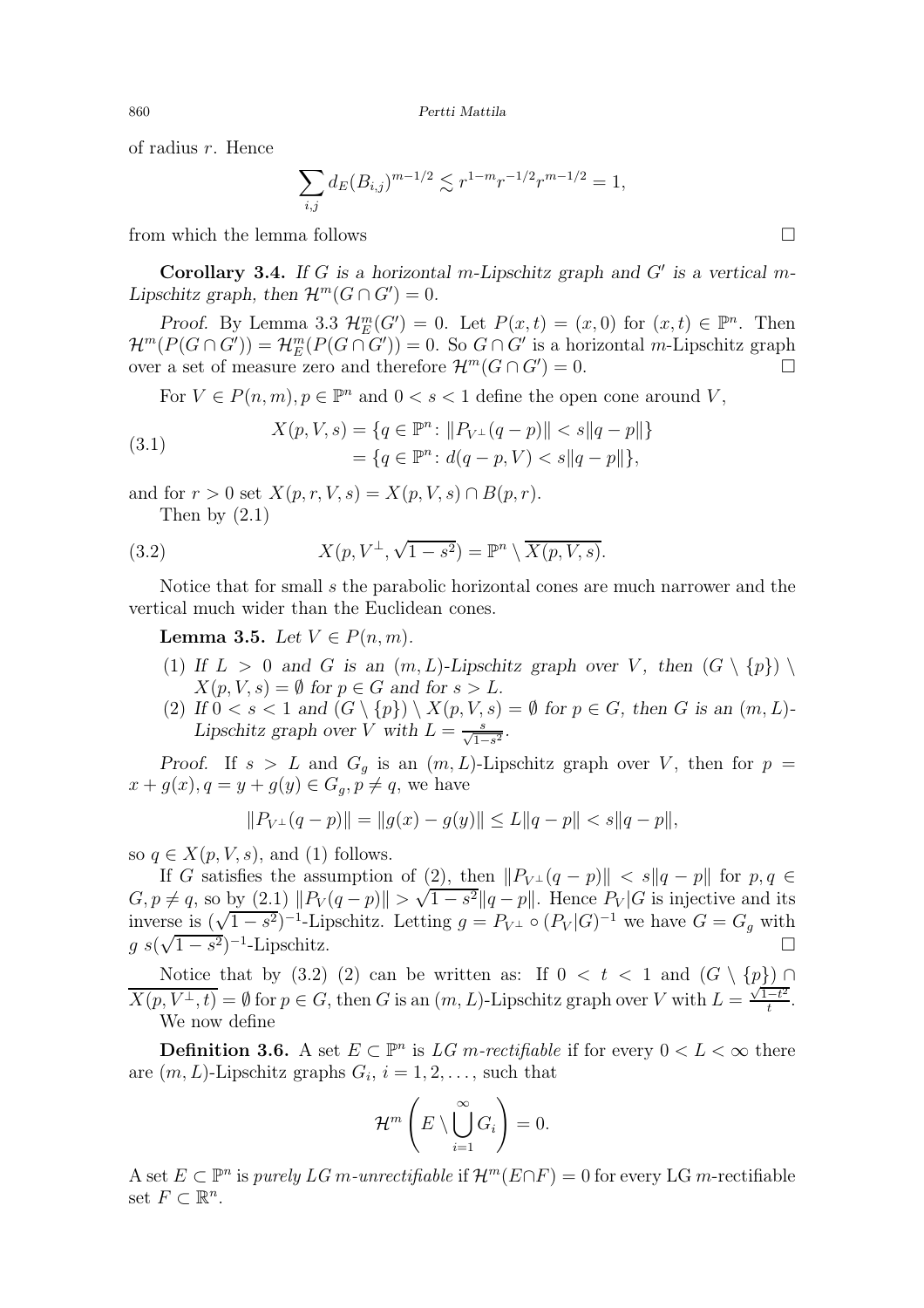**Definition 3.7.** For  $0 < L < \infty$  a set  $E \subset \mathbb{P}^n$  is  $(m, L)$ -rectifiable if there are  $(m, L)$ -Lipschitz graphs  $G_i$ ,  $i = 1, 2, \ldots$ , such that

$$
\mathcal{H}^m\left(E\setminus\bigcup_{i=1}^{\infty}G_i\right)=0.
$$

 $E \subset \mathbb{P}^n$  is purely  $(m, L)$ -unrectifiable if  $\mathcal{H}^m(E \cap F) = 0$  for every  $(m, L)$ -rectifiable set  $F \subset \mathbb{P}^n$ .

Thus E is LG m-rectifiable if and only if it is  $(m, L)$ -rectifiable for all  $L > 0$  and it is purely  $(m, L)$ -unrectifiable if and only if  $\mathcal{H}^m(E \cap G) = 0$  for every  $(m, L)$ -Lipschitz graph G.

In the above definitions it is enough to consider Lipschitz graphs  $G_g$ ,  $g: A \to V^{\perp}$ , where A is closed, since for arbitrary  $A \subset V$  g can be extended as a Lipschitz map with the same constant to the closure of A. If V is vertical we could take  $A = V$ , because real valued (with the standard metric) Lipschitz functions on any metric space can be extended without increasing the constant, see [\[Fed69\]](#page-28-11), 2.10.44. But if V is horizontal, the last coordinate function of every Lipschitz map  $g: V \to V^{\perp}$  must be constant, so we cannot always extend.

As in the Euclidean case, see Theorem 15.6 in [\[Mat95\]](#page-28-13), any  $E \subset \mathbb{P}^n$  with  $\mathcal{H}^m(E) < \infty$  has an  $\mathcal{H}^m$  almost unique decomposition  $E = R \cup P$  where R is LG m-rectifiable and P is purely LG m-unrectifiable. Similarly for  $(m, L)$ -rectifiability.

<span id="page-6-2"></span>**Theorem 3.8.** Let  $E \subset \mathbb{P}^n$  be  $\mathcal{H}^m$  measurable and  $\mathcal{H}^m(E) < \infty$ .

(1) Let  $s > L > 0$ . If E is  $(m, L)$ -rectifiable, then for  $\mathcal{H}^m$  almost all  $a \in E$  there is  $V \in P(n, m)$  such that

(3.3) 
$$
\lim_{r \to 0} r^{-m} \mathcal{H}^m(E \cap B(a, r) \setminus X(a, V, s)) = 0.
$$

<span id="page-6-0"></span>(2) Let  $0 < s < 1$  and  $L > \frac{s}{\sqrt{1-s^2}}$ . If for  $\mathcal{H}^m$  almost all  $a \in E$  there is  $V \in \mathbb{R}$ .  $P(n, m)$  such that [\(3.3\)](#page-6-0) holds, then E is  $(m, L)$ -rectifiable.

Proof. To prove (1) suppose that E is  $(m, L)$ -rectifiable and  $s > L$ . Then there are  $(m, L)$ -Lipschitz graphs  $G_i$ ,  $i = 1, 2, \ldots$ , over  $V_i \in P(n, m)$  such that  $\mathcal{H}^m(E \setminus \bigcup_{i=1}^{\infty} G_i) = 0.$  By Theorem [2.2](#page-3-1) for  $\mathcal{H}^m$  almost all  $a \in G_i$ ,  $\Theta^{*m}(E \setminus G_i, a) = 0.$ By Lemma [3.5,](#page-5-1)  $(G_i \setminus \{a\}) \setminus X(a, V_i, s) = \emptyset$  for  $a \in G_i$ . Thus

(3.4) 
$$
\lim_{r \to 0} r^{-m} \mathcal{H}^m(E \cap B(a, r) \setminus X(a, V_i, s)) = 0.
$$

For (2) we use the following lemma. Its proof below is a slight modification of the proof of Lemma 15.14 in [\[Mat95\]](#page-28-13).

<span id="page-6-3"></span>**Lemma 3.9.** Let  $V \in P(n,m)$  and let  $t, L, \delta$  and  $\lambda$  be positive numbers with  $0 < t < 1$  and  $L > \frac{\sqrt{1-t^2}}{t}$  $\frac{-t^2}{t}$ . If  $E \subset \mathbb{P}^n$  is purely  $(m, L)$ -unrectifiable and

<span id="page-6-1"></span>(3.5) 
$$
\mathcal{H}^m(E \cap X(a,r,V^{\perp},t)) \leq \lambda r^m \text{ for } a \in E, \ 0 < r < \delta,
$$

then

(3.6) 
$$
\mathcal{H}^m(E \cap B(a,\delta/6)) \leq C(m,L,t)\lambda \delta^m \text{ for } a \in \mathbb{P}^n.
$$

Proof. We may assume that  $E \subset B(a, \delta/6)$ . Choose  $0 \le \kappa \le \sigma \le \tau \le 1$ ,  $0 < \kappa < (\tau - \sigma)/2$ , depending on L and t such that  $L >$  $\frac{\sqrt{1-(\sigma t)^2}}{\sigma t}$ . Let F be the set of  $p \in E$  for which

$$
E \cap X(p, V^{\perp}, \sigma t) \neq \emptyset.
$$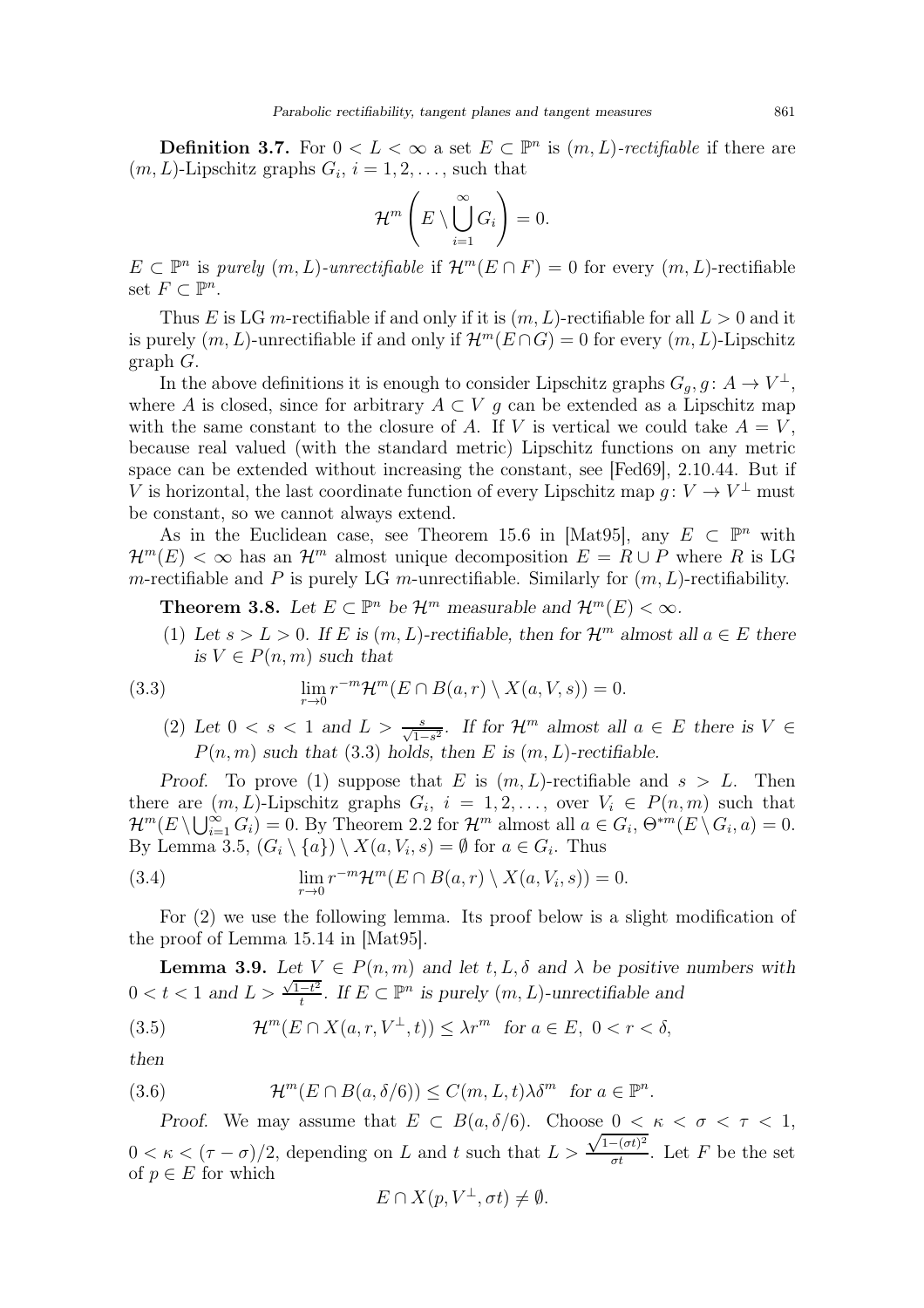As E is purely  $(m, L)$ -unrectifiable we have by Lemma [3.5\(](#page-5-1)2) and the remark after it that  $\mathcal{H}^m(E \setminus F) = 0$ . Let

$$
h(p) = \sup \{ ||q - p|| : q \in E \cap X(p, V^{\perp}, \sigma t) \} \in (0, \delta/3] \text{ for } p \in F
$$
  
and choose  $p^* \in E \cap X(p, V^{\perp}, \sigma t)$  with  $\tau h(p) < ||p - p^*|| \leq h(p)$ . Letting  

$$
C_p = (P_V)^{-1}(P_V(B(p, \kappa th(p)))) = (P_V)^{-1}(V \cap B(P_V(p), \kappa th(p)))
$$

we have

<span id="page-7-0"></span>(3.7) 
$$
F \cap C_p \subset X(p, 2h(p), V^{\perp}, t) \cup X(p^*, 2h(p), V^{\perp}, t) \text{ for } p \in F.
$$

To prove this let  $q \in F \cap C_p$ . Then  $||P_V(q - p)|| \leq \kappa th(p)$ . We have  $||q - p|| \leq h(p)$ , because if  $||q - p|| > h(p)$ , then  $||P_V(q - p)|| \le \kappa th(p) < \sigma t ||q - p||$ , so  $q \in E \cap$  $X(p, V^{\perp}, \sigma t)$ , whence  $||q - p|| \leq h(p)$ .

Suppose  $q \notin X(p^*, 2h(p), V^{\perp}, t)$ . Then

$$
t||q - p^*|| \le ||P_V(q - p^*)|| \le ||P_V(p - p^*)|| + ||P_V(q - p)||
$$
  
\n
$$
\le \sigma t||p - p^*|| + \kappa th(p) \le (\sigma + \kappa)th(p),
$$

whence  $||q - p^*|| \leq (\sigma + \kappa)h(p)$ . As  $||p - p^*|| > \tau h(p)$ , we obtain

$$
||p - q|| \ge ||p - p^*|| - ||p^* - q|| > (\tau - \sigma - \kappa)h(p) \ge ||P_V(p - q)||/t,
$$

because  $||P_V (p - q)|| \le \kappa t h(p) \le (\tau - \sigma - \kappa) t h(p)$ , since  $2\kappa < \tau - \sigma$ . Consequently,  $q \in X(p, 2h(p), V^{\perp}, t)$  and we have verified [\(3.7\)](#page-7-0).

By  $(3.5)$  we now have

$$
\mathcal{H}^m(F \cap C_p) \le 2\lambda (2h(p))^m.
$$

By a standard covering lemma, see, e.g., [\[Mat95,](#page-28-13) Theorem 2.1], we can cover  $P_V(F)$ with countably many balls  $P_V B(p, \kappa th(p)), p \in S \subset F$ , such that the balls  $P_V (B(p, \kappa th(p)), p \in S \subset F)$  $\kappa th(p)/5)$  are disjoint. Then  $F \subset \bigcup_{p \in S} C_p$ . As  $\mathcal{H}^m(V \cap B(q,r)) \leq 2^m r^m$  for  $q \in \mathbb{Z}$  $V, r > 0$ , by Lemma [2.3,](#page-3-2) we have

$$
\mathcal{H}^m(E) = \mathcal{H}^m(F) \le \sum_{p \in S} \mathcal{H}^m(F \cap C_p) \le \sum_{p \in S} 10^m \kappa^{-m} 2\lambda(\kappa h(p)/5)^m
$$
  

$$
\le C(m, \kappa, t) \lambda \mathcal{H}^m(V \cap B(P_V(a), \delta)) \le C(m, L, t) \lambda \delta^m.
$$

Let us return to the proof of Theorem [3.8.](#page-6-2) To prove (2) suppose that for  $\mathcal{H}^m$ almost all  $a \in E$  there is  $V \in P(n,m)$  such that [\(3.3\)](#page-6-0) holds. Let  $0 < s < u$  be such that  $L > \frac{u}{\sqrt{1-u^2}}$ . Suppose that E is purely  $(m, L)$ -unrectifiable. It is enough to show that then  $\mathcal{H}^m(E) = 0$ . There is  $\eta > 0$  such that  $X(a, V, s) \subset X(a, V', u)$  for all  $V, V' \in P(n, m)$  with  $d(V, V') < \eta$  and for all  $a \in \mathbb{P}^n$ . Splitting E into a finite union, we may assume that there is  $V \in P(n, m)$  such that [\(3.3\)](#page-6-0) holds with s replaced by u for this V and for all  $a \in E$ . Let  $\lambda > 0$ . We can assume that there is a positive number  $\delta$  such that with  $t = \sqrt{1 - u^2}$ ,

$$
(3.8) \t\mathcal{H}^m(E \cap X(a,r,V^{\perp},t)) \leq \mathcal{H}^m(E \cap B(a,r) \setminus X(a,V,u)) \leq \lambda r^m
$$

for  $a \in E$ ,  $0 \lt r \lt \delta$ , because E is a countable union of such sets. Then by Lemma [3.9,](#page-6-3)

$$
\mathcal{H}^m(E \cap B(a,r)) \le C(m,L,t)\lambda r^m \text{ for } a \in \mathbb{P}^n, 0 < r < \delta/6.
$$

Choosing  $\lambda$  sufficiently small, we have  $\Theta^{*m}(E, a) < 2^{-m}$  for all  $a \in E$ . Thus  $\mathcal{H}^m(E) =$ 0 by Theorem [2.2.](#page-3-1)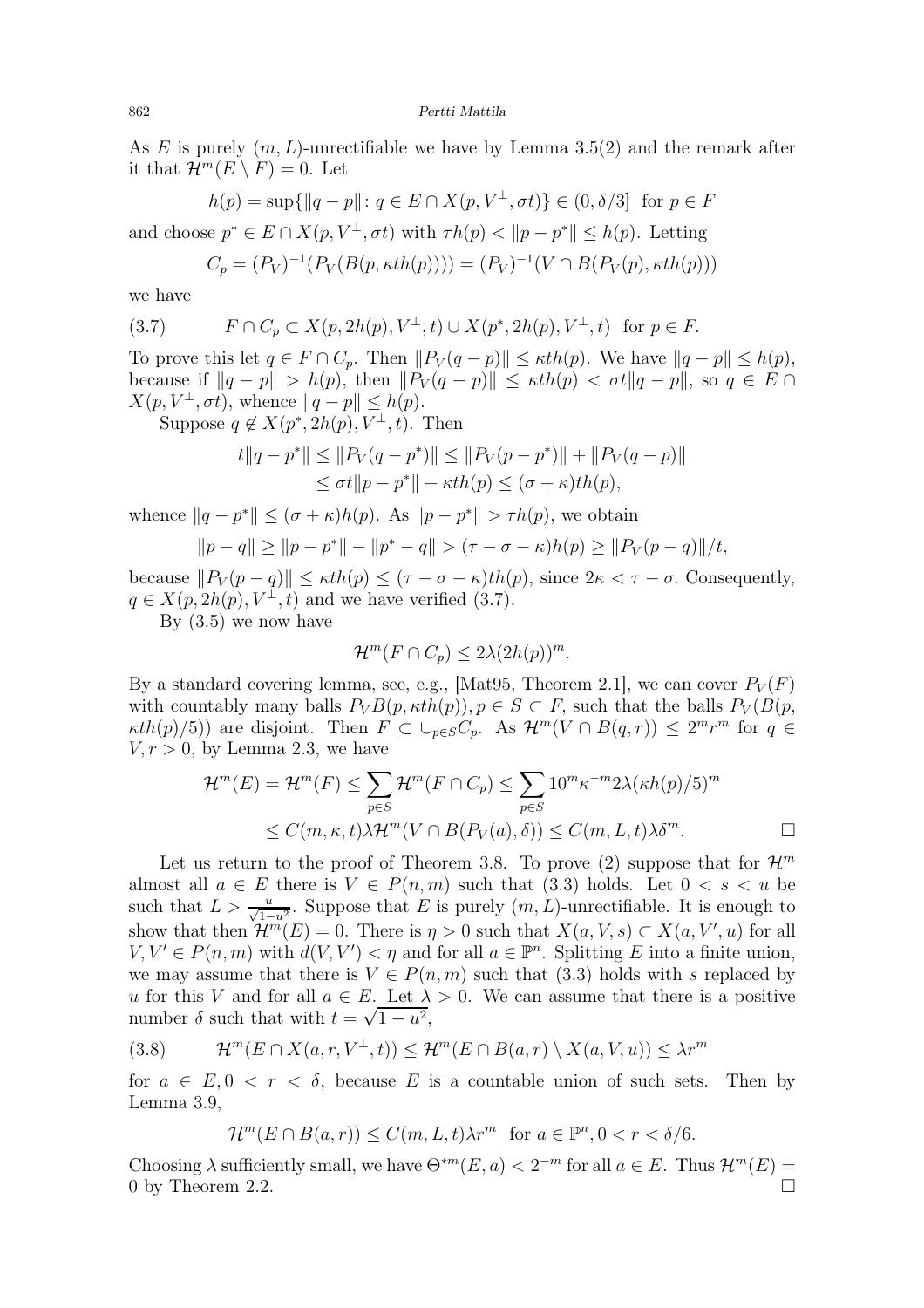# 4. Approximate tangent planes and tangent measures

<span id="page-8-4"></span><span id="page-8-0"></span>**Definition 4.1.** A plane  $V \in P(n,m)$  is an approximate tangent m-plane of a set  $E \subset \mathbb{P}^n$  at a point  $a \in \mathbb{P}^n$  if for every  $s > 0$ ,

$$
\lim_{r \to 0} r^{-m} \mathcal{H}^m(E \cap B(a, r) \setminus X(a, V, s)) = 0.
$$

Recall that here  $m$  is the Hausdorff dimension of  $V$  and the linear dimension of V is either m or  $m-1$ .

If  $E \subset \mathbb{P}^n$  is AD-m-regular, then  $V \in P(n,m)$  is an approximate tangent mplane of E at a if and only for every  $0 < s < 1$  there is  $r > 0$  such that  $E \cap B(a, r)$  $X(a, V, s) = \emptyset$ . This is pretty obvious.

<span id="page-8-5"></span>**Lemma 4.2.** Let  $E \subset \mathbb{P}^n$  be  $\mathcal{H}^m$  measurable and  $\mathcal{H}^m(E) < \infty$ . If  $V \in P(n, m)$ is an approximate tangent m-plane of E at a, then for every  $\delta > 0$ ,

<span id="page-8-1"></span>(4.1) 
$$
\lim_{r \to 0} r^{-m} \mathcal{H}^m(E \cap B(a, r) \cap \{p : d(p - a, V) \ge \delta r\}) = 0.
$$

Conversely, for  $\mathcal{H}^m$  almost all  $a \in E$ , if  $V \in P(n,m)$  and [\(4.1\)](#page-8-1) holds for every  $\delta > 0$ , then  $V$  is an approximate tangent m-plane of  $E$  at  $a$ .

Proof. The first statement is obvious, since  $X(a, r, V, s) \subset B(a, r) \cap \{p : d(p$  $a, V \leq sr$ . For the converse, observe that for all  $\varepsilon > 0$ ,

$$
B(a,r) \setminus X(a,V,s) \subset (B(a,r) \cap \{p \colon d(p-a,V) \geq \varepsilon sr\}) \cup B(a,\varepsilon r),
$$

and use the fact that for  $\mathcal{H}^m$  almost all  $a \in E$ ,  $\Theta^{*m}(E, a) \leq 1$  by Theorem [2.2.](#page-3-1)

An approximate tangent m-plane need not be unique at every point, but it is at almost all points:

<span id="page-8-3"></span>**Lemma 4.3.** Let  $E \subset \mathbb{P}^n$  be  $\mathcal{H}^m$  measurable and  $\mathcal{H}^m(E) < \infty$ . Then at  $\mathcal{H}^m$ almost all points of  $E$  where an approximate tangent m-plane of  $E$  exists, it is unique.

Proof. Let us first check that for any  $V, V' \in P(n, m), V \neq V'$ , there is  $\eta(s) > 0$ for  $s > 0$  with  $\lim_{s\to 0} \eta(s) = 0$  such that for  $a, p \in \mathbb{P}^n$ ,

$$
d(p-a, V) < s \|p-a\| \text{ and } d(p-a, V') < s \|p-a\| \Rightarrow d(p-a, V \cap V') < \eta(s) \|p-a\|.
$$

To prove this we may assume that  $a = 0$  and, using the dilations  $\delta_{1/\|\mathbf{p}\|}$ , that  $\|\mathbf{p}\| = 1$ . If the claim is false, there are  $\eta > 0$ ,  $p_i \in \mathbb{P}^n$ ,  $||p_i|| = 1$ , and  $s_i > 0$  with  $\lim_{i \to \infty} s_i = 0$ such that  $d(p_i, V) < s_i$ ,  $d(p_i, V') < s_i$  and  $d(p_i, V \cap V') \geq \eta$ . Taking a converging subsequence of  $(p_i)$  we obtain a contradiction.

By Theorem [2.2\(](#page-3-1)1) there are  $\mathcal{H}^m$  measurable sets  $E_i \subset E, j = 1, 2, \ldots$ , and positive numbers  $r_j$  such that  $\mathcal{H}^m(E \setminus \bigcup_j E_j) = 0$  and

<span id="page-8-2"></span>(4.2) 
$$
\mathcal{H}^m(E_j \cap B(p,r)) \leq (3r)^m \text{ for } p \in E_j, 0 < r < r_j.
$$

By Theorem [2.2\(](#page-3-1)2) it is enough to prove that the approximate tangent m-planes of each  $E_j$  are unique almost everywhere in  $E_j$ .

Suppose that  $E_i$  has approximate tangent m-planes  $V, V' \in P(n, m)$  at  $a \in E_i$ with  $V \neq V'$ . Let  $0 < r < r_j$ ,  $0 < s < 1$  and let  $\eta(s)$  be as above. Then for  $r > 0$ ,

$$
X(a,r,V,s) \cap X(a,r,V',s) \subset \{p \in \mathbb{P}^n \colon d(p-a,V \cap V') \leq \eta(s)r\}.
$$

Let  $k < m$  be the Hausdorff dimension of  $V \cap V'$ . By Lemma [2.3](#page-3-2) for any  $q \in V \cap V'$ ,  $\rho > 0$ ,  $\mathcal{H}^k(V \cap V' \cap B(q, \rho)) = p(V \cap V')\rho^k$ , which implies that any ball of radius 2r in  $V \cap V'$  can be covered with  $N \lesssim \eta(s)^{-k}$  balls of radius  $\eta(s)r$ . Thus  $E_j \cap B(a, r) \cap \{p \in$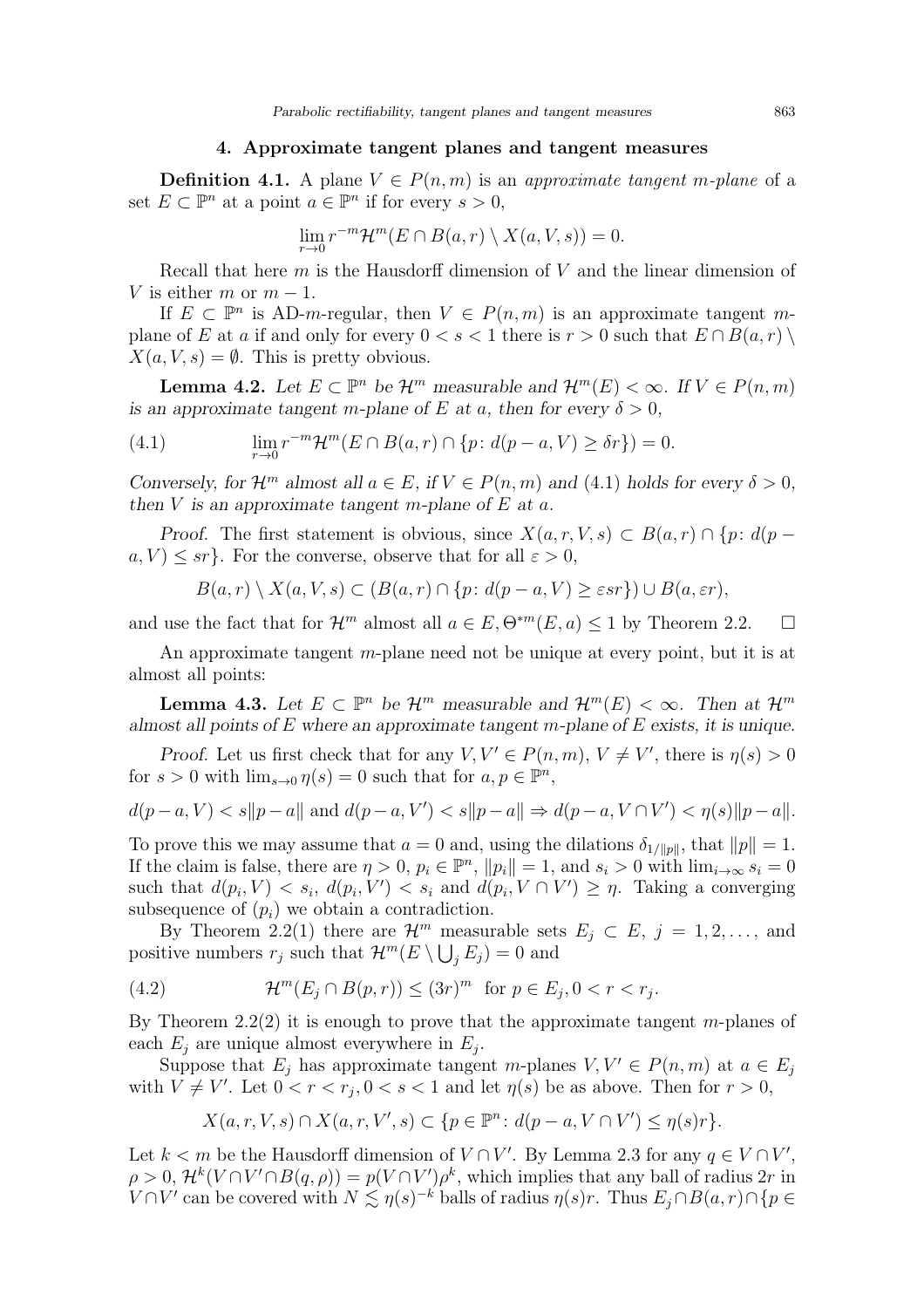$\mathbb{P}^n: d(p-a, V \cap V') \leq \eta(s)r$  can be covered with N balls of radius  $4\eta(s)r$  centered in  $E_j$ . Hence by  $(4.2)$ 

$$
\mathcal{H}^m(E_j \cap B(a,r) \cap \{p \in \mathbb{P}^n : d(p-a, V \cap V') \le \eta(s)r\})
$$
  
\$\le N(12\eta(s)r)^m \lesssim \eta(s)^{m-k}r^m < r^m\$,

if s is sufficiently small. Now  $E_i \cap B(a, r)$  is contained in the union of the sets  $E_i \cap$  $B(a, r)\ X(a, V, s), E_j \cap B(a, r)\ X(a, V', s)$  and  $E_j \cap X(a, r, V, s) \cap X(a, r, V', s)$ . From these we deduce that  $\Theta^{*m}(E_j, a) < 2^{-m}$  and the lemma follows from Theorem [2.2.](#page-3-1)  $\Box$ 

Tangent measures were introduced by Preiss in [\[Pre87\]](#page-29-0) to solve the density characterization of rectifiability.

Define

$$
T_{a,r}(p)=\delta_{1/r}(p-a),\ \ p,a\in\mathbb{P}^n,\ r>0.
$$

So  $T_{a,r}$  blows up the ball  $B(a,r)$  to the unit ball. Now we also blow up measures.

**Definition 4.4.** Let  $\mu$  be a Radon measure on  $\mathbb{P}^n$ . A non-zero Radon measure v is called a *tangent measure* of  $\mu$  at  $a \in \mathbb{P}^n$  if there are sequences  $(c_i)$  and  $(r_i)$  of positive numbers such that  $r_i \to 0$  and  $c_i T_{a,r_i \# \mu} \to \nu$  weakly. We denote the set of tangent measures of  $\mu$  at a by Tan $(\mu, a)$ .

Tangent measures tell us how the measure looks locally. We say that  $\mu$  has a unique tangent measure at a if there is  $\nu$  such that  $\text{Tan}(\mu, a) = \{c\nu : 0 < c < \infty\}.$ 

The following result was proved in [\[Mat05\]](#page-28-1), Theorem 3.2, in metric groups in a much more general setting:

<span id="page-9-1"></span>**Theorem 4.5.** Let  $\mu$  be a Radon measure on  $\mathbb{P}^n$ . Then the following are equivalent:

- (1) For  $\mu$  almost all  $a \in \mathbb{P}^n$  there is an m-flat measure  $\nu$  such that  $\text{Tan}(\mu, a) =$  ${cv : 0 < c < \infty}.$
- (2) For  $\mu$  almost all  $a \in \mathbb{P}^n$   $\mu$  has a unique tangent measure at  $a$ .

We shall use the following lemma.

**Lemma 4.6.** Let  $\mu$  and  $\nu$  be Radon measures on  $\mathbb{P}^n$ .

- (1) If  $B \subset \mathbb{P}^n$  is  $\mu$  measurable,  $a \in \text{spt } \mu$  and  $\lim_{r \to 0} \frac{\mu(B(a,r) \setminus B)}{\mu(B(a,r))} = 0$ , then  $Tan(\mu \square B, a) = Tan(\mu, a).$
- (2) If  $\nu \ll \mu$ , then  $\text{Tan}(\nu, a) = \text{Tan}(\mu, a)$  for  $\nu$  almost all  $a \in \mathbb{P}^n$ .

In Euclidean spaces this is the same as Lemmas 14.5 and 14.6 in [\[Mat95\]](#page-28-13). The same proof works for (1), and it works for any other homogeneous metric in place of d, too. The proof of Lemma 14.6 of [\[Mat95\]](#page-28-13) works for (2) provided the density theorem for  $\mu$  and  $\nu$  holds. This would require Besicovitch's covering theorem and I don't know if it is true with the metric  $d$  in  $\mathbb{P}^n$ . But it is true for some other homogeneous metric by a very general result of Le Donne and Rigot [\[LR19\]](#page-28-14) and also by the special case  $||(x,t)|| = \max\{|x|, \sqrt{|t|}\}\)$  treated by Itoh [\[Ito18\]](#page-28-15). Statement (2) then follows, since it only involves dilations and not the metric explicitly.

I believe that Besicovitch's covering theorem in  $\mathbb{P}^n$  is valid also with d, but it may be a bit trickier to prove than Itoh's case. Le Donne and Rigot have shown that in Heisenberg groups there are also homogeneous metrics for which it fails.

<span id="page-9-0"></span>**Lemma 4.7.** Let  $A \subseteq V \in P(n,m)$ ,  $g: A \to V^{\perp}$  Lipschitz and  $G = G_g$ . Then for  $\mathcal{H}^m$  almost all  $a \in G$ ,  $\overline{P_V(\text{spt } \nu)} = V$  for every  $\nu \in \text{Tan}(\mathcal{H}^m \sqcup G, a)$ .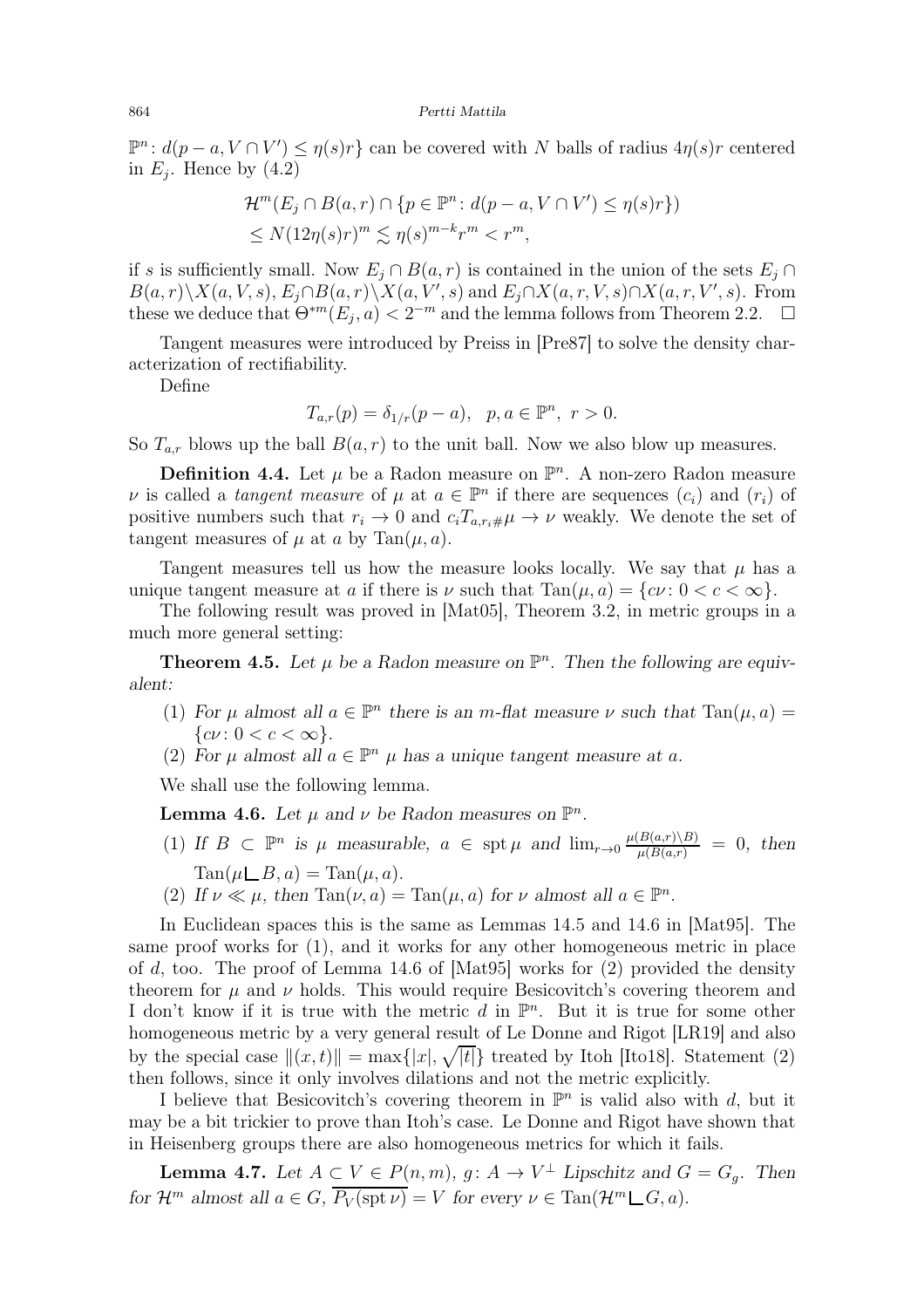Proof. Let  $a \in G$  and suppose that there are  $\nu \in \text{Tan}(\mathcal{H}^m \square G, a)$  and  $b \in$  $V \setminus P_V(\text{spt } \nu)$ , which means that there is  $R > 0$  for which  $\nu(V \cap B(b, R) + V^{\perp}) = 0$ . Since  $\delta_r$  and  $P_V$  commute, one easily checks that for  $r > 0$ ,

$$
T_{a,r}^{-1}(V \cap B(b,R) + V^{\perp}) = V \cap B(P_V(a) + \delta_r(b), Rr) + V^{\perp}.
$$

Hence

$$
T_{a,r\#}(\mathcal{H}^m \mathbb{L}G)(V \cap B(b,R) + V^{\perp}) = \mathcal{H}^m(G \cap (V \cap B(P_V(a) + \delta_r(b), Rr) + V^{\perp}))
$$
  
\n
$$
\geq \mathcal{H}^m(A \cap B(P_V(a) + \delta_r(b), Rr)).
$$

We have for some  $c > 0$  and some sequence  $r_i > 0$  with  $\lim_{i \to \infty} r_i = 0$ ,  $\nu =$  $c \lim_{i \to \infty} r_i^{-m} T_{a,r_i} \#(\mathcal{H}^m \sqcup G)$ , see [\[Mat95,](#page-28-13) Remark 14.4(3)]. It follows that

$$
\lim_{i \to \infty} r_i^{-m} \mathcal{H}^m(A \cap B(P_V(a) + \delta_{r_i}(b), Rr_i)) = 0.
$$

Since  $B(P_V(a) + \delta_{r_i}(b), Rr_i) \subset B(P_V(a), (R + ||b||)r_i)$ , this implies that  $P_V(a)$  is not a density point of A. Hence by Lemma [2.4](#page-4-2) the  $\mathcal{H}^m$  measure of the set of such  $P_V(a)$ is zero, which is the same as to say that the set of  $a \in G$  as in the first sentence of the proof has  $\mathcal{H}^m$  measure zero. the proof has  $\mathcal{H}^m$  measure zero.

<span id="page-10-0"></span>**Lemma 4.8.** Let  $E \subset \mathbb{P}^n$  be  $\mathcal{H}^m$  measurable and  $\mathcal{H}^m(E) < \infty$ . Then at  $\mathcal{H}^m$ almost all points of E the following is true: if there is an m-flat measure  $\lambda_a$  =  $\mathcal{H}^m \square V_a, V_a \in P(n,m)$ , such that  $\text{Tan}(\mathcal{H}^m \square E, a) = \{c\lambda_a : 0 < c < \infty\}$ , then  $V_a$  is an approximate tangent m-plane of E at a. Conversely, for  $\mathcal{H}^m$  almost all  $a \in E$ , if  $\Theta_*^m(E, a) > 0$  and E has an approximate tangent m-plane  $V_a$  at a, then spt  $\nu \subset V_a$ for every  $\nu \in \text{Tan}(\mathcal{H}^m \mathcal{L} E, a)$ .

Proof. Suppose that there is an m-flat measure  $\lambda_a$  as in the first statement. Let  $0 < s < 1$ . By Lemma 2.5 of [\[Mat05\]](#page-28-1) the assumption implies that for  $\mathcal{H}^m$  almost all  $a \in E$  there is  $c > 0$  such that  $\frac{1}{\mathcal{H}^m(E \cap B(a,r))} T_{a,r\#}(\mathcal{H}^m \sqcup E)$  converges weakly to  $c\lambda_a$  as  $r \to 0$ . As  $B(0,1) \setminus X(a, V_a, s)$  is compact we have

$$
0 = c\lambda_a(B(0,1) \setminus X(0,V_a,s))
$$
  
= 
$$
\lim_{r \to 0} \frac{1}{\mathcal{H}^m(E \cap B(a,r))} T_{a,r\#}(\mathcal{H}^m \sqcup E)(B(0,1) \setminus X(0,V_a,s)).
$$

Since  $\mathcal{H}^m(E \cap B(a,r) \setminus X(a, V_a, s)) = T_{a,r\#}(\mathcal{H}^m \sqcup E)(B(0,1) \setminus X(0, V_a, s))$  and  $\limsup_{n \to \infty} r^{-m} \mathcal{H}^m(E \cap B(a,r)) < \infty$  $r\rightarrow 0$ 

for  $\mathcal{H}^m$  almost all  $a \in E$  by Theorem [2.2,](#page-3-1) we obtain for such a,

$$
\lim_{r \to 0} r^{-m} \mathcal{H}^m(E \cap B(a, r) \setminus X(a, V_a, s)) = 0,
$$

as required.

For the converse statement, let  $a \in E$  be such that  $0 < \Theta_*^m(E, a) \leq \Theta^{*m}(E, a) <$  $\infty$  and let  $\nu \in \text{Tan}(\mathcal{H}^m \sqcup E, a)$ . As in the proof of Lemma [4.7](#page-9-0) we have for some  $c > 0$ and some sequence  $r_i > 0$  with  $\lim_{i \to \infty} r_i = 0$ ,  $\nu = c \lim_{i \to \infty} r_i^{-m} T_{a, r_i \#}(\mathcal{H}^m \sqcup E)$ . Then the lower semicontinuity of the weak convergence yields with similar arguments as above that  $\nu(U(0,R)\setminus X(0, V_a, s)) = 0$  for all  $R > 0, 0 < s < 1$ . Hence spt  $\nu \subset V_a$ .

We have the Lebesgue density theorem for parabolic rectifiable sets, recall Lemma [2.3:](#page-3-2)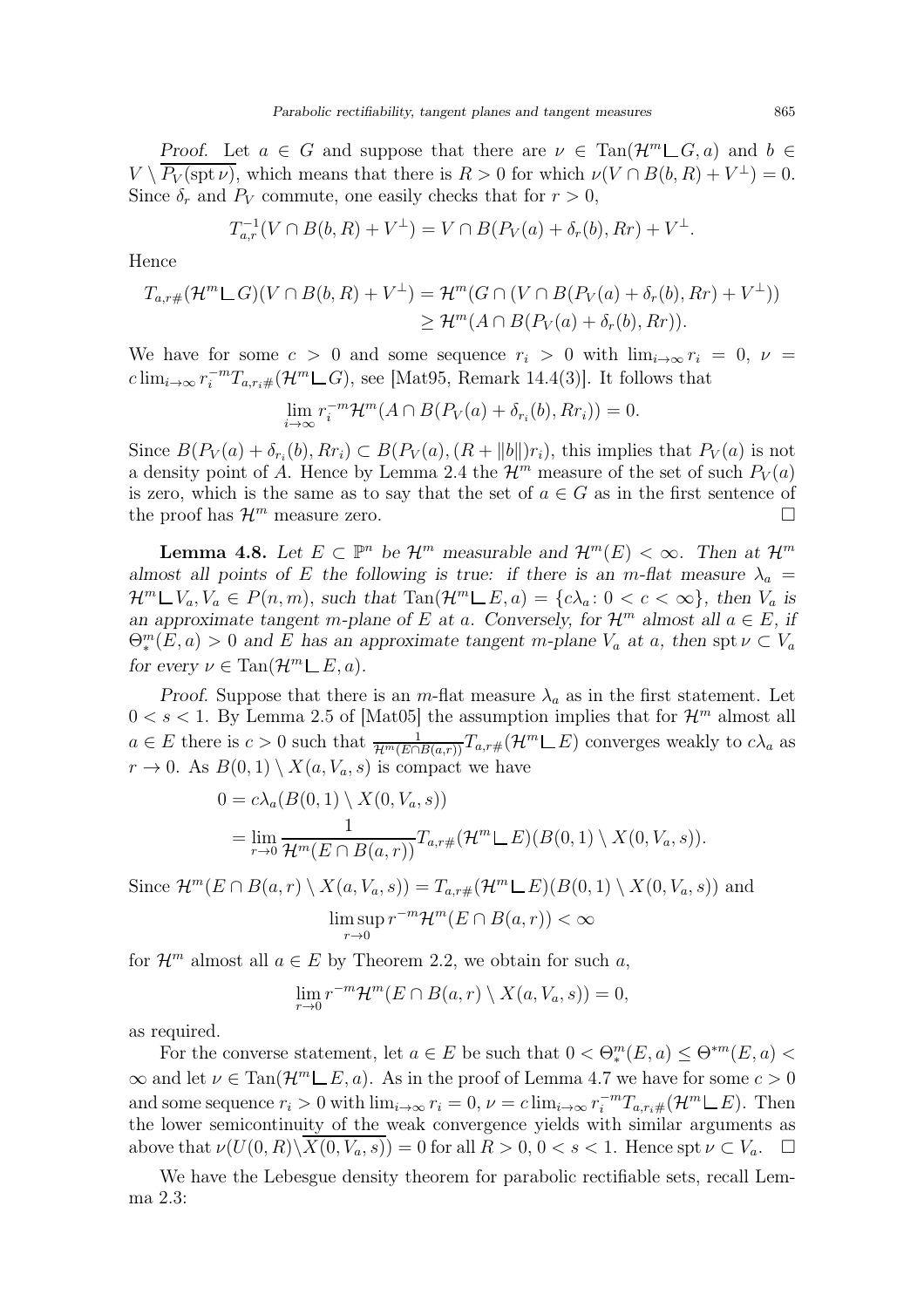<span id="page-11-1"></span>**Theorem 4.9.** Let  $E \subset \mathbb{P}^n$  be  $\mathcal{H}^m$  measurable and LG m-rectifiable with  $\mathcal{H}^m(E) < \infty$ . Then for  $\mathcal{H}^m$  almost all  $p \in E$ ,

$$
\Theta^m(E, p) = 1
$$
 or  $\Theta^m(E, p) = 2^{-m}v(m)$ .

Proof. If  $g: A \to V^{\perp}$ ,  $A \subset V \in P(n,m)$ , is L-Lipschitz, then  $x \mapsto x + g(x)$ ,  $x \in A$ , is  $(L + 1)$ -bilipschitz, so it changes Hausdorff m measure at most in ratio  $(L+1)^m$ . Hence the theorem follows from Theorem [2.2\(](#page-3-1)2) and Lemmas [2.3](#page-3-2) and [2.4,](#page-4-2) cf. the proofs of Lemma 3.2.17 and Theorem 3.2.19 in [\[Fed69\]](#page-28-11).  $\Box$ 

For horizontally rectifiable sets, see Definition [4.10,](#page-11-0) this is a special case of Kirchheim's theorem in general metric spaces, see [\[Kir94\]](#page-28-16).

I don't know if the converse holds, or even if the analogue of Preiss's theorem [\[Pre87\]](#page-29-0) holds. That is, does the existence of positive and finite limit  $\lim_{r\to 0} r^{-m} \mathcal{H}^m(E)$  $\cap B(p,r)$  almost everywhere imply parabolic rectifiability? In Euclidean spaces this is a very deep and difficult result, but recently Merlo succeeded in proving an analogue in Carnot groups in [\[Mer22\]](#page-29-1) and [\[Mer20\]](#page-29-2). Maybe his methods could be adjusted to  $\mathbb{P}^n$ ?

Now we complete part of the proof of Theorem [1.1.](#page-0-4)

Proof of  $(2) \iff ... \iff (5)$  in Theorem [1.1.](#page-0-4)  $(2) \implies (3)$ : Suppose that E is LG m-rectifiable. Let  $s_i > 0$ ,  $\lim_{i \to \infty} s_i = 0$  and let  $0 < L_i < s_i$ . Then for each i E is  $(m, L_i)$ -rectifiable. By Theorem [3.8\(](#page-6-2)1) for every i there is  $E_i \subset E$  such that  $\mathcal{H}^m(E \setminus E_i) = 0$  and that for all  $a \in E_i$  there is  $V_i(a) \in P(n,m)$  for which

$$
\lim_{r \to 0} r^{-m} \mathcal{H}^m(E \cap B(a, r) \setminus X(a, V_i(a), s_i)) = 0.
$$

Let  $a \in \bigcap_i E_i$  and choose a subsequence  $V_{i_j}(a)$  of  $V_i(a)$  converging to some  $V \in$  $P(n,m)$ . If  $s > 0$  then for a sufficiently large j,  $X(a, V_{i_j}(a), s_{i_j}) \subset X(a, V, s)$ , from which  $(3)$  follows.

(3)  $\implies$  (2): Suppose that E has an approximate tangent m-plane at  $\mathcal{H}^m$  almost all of its points. Let  $L > 0$  and  $0 < s < 1$  such that  $L > \frac{s}{\sqrt{1-s^2}}$ . Then for  $\mathcal{H}^m$  almost all  $a \in E$  there is  $V \in P(n,m)$  such that [\(3.3\)](#page-6-0) holds, whence by Theorem [3.8\(](#page-6-2)2) E is  $(m, L)$ -rectifiable.

 $(4) \Longrightarrow (3)$ : This follows from Lemma [4.8.](#page-10-0)

(2) and (3)  $\implies$  (4): Let E be LG m-rectifiable. Then at  $\mathcal{H}^m$  almost all points  $a \in E$  by Lemma [4.3](#page-8-3) E has a unique approximate tangent m-plane  $V_a$  and by Theorem [4.9](#page-11-1) the positive and finite density  $\Theta^m(E, a)$  exists. It follows by the same proof as that of Corollary 14.9 of [\[Mat95\]](#page-28-13) in the Euclidean case that for  $\mathcal{H}^m$  almost all  $a \in E$  every  $\nu \in \text{Tan}(\mathcal{H}^m \sqcup E, a)$  is m-uniform, that is, for some positive number c,  $\nu(B(p,r)) = cr^m$  for  $p \in \text{spt } \nu$  and for  $r > 0$ . By Lemma [4.8](#page-10-0) spt  $\nu \subset V_a$  and then by Lemma [4.7](#page-9-0) spt  $\nu = V_a$ . The uniqueness of uniform measures, see Theorem 3.4 in [\[Mat95\]](#page-28-13), implies that  $\nu$  is *m*-flat.

 $(4) \iff (5)$ : This is Theorem [4.5.](#page-9-1)

Parabolic rectifiable sets split into horizontal and vertical parts.

<span id="page-11-0"></span>**Definition 4.10.** A set  $E \subset \mathbb{R}^n$  is horizontally (resp. vertically) LG m-rectifiable if for every  $0 < L < \infty$  there are horizontal (resp. vertical)  $(m, L)$ -Lipschitz graphs  $G_i, i = 1, 2, \ldots$ , such that

$$
\mathcal{H}^m\left(E\setminus\bigcup_{i=1}^{\infty}G_i\right)=0.
$$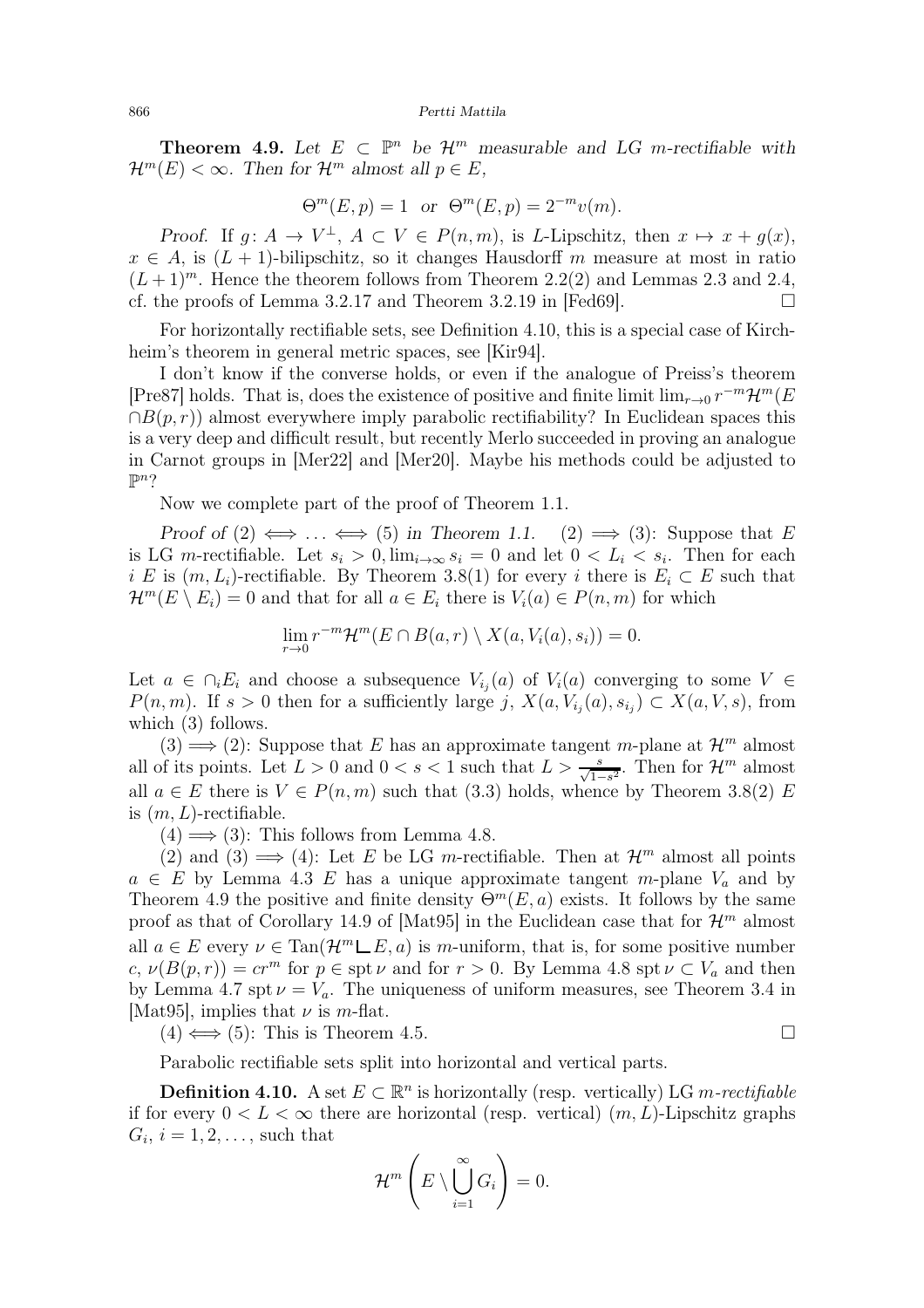The horizontal and vertical  $C<sup>1</sup>G$  m-rectifiable sets are defined in the same way based on Definition [5.3.](#page-15-1)

Of course, according to this definition there are no horizontally LG  $(n + 1)$ rectifiable sets and no vertically LG 1-rectifiable sets in  $\mathbb{P}^n$ . In particular, E is LG  $(n + 1)$ -rectifiable if and only if it is vertically LG  $(n + 1)$ -rectifiable.

For subsets of  $\mathbb{R}^n \times \{0\}$  the LG m-rectifiability is equivalent to the horizontal LG m-rectifiablity and to the Euclidean rectifiability, as well as for the subsets of countable unions of vertical translates of  $\mathbb{R}^n \times \{0\}$ .

**Proposition 4.11.** Let  $E \subset \mathbb{P}^n$  be  $\mathcal{H}^m$  measurable and horizontally LG mrectifiable with  $\mathcal{H}^m(E) < \infty$ . Then there is a set  $T \subset \mathbb{R}$  such that  $\mathcal{L}^1(T) = 0$  and  $\mathcal{H}^m(E\setminus (\mathbb{R}^n\times T))=0.$ 

This follows immediately from Remark [3.2\(](#page-4-3)2). We shall show in Example [8.5](#page-27-2) that we cannot always take  $T$  to be countable.

The following theorem follows by the same arguments as Theorem [1.1,](#page-0-4) the equivalence of (1) to other conditions is still to come.

<span id="page-12-3"></span>**Theorem 4.12.** Let  $E \subset \mathbb{P}^n$  be  $\mathcal{H}^m$  measurable and  $\mathcal{H}^m(E) < \infty$ . Then the following are equivalent:

- (1) E is horizontally (resp. vertically)  $C^1G$  m-rectifiable.
- (2)  $E$  is horizontally (resp. vertically)  $LG$  m-rectifiable.
- (3) E has a horizontal (resp. vertical) approximate tangent m-plane at  $\mathcal{H}^m$  almost all of its points.
- (4) For  $\mathcal{H}^m$  almost all  $a \in E$  there is a horizontal (resp. vertical) m-flat measure  $\lambda_a$  such that  $\text{Tan}(\mathcal{H}^m \sqcup E, a) = \{c\lambda_a : 0 < c < \infty\}.$

Then we say that  $E$  is horizontally (resp. vertically) parabolic m-rectifiable.

Corollary 4.13. Let  $E \subset \mathbb{P}^n$  be  $\mathcal{H}^m$  measurable and parabolic m-rectifiable with  $\mathcal{H}^m(E) < \infty$ . Then there are a horizontally parabolic m-rectifiable set  $E_1$  and a vertically parabolic m-rectifiable set  $E_2$  such that  $E = E_1 \cup E_2$ . The decomposition is unique up to  $\mathcal{H}^m$  null-sets.

# <span id="page-12-0"></span>5. Parabolic differentiability and completion of the proof of Theorem [1.1](#page-0-4)

To define parabolic differentiability let  $H = \mathbb{R}^n \times \{0\} \subset \mathbb{P}^n$ .

<span id="page-12-1"></span>**Definition 5.1.** Let  $A \subset V \in P(n,m)$  and  $g: A \to V^{\perp}$ . We say that g is parabolically differentiable at  $p \in A$  if there is a linear map  $\Lambda_p : V \cap H \to V^{\perp}$  such that with  $p = (x, t), q = (y, u)$ ,

<span id="page-12-2"></span>(5.1) 
$$
\lim_{q \to p, q \in A, q \neq p} \|g(q) - g(p) - \Lambda_p(y - x)\| / \|q - p\| = 0.
$$

We say that g is continuously parabolically differentiable, denoted  $C<sup>1</sup>$ , if the map  $p \mapsto \Lambda_p, p \in A$ , is continuous. Then  $G_g$  is called an  $m - C^1$  graph over V.

For any g as above we denote  $\tilde{g}(p) = p + g(p)$  for  $p \in A$  so that  $G_q = \tilde{g}(A)$ .

When  $V \in H(n, m)$ , this is just ordinary differentiability except for the use of the parabolic metric. When  $V \in V(n,m)$ , we require that the differential  $\Lambda_p$  depends only on the horizontal variables, which means that the approximating planes are vertical. The graph of  $\Lambda_p$ , of  $\Lambda_p(x,t)$  when V is vertical, is the ordinary tangent plane of  $G<sub>q</sub>$  immediately by [\(5.1\)](#page-12-1).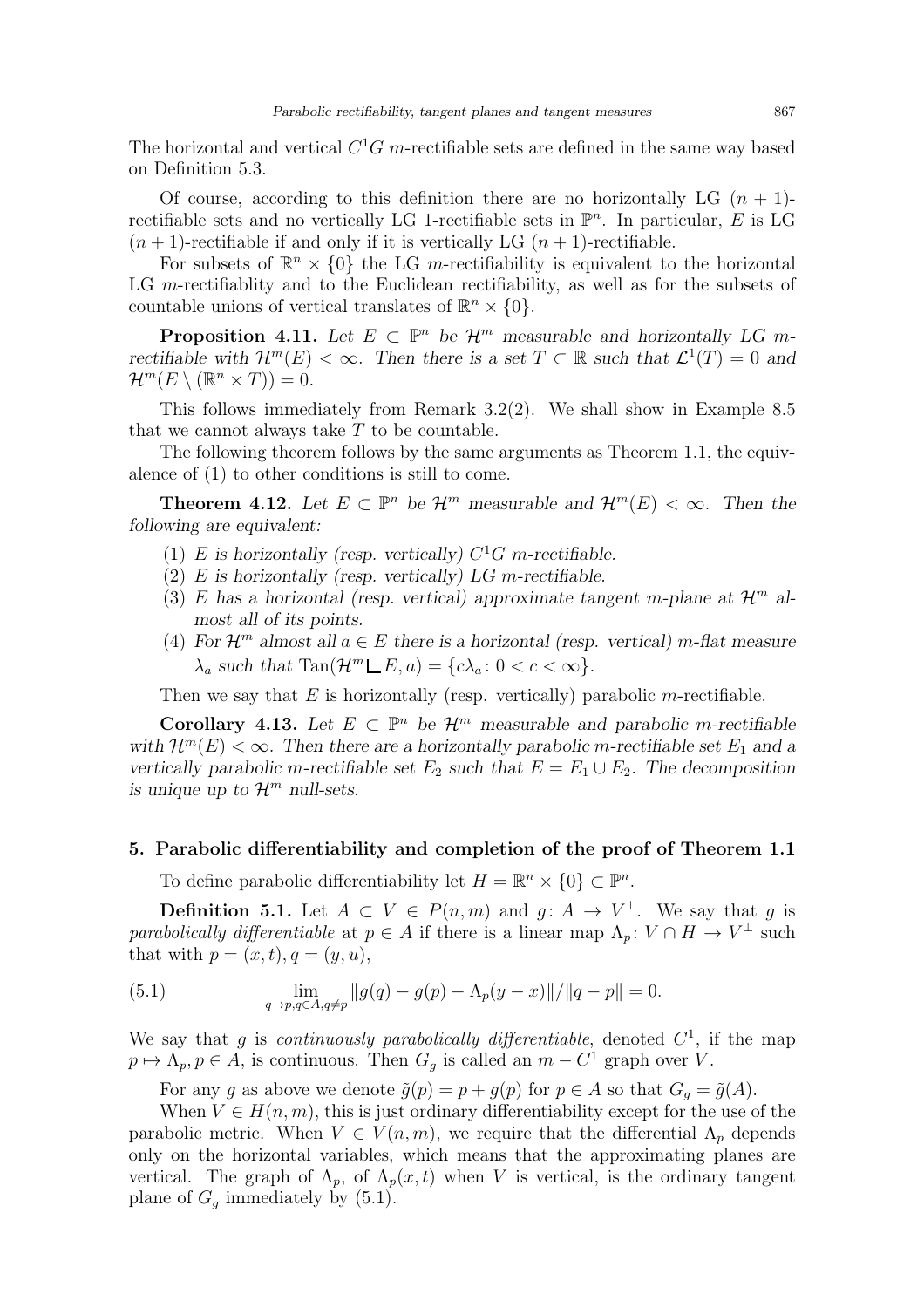Using this notion of differentiability Orponen proved in [\[Orp21\]](#page-29-3) a Rademacher theorem for regular parabolic functions, see Section 7.1 for the meaning of 'regular'. We have the following Rademacher-type theorem for parabolic rectifiable Lipschitz graphs

<span id="page-13-0"></span>**Theorem 5.2.** Let  $A \subset V \in P(n,m)$  and  $g: A \to V^{\perp}$ . If A is  $\mathcal{H}^m$  measurable, g is Lipschitz and  $G = G<sub>g</sub>$  is LG m-rectifiable, then g is parabolically differentiable at  $\mathcal{H}^m$  almost all  $p \in A$ .

Proof. Let us first check the following: Let  $W \in P(n, m)$  be such that  $P_V: W \rightarrow$ V is bijective. Set  $\Lambda = P_{V^{\perp}} \circ (P_V | W)^{-1} : V \to V^{\perp}$  and  $\tilde{\Lambda} = (P_V | W)^{-1} : V \to W$ , so that  $W = \tilde{\Lambda}(V)$ . If  $h: B \to W^{\perp}, B \subset W$ , is L-Lipschitz and  $\tilde{h}(q_1) = \tilde{g}(p_1)$  and  $\tilde{h}(q_2) = \tilde{g}(p_2)$  for some  $p_1, p_2 \in A$  and  $q_1, q_2 \in B$ , then

<span id="page-13-1"></span>(5.2) 
$$
||g(p_1) - g(p_2) - \Lambda(p_1 - p_2)|| \le 4L||\tilde{\Lambda}||^2||p_1 - p_2||,
$$

provided  $L\|\tilde{\Lambda}\| \leq 1/2$ . Observe that if  $V \in V(n,m)$ , the values of  $\Lambda$  can be written as  $\Lambda(x,t) = (P_{V^{\perp}}(P_{V \cap H} | W \cap H)^{-1}(x)), 0)$ , so they depend only on x as required in Definition [5.1.](#page-12-1)

For  $i = 1, 2$ , set  $p'_i = P_V(q_i)$ . We have  $p_i = P_V(\tilde{g}(p_i)) = P_V(\tilde{h}(\tilde{\Lambda}(p'_i)))$  and  $p'_i = P_V(\tilde{\Lambda} p'_i)$ . Thus

$$
p_1 - p_2 = P_V(\tilde{h}(\tilde{\Lambda}(p'_1))) - P_V(\tilde{h}(\tilde{\Lambda}(p'_2)))
$$
  
=  $P_V(\tilde{\Lambda}(p'_1 - p'_2)) + P_V(h(\tilde{\Lambda}(p'_1)) - h(\tilde{\Lambda}(p'_2))) = p'_1 - p'_2 + v,$ 

where  $v = P_V(h(\tilde{\Lambda}(p'_1)) - h(\tilde{\Lambda}(p'_2)))$ . Hence if  $L\|\tilde{\Lambda}\| \leq 1/2$ ,  $||v|| \leq L\|\tilde{\Lambda}\||p'_1 - p'_2|| \leq$  $||p'_1 - p'_2||/2$  and  $||p'_1 - p'_2|| \le 2||p_1 - p_2||$ . Thus

$$
||g(p_1) - g(p_2) - \Lambda(p_1 - p_2)|| = ||\tilde{g}(p_1) - \tilde{g}(p_2) - \tilde{\Lambda}(p_1 - p_2))||
$$
  
\n= 
$$
||\tilde{h}(\tilde{\Lambda}(p'_1)) - \tilde{h}(\tilde{\Lambda}(p'_2)) - \tilde{\Lambda}(p_1 - p_2))||
$$
  
\n= 
$$
||\tilde{\Lambda}(p'_1 - p'_2) + h(\tilde{\Lambda}(p'_1)) - h(\tilde{\Lambda}p'_2)) - \tilde{\Lambda}(p_1 - p_2))||
$$
  
\n= 
$$
||h(\tilde{\Lambda}(p'_1)) - h(\tilde{\Lambda}(p'_2)) - \tilde{\Lambda}(v)|| \le L||\tilde{\Lambda}|| ||p'_1 - p'_2|| + L||\tilde{\Lambda}||^2 ||p'_1 - p'_2||
$$
  
\n
$$
\le L||\tilde{\Lambda}||(1 + ||\tilde{\Lambda}||)||p'_1 - p'_2|| \le 2L||\tilde{\Lambda}||(1 + ||\tilde{\Lambda}||)||p_1 - p_2|| \le 4L||\tilde{\Lambda}||^2||p_1 - p_2||,
$$

since  $\|\tilde{\Lambda}\| \geq 1$ . The estimate [\(5.2\)](#page-13-1) follows from this.

Let L be such that G is an  $(m, L)$ -Lipschitz graph and choose  $\varepsilon(L) > 0$  such that  $\frac{L(\varepsilon(L)+1)}{\sqrt{L^2+1}} + \varepsilon(L) < 1$ . Next we verify that if there is an  $(m, \varepsilon(L))$ -Lipschitz graph  $G_h, h: B \to W^{\perp}, B \subset W \in P(n,m)$ , for which  $\mathcal{H}^m(G \cap G_h) > 0$ , then  $P_V | W$  is bijective and

(5.3) 
$$
\|(P_V)^{-1}|W\| \le L',
$$

where  $L'$  depends only on  $L$ . Notice that by Corollary [3.4](#page-5-2)  $W$  is horizontal, if  $V$  is, and vertical, if  $V$  is.

Denote  $\varepsilon = \varepsilon(L)$ . We may assume that  $G_h \subset G$ . Let  $p, q \in B$ . Then there are  $p', q' \in A$  such that

<span id="page-13-2"></span>
$$
p' + g(p') = p + h(p), q' + g(q') = q + h(q).
$$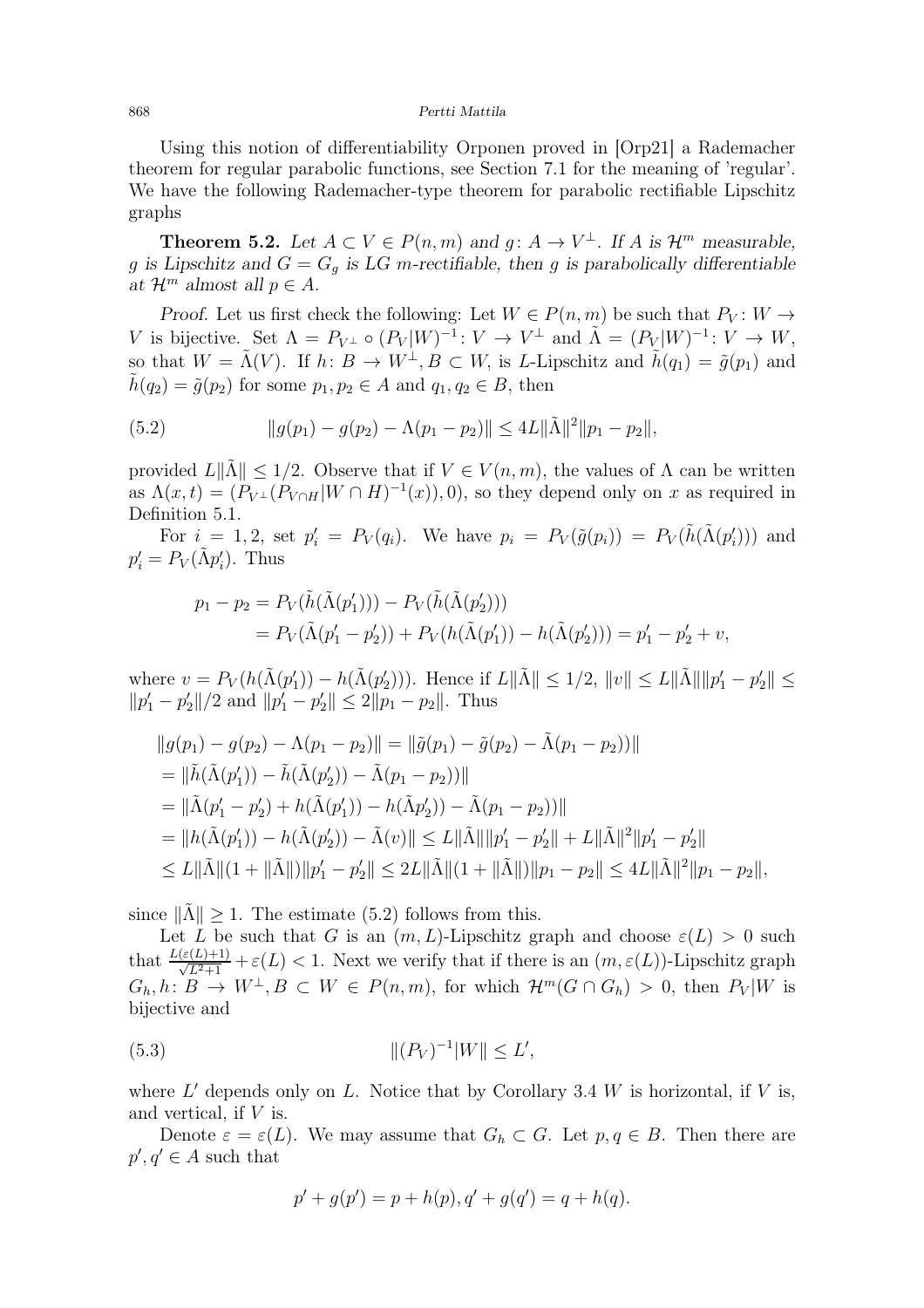We have

$$
||h(p) - h(q)|| \le \varepsilon ||p - q||, ||g(p') - g(q')|| \le L||p' - q'||,
$$
  
\n
$$
p - q = p' - q' + g(p') - g(q') - h(p) + h(q),
$$
  
\n
$$
P_{V^{\perp}}(p - q) = g(p') - g(q') - P_{V^{\perp}}(h(p) - h(q)).
$$

Hence

<span id="page-14-0"></span>
$$
||p - q|| \ge \frac{1}{1 + \varepsilon} ||p' - q' + g(p') - g(q')||,
$$
  

$$
||P_{V^{\perp}}(p - q)|| \le ||g(p') - g(q')|| + \varepsilon ||p - q||,
$$
  

$$
||g(p') - g(q')|| \le \frac{L}{\sqrt{L^2 + 1}} ||p' - q' + g(p') - g(q')||.
$$

Therefore for  $p, q \in B$ ,

(5.4) 
$$
||P_{V^{\perp}}(p-q)|| \le \left(\frac{L(\varepsilon+1)}{\sqrt{L^2+1}} + \varepsilon\right) ||p-q||.
$$

As  $B$  has positive Lebesgue measure in  $W$ , we can find with the help of the Lebesgue density theorem points  $p_i$  in B and  $\lambda \in \mathbb{R}$  for which  $\lambda(p_i - p_0)$  nearly form an orthonormal bases of W. This implies that [\(5.4\)](#page-14-0) holds for all  $p, q \in W$ . Then for  $L' = (1 - (\frac{L(\varepsilon+1)}{\sqrt{L^2+1}} + \varepsilon)^2)^{-1/2}$ , we have  $||p|| \le L'||P_V(p)||$  for  $p \in W$  and our claim is proven.

Let  $L_i > 0$  with  $\lim_{i \to \infty} L_i = 0$  and  $L_i < \varepsilon(L)$  where  $\varepsilon(L)$  was defined above. By the LG rectifiability of G there are  $(m, L_i)$ -Lipschitz graphs  $G_{i,j}$  over closed subsets of  $V_{i,j} \in P(n,m)$  such that  $\mathcal{H}^m(G \setminus \bigcup_j G_{i,j}) = 0$  and  $\mathcal{H}^m(G \cap G_{i,j}) > 0$ , we may assume of course that  $\mathcal{H}^m(G) > 0$ . Let  $A_{i,j} = \tilde{g}^{-1}(G \cap G_{i,j})$ . Then  $\mathcal{H}^m(A \setminus \bigcup_j A_{i,j}) = 0$ . The sets  $A_{i,j}$  are  $\mathcal{H}^m$  measurable. Then for every i and j and for  $\mathcal{H}^m$  almost all  $p \in A_{i,j}$ ,  $\Theta^{*m}(A\setminus A_{i,j},p)=0.$  Hence for  $B_i=\bigcup_j\{p\in A_{i,j}\colon \Theta^{*m}(A\setminus A_{i,j},p)=0\}$  we have  $\mathcal{H}^m(A \setminus B_i) = 0$ , and so  $\mathcal{H}^m(A \setminus \bigcap_i B_i) = 0$ .

Let  $p \in \bigcap_i B_i$ . Then there is a sequence  $(A_i := A_{i,j_i})$  such that  $p \in A_i$  and  $\Theta^{*m}(A \setminus A_i, p) = 0$  for all i. Choose a decreasing sequence  $(r_i)$  of positive numbers such that  $\sum_{j>i} r_j^m < 2r_{i+1}^m$  and

$$
\mathcal{H}^m((A \setminus A_i) \cap B(p,r)) < r^m/i \quad \text{for } 0 < r \le r_i.
$$

Set

$$
B = \bigcup_{i=1}^{\infty} A_i \cap B(p, r_i) \setminus B(p, r_{i+1}).
$$

If  $r_{i+1} < r \leq r_i$ , we have

$$
\mathcal{H}^m((A \setminus B) \cap B(p,r)) \leq \mathcal{H}^m((A \setminus A_i) \cap B(p,r)) + \sum_{j>i} \mathcal{H}^m((A \setminus A_j) \cap B(p,r_j))
$$
  

$$
\leq r^m/i + \sum_{j>i} r_j^m/j \leq 3r^m/i.
$$

Hence  $\Theta^{*m}(A \setminus B, p) = 0$ .

Let  $V_i = V_{j_i}$ . As  $L_i < \varepsilon(L)$ ,  $P_V|V_i: V_i \to V$  is bijective. Set  $\Lambda_i = P_{V^{\perp}} \circ$  $(P_V|V_i)^{-1}, \tilde{\Lambda}_i = (P_V|V_i)^{-1}$ . By [\(5.3\)](#page-13-2),  $\|\tilde{\Lambda}_i\| \leq L'$ . Replacing  $(\Lambda_i)$  by a subsequence we may assume that  $\Lambda_i \to \Lambda$ . For sufficiently large i,  $L_i || \tilde{\Lambda}_i || \leq 1/2$  and we can apply [\(5.2\)](#page-13-1) to obtain

$$
||g(q) - g(p) - \Lambda(q - p)|| \le (4L_i L'^2 + ||\Lambda_i - \Lambda||) ||q - p|| \text{ for } q \in A_i.
$$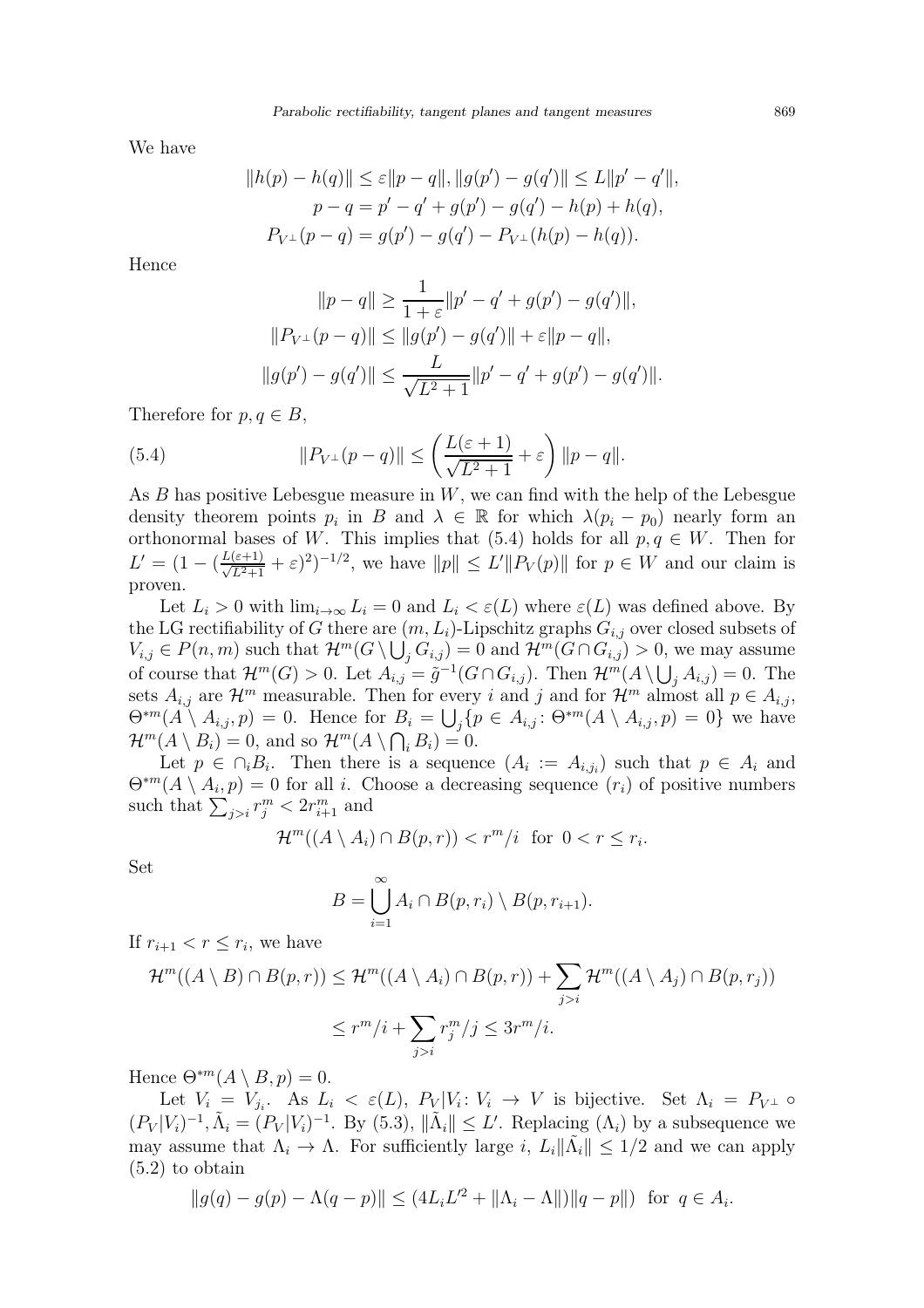If  $q \in B$ , there is a unique i such that  $q \in A_i \cap B(p, r_i) \setminus B(p, r_{i+1})$ . Hence

$$
||g(q) - g(p) - \Lambda(q - p)|| \le \varepsilon(||q - p||) ||q - p||
$$
 for  $q \in B$ ,

where  $\varepsilon(r) \to 0$  as  $r \to 0$ . This means that q is parabolically approximately differentiable at p. But approximate differentiability combined with Lipschitz condition implies differentiability. This is the content of Lemma 3.1.5 of [\[Fed69\]](#page-28-11) in the Euclidean setting. Exactly the same argument works in the parabolic case, so I omit it.

<span id="page-15-1"></span>**Definition 5.3.** A set  $E \subset \mathbb{P}^n$  is called  $C^1G$  m-rectifiable if there are  $m - C^1$ graphs  $G_i$  such that  $\mathcal{H}^m(E \setminus \bigcup_i G_i) = 0$ .

We can now finish the proof of Theorem [1.1.](#page-0-4) We have left to show that (1) is equivalent to the other conditions.

Proof of theorem [1.1.](#page-0-4) (2)  $\Rightarrow$  (1): Let  $G_{g_i} \subset E$  be m-Lipschitz graphs covering  $\mathcal{H}^m$  almost all of E. By Theorem [5.2](#page-13-0) each  $g_i$  is parabolically differentiable almost everywhere. The map sending p to the parabolic differential  $\Lambda_p$  is easily seen to be Borel measurable. Hence by an application of Lusin's theorem  $\mathcal{H}^m$  almost all of  $G_{q_i}$ can be covered with countably many  $m - C^1$  graphs, from which (1) follows.

 $(1) \Rightarrow (2)$ : This follows from the following lemma.

<span id="page-15-2"></span>**Lemma 5.4.** If  $A \subset V \in P(n,m)$  and  $g: A \to V^{\perp}$  is parabolically differentiable in A, then  $G_q$  is LG m-rectifiable.

Proof. For every  $p \in A$  there is  $\Lambda_p : V \to V^{\perp}$  such that  $(5.1)$  holds and  $\Lambda_p(x,t) =$  $\Lambda_p(y,t)$  for  $x, y \in \mathbb{R}^n, t \in \mathbb{R}$ . For each  $0 < L < 1$  we can decompose A into countably many sets  $A_i$  such that for some  $\Lambda_i: V \to V^{\perp}$ , of the above type,

$$
||g(q) - g(p) - \Lambda_i(q - p)|| \le L||q - p||
$$
 for  $p, q \in A_i$ .

To see this, choose first for every  $p \in A$  a positive number  $r(p)$  such that

$$
||g(q) - g(p) - \Lambda_p(q - p)|| \le L||q - p||/2 \text{ for } q \in A \cap B(p, r(p)).
$$

Then A is the union of the sets  $B_i = \{p \in A : r(p) > 1/i\}, i = 1, 2, \ldots$  Write each  $B_i$ as the union of sets  $B_{i,j}$  such that  $d(B_{i,j}) < 1/i$ . Choose linear maps  $\Lambda_k: V \cap H \to V^{\perp}$ ,  $k = 1, \ldots, N$ , such that for every linear map  $\Lambda: V \cap H \to V^{\perp}$  there is  $\Lambda_k$  for which  $\|\Lambda - \Lambda_k\| < L/2$ . Then A is the countable union of the sets  $A_{i,j,k} = \{p \in$  $B_{i,j}$ :  $\|\Lambda_p - \Lambda_k\| < L/2$ . This gives the required decomposition.

We shall show that each  $G_{g|A_i}$  is an  $(m, L(1-L^2)^{-1/2})$ -Lipschitz graph, which will complete the proof. Define  $\tilde{\Lambda}_i(p) = p + \Lambda_i(p)$  for  $p \in V$ ,  $\tilde{h} = \tilde{g} \circ \tilde{\Lambda_i}^{-1}$ :  $\tilde{\Lambda}_i(A_i) \to G_g$  and  $h = P_{W^{\perp}} \circ \tilde{h} : \tilde{\Lambda}_i(A_i) \to W^{\perp}$ , where  $W = {\{\tilde{\Lambda}_i(p) : p \in V\}} = G_{\Lambda_i}$ . Let  $p', q' \in G_{g|A_i}$ ,  $p' = \tilde{g}(p), q' = \tilde{g}(q), p, q \in A_i$ . Then

$$
||P_{W^{\perp}}(p'-q')|| = ||P_{W^{\perp}}(\tilde{g}(p) - \tilde{g}(q) - \tilde{\Lambda}_i(p-q))||
$$
  
= 
$$
||P_{W^{\perp}}(g(p) - g(q) - \Lambda_i(p-q))|| \le L||p - q|| \le L||p' - q'||.
$$

Hence  $G_{g|A_i} = G_h$  with  $h = P_{W^{\perp}} \circ (P_W | G_{g|A_i})^{-1}$ , which is  $L(1 - L^2)^{-1/2}$  Lipschitz.  $\Box$ 

<span id="page-15-0"></span>Notice that continuity of the differentials is not needed in Lemma [5.4.](#page-15-2)

# 6. Euclidean rectifiability

Federer defined in 1947 a set  $E \subset \mathbb{R}^n$  to be m-rectifiable (or countably  $(\mathcal{H}^m, m)$ rectifiable according to his terminology) if there are Lipschitz maps  $f_i: A_i \to \mathbb{R}^n$ ,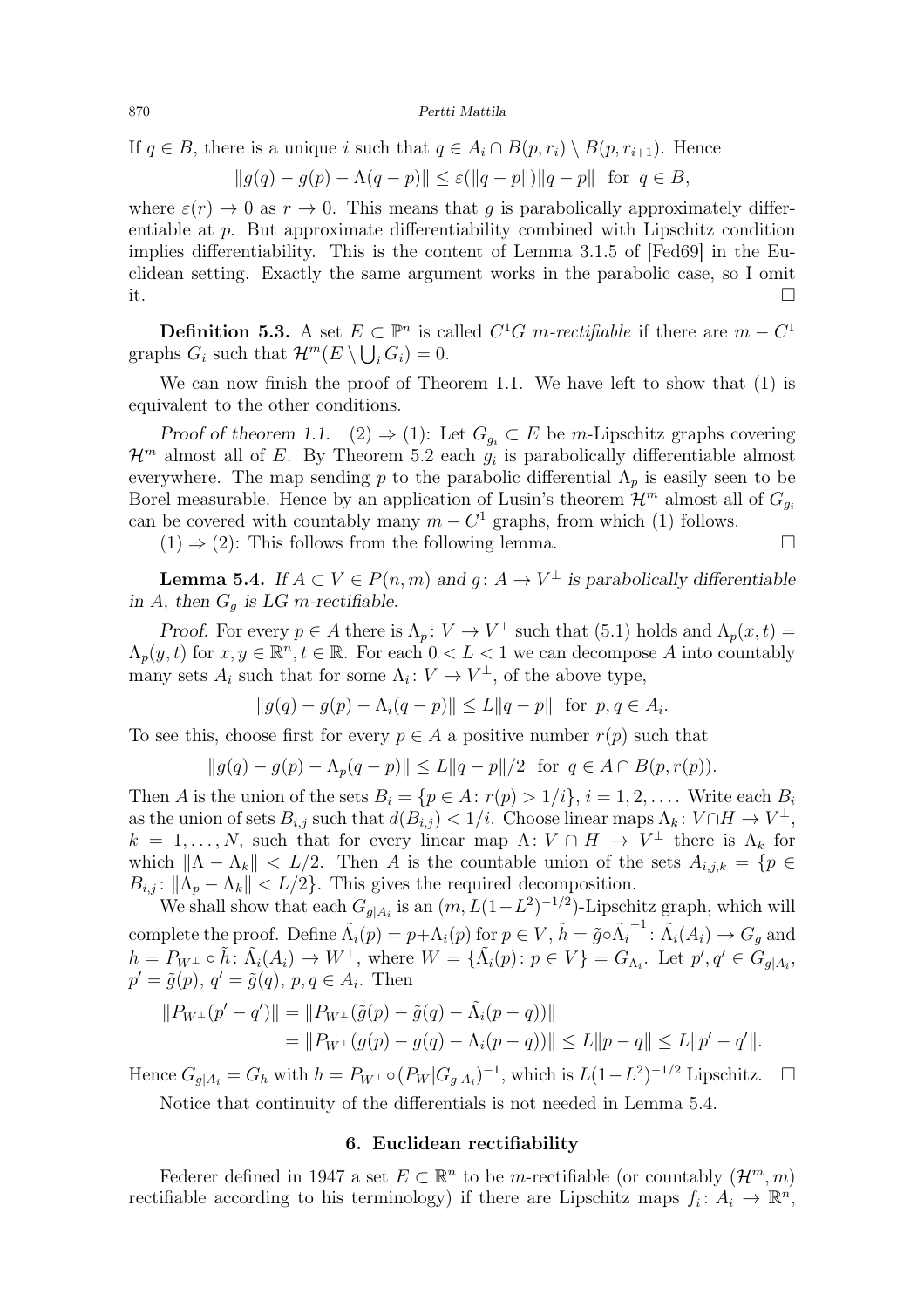$A_i \subset \mathbb{R}^m$ , such that  $\mathcal{H}_E^m(E \setminus \cup_{i=1}^{\infty} f_i(A_i)) = 0$ . We say then that E is Euclidean *m-rectifiable*. This is equivalent to covering with Lipschitz, or even  $C^1$ , graphs with small Lipschitz constants.

In this section we answer the following question: what are the relations between parabolic and Euclidean rectifiability for sets E for which both parabolic and Euclidean Hausdorff measure is positive and finite? There are two possibilities:  $0 < H^m(E) < \infty$  and  $0 < H^m_E(E) < \infty$  or  $0 < H^{m+1}(E) < \infty$  and  $0 < H^m_E(E) < \infty$ . In the first case parabolic rectifiability implies Euclidean by Theorem [6.1,](#page-16-0) in the second case Euclidean rectifiability implies parabolic by Theorem [6.2.](#page-16-1) The converse statements are false by Examples [8.3](#page-25-0) and [8.4.](#page-26-0)

We have the following very simple result:

<span id="page-16-0"></span>**Theorem 6.1.** If  $E \subset \mathbb{P}^n$  is parabolic m-rectifiable, then it is Euclidean mrectifiable. Moreover, if  $E$  is vertically parabolic m-rectifiable, then the Euclidean Hausdorff dimension of E is at most  $m - 1/2$ . In particular,  $\mathcal{H}_E^m(E) = 0$ .

Proof. By Lemma [2.1,](#page-2-1)  $\mathcal{H}_E^m(A) = 0$  whenever  $\mathcal{H}^m(A) = 0$ . Since horizontal  $m$ -Lipschitz graphs are Euclidean  $m$ -Lipschitz graphs, horizontally parabolic  $m$ rectifiable sets are Euclidean m-rectifiable.

The second statement follows from Lemma [3.3](#page-4-1)

Euclidean m-rectifiable sets are characterized by the almost everywhere existence of approximate tangent planes, see [\[Mat95\]](#page-28-13), Theorem 15.19. They are defined as in Definition [4.1](#page-8-4) but  $\mathcal{H}^m$  replaced by  $\mathcal{H}^m_E$  and the parabolic cones replaced by the Euclidean cones

$$
X_E(a, V, s) = \{ p \in \mathbb{P}^n \colon d_E(p - a, V) < s | p - a | \},
$$

when  $V \in G(n+1, m)$ , the Grassmannian of linear m-dimensional subspaces of  $\mathbb{R}^{n+1}$ . In the following theorem  $H = \mathbb{R}^n \times \{0\}.$ 

<span id="page-16-1"></span>**Theorem 6.2.** If  $E \subset \mathbb{P}^n$  is  $\mathcal{H}_E^m$  measurable and Euclidean m-rectifiable, then it is parabolic  $(m + 1)$ -rectifiable. Moreover, if  $\mathcal{H}_E^m(E) < \infty$ ,

- (1) if for  $\mathcal{H}_E^m$  almost all  $a \in E$  the Euclidean approximate tangent plane of E at a is not contained in H, then E is vertically parabolic  $(m + 1)$ -rectifiable,
- (2) if for  $\mathcal{H}_E^m$  almost all  $a \in E$  the Euclidean approximate tangent plane of E at a is contained in H, then  $\mathcal{H}^{m+1}(E) = 0$ .

The proof is based on the following lemma:

<span id="page-16-4"></span>**Lemma 6.3.** Let  $0 < m < n+1$  and  $V \in G(n+1,m)$  such that  $V \not\subset H$ . Let  $W = \{(v, t): v \in V \cap H, t \in \mathbb{R}\}.$  Then there is  $s(V), 0 < s(V) < 1$ , such that for  $0 < s < s(V)$  there is  $r(s) > 0$  for which

<span id="page-16-2"></span>
$$
X_E(a, V, s^2) \cap B(a, r(s)) \subset X(a, W, s) \text{ for all } a \in \mathbb{P}^n.
$$

Proof. We may assume  $a = 0$ . Let  $e = (e_1, e_2) \in V$ ,  $e_2 \in \mathbb{R}$ , with  $|e| = 1$ be orthogonal to  $V \cap H$ . Then  $e_2 \neq 0$ . Let  $p \in X_E(0, V, s^2)$ . Then we can write  $p = v + \lambda e + q$ , where  $v \in V \cap H$ ,  $\lambda \in \mathbb{R}$ ,  $q \in V^{\perp}$  with  $q = (x, t)$ ,  $x \in (V \cap H)^{\perp} \subset \mathbb{R}^n$  and  $|q| < s^2|p|$ . We need to show that when  $||p||$  is small enough, then  $|P_{W^{\perp}}(p)| < s||p||$ , or equivalently

(6.1) 
$$
|\lambda e_1 + x| < s\sqrt{|v|^2 + |\lambda e_1 + x|^2 + |\lambda e_2 + t|}.
$$

If  $s < 1/2$ , the inequality  $|q| < s^2|p|$  implies  $|q| < 2s^2|v + \lambda e|$  which means that

<span id="page-16-3"></span>(6.2) 
$$
\sqrt{|x|^2 + t^2} < 2s^2 \sqrt{|v|^2 + \lambda^2}.
$$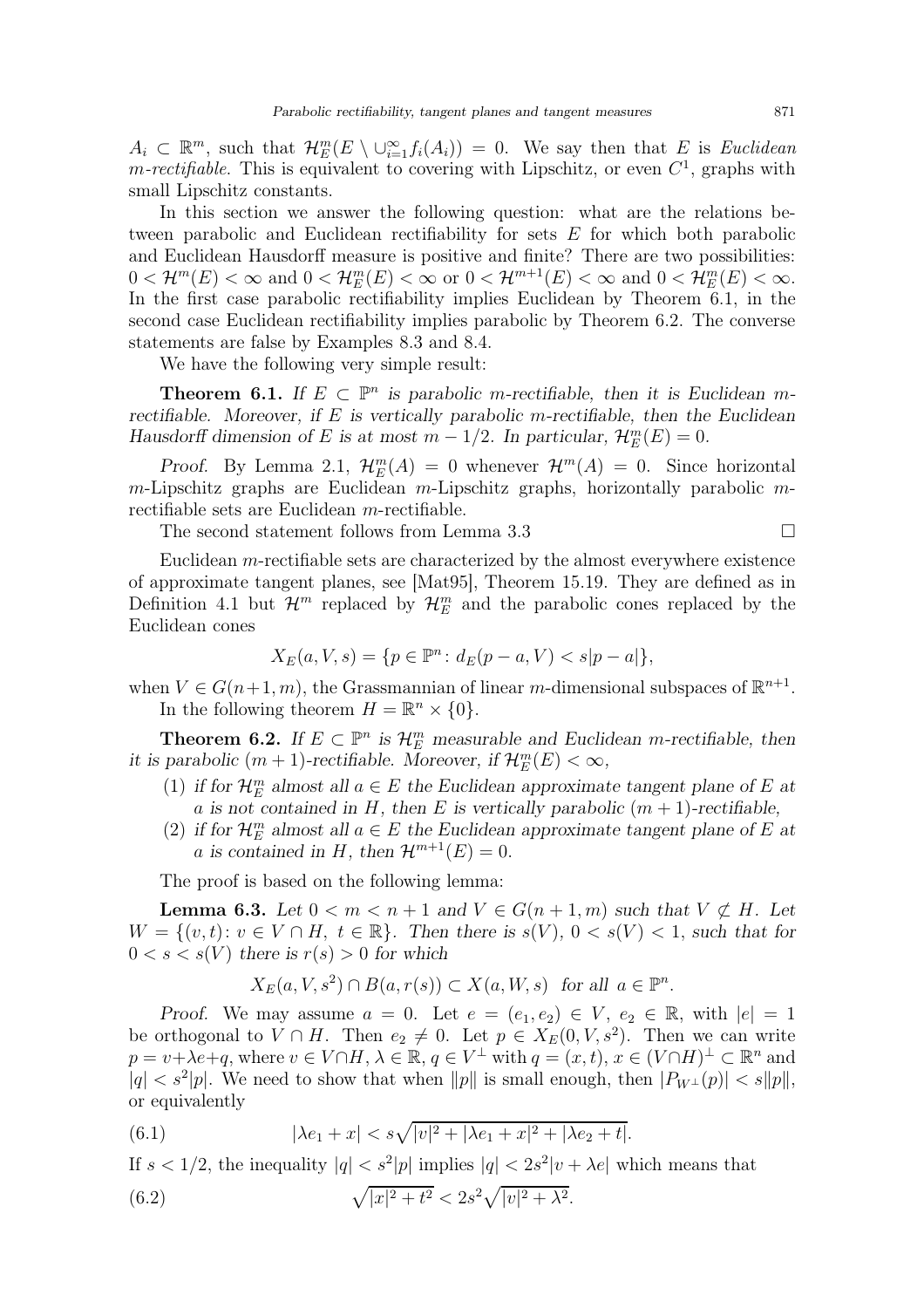Suppose that  $s < 1/8$  and  $|\lambda| \le s|v|/2$ . Then  $|x| \le 4s^2|v| < s|v|/2$  and

$$
|\lambda e_1 + x| \le |\lambda| + |x| < s|v|,
$$

from which [\(6.1\)](#page-16-2) follows. Suppose then that  $s|v| \leq 2|\lambda|$ . Then by [\(6.2\)](#page-16-3)  $|x| \leq 6s|\lambda|$  $|\lambda|$  and  $|t| \le 6s|\lambda| < |\lambda e_2|/2$  if  $s < |e_2|/12$ . Hence if  $|\lambda| < s^2|e_2|/16$ ,

$$
|\lambda e_1 + x| \le 2|\lambda| \le s\sqrt{|\lambda e_2|}/2 \le s\sqrt{|\lambda e_2 + t|}.
$$

Hence  $(6.1)$  follows also in this case.

Proof of Theorem [6.2.](#page-16-1) The first claim follows from (1) and (2). Recall from Lemma [2.1](#page-2-1) that  $\mathcal{H}^{m+1} \lesssim \mathcal{H}_E^m$ , in particular,  $\mathcal{H}^{m+1}(A) = 0$  whenever  $\mathcal{H}_E^m(A) = 0$ .

Let E be as assumed in (1). By Theorem 3.2.29 in [\[Fed69\]](#page-28-11)  $\mathcal{H}_E^m$  almost all of E can be covered with countably many m-dimensional  $C^{\mathfrak{1}}$  submanifolds  $M_i$  of  $\mathbb{R}^{n+1}$ . Each of them has a classical tangent plane  $V_i(a) \in G(n+1,m)$  at all  $a \in M_i$ , which implies that for all  $0 < s < 1$ ,

<span id="page-17-1"></span>
$$
M_i \cap B(a, r) \setminus X_E(a, V_i(a), s^2) = \emptyset
$$

for sufficiently small  $r > 0$ . Then by the Euclidean analogue of Theorem [2.2,](#page-3-1)  $V_i(a)$  is a Euclidean approximate tangent plane of E for  $\mathcal{H}_E^m$  almost all  $a \in E \cap M_i$ , so  $V_i(a) \not\subset H$ by assumption. Thus the vertical plane  $W_i(a)$  related to  $V_i(a)$  as in Lemma [6.3](#page-16-4) is a parabolic approximate tangent plane of E for  $\mathcal{H}^{m+1}$  almost all  $a \in E \cap M_i$ , again also with the help of Theorem [2.2.](#page-3-1) Then (1) follows from Theorem [1.1.](#page-0-4)

Let E be as assumed in (2). Let  $\varepsilon > 0$ . By Theorem [2.2](#page-3-1) there are  $r_0 > 0$  and  $F \subset E$  such that  $\mathcal{H}^{m+1}(E \setminus F) < \varepsilon$  and

(6.3) 
$$
\mathcal{H}^{m+1}(E \cap B) < 5d(B)^{m+1}
$$

for all parabolic balls B with  $B \cap F \neq \emptyset$  and  $d(B) < r_0$ . For  $\mathcal{H}_E^m$  almost all  $a =$  $(\alpha, \tau) \in E$  there are arbitrarily small  $r > 0$  such that

<span id="page-17-0"></span>(6.4) 
$$
H_E^m(E \cap B_E(a,r) \setminus H(a,\varepsilon,r)) < \varepsilon r^m \text{ and } \mathcal{H}_E^m(E \cap B_E(a,r)) > r^m,
$$

where  $H(a, \varepsilon, r) = \{(x, t): |x - \alpha| \le r, |t - \tau| \le \varepsilon r\}$ . By Vitali's covering theorem for  $\mathcal{H}_E^m$ , see, e.g., Theorem 2.8 in [\[Mat95\]](#page-28-13)), there are disjoint balls  $B_E(a_i, r_i)$ ,  $a_i \in$  $E, 0 < r_i < \varepsilon$ , and  $2r_i < r_0$ , satisfying [\(6.4\)](#page-17-0) such that  $\mathcal{H}_E^m(E \setminus \bigcup_i B_E(a_i, r_i)) = 0$ . Each  $B_E(a_i, r_i) \cap H(a_i, \varepsilon, r_i)$  can be covered with  $N_i \leq \varepsilon/r_i$  parabolic balls  $B_{i,j}$  of radius  $r_i$ . Then by  $(6.3)$  and  $(6.4)$ ,

$$
\mathcal{H}^{m+1}(E) \leq \mathcal{H}^{m+1}(F) + \varepsilon
$$
  
\n
$$
\leq 5 \sum_{i} \sum_{j=1}^{N_i} d(B_{i,j})^{m+1} + \sum_{i} \mathcal{H}^{m+1}(E \cap B_E(a_i, r_i) \setminus H(a_i, \varepsilon, r_i))) + \varepsilon
$$
  
\n
$$
\lesssim \sum_{i} N_i r_i^{m+1} + \sum_{i} \varepsilon r_i^m + \varepsilon \lesssim \varepsilon \sum_{i} r_i^m + \varepsilon
$$
  
\n
$$
\leq \varepsilon \sum_{i} \mathcal{H}_E^m(E \cap B_E(a_i, r_i)) + \varepsilon \leq \varepsilon \mathcal{H}_E^m(E) + \varepsilon.
$$

Hence (2) follows.

| ٠ |  |  |
|---|--|--|
|   |  |  |
|   |  |  |
|   |  |  |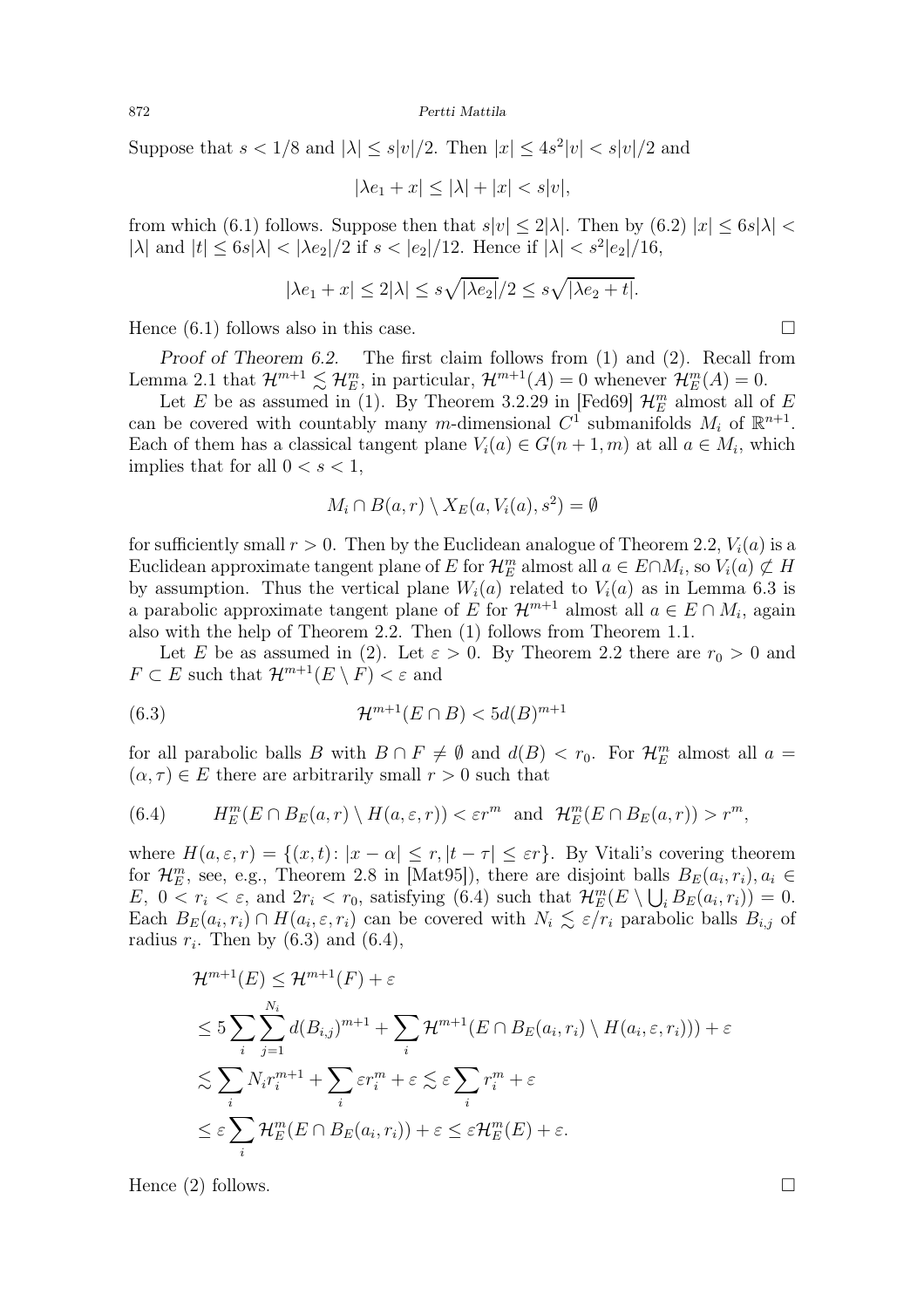# 7. Other notions of rectifiability

<span id="page-18-0"></span>7.1. Uniform rectifiability. In Euclidean spaces uniformly rectifiable sets were introduced by David and Semmes in the 1990s, see [\[DS93\]](#page-28-17). They have turned out to be more appropriate than the ordinary rectifiable sets for many topics in analysis, in particular, in harmonic analysis and partial differential equations. Although in many cases the converse is true, too. Because of this several people have been motivated to develop the corresponding theory in the parabolic setting. So far this has only been done in codimension 1, which is the most natural setting for such applications. Parabolic uniform rectifiability was defined by Hofmann, Lewis and Nyström in [\[HLN03\]](#page-28-5) and [\[HLN04\]](#page-28-6) in terms of  $\beta_2$ s, that is, uniform  $L^2$  approximation by vertical planes. In [\[BHHLN20\]](#page-28-7) this has been shown to be equivalent to a 'big pieces of big pieces of regular vertical Lipschitz graphs' result, which means a quantitative local approximation by regular vertical Lipschitz graphs. But vertical Lipschitz graphs as defined in [3.1](#page-4-4) are not the right class. They need not be uniformly rectifiable. This was shown at the end of [\[HLN03\]](#page-28-5) based on an example in [\[LS88\]](#page-28-9), see also Observation 4.19 in [\[BHHLN20\]](#page-28-7). Regularity of a Lipschitz graph means that the half-derivative with respect to t satisfies a BMO condition.

See [\[BHHLN20\]](#page-28-7) and [\[BHHLN21\]](#page-28-8) for some of the latest results, surveys on earlier results and further references.

For the precise definition of uniform rectifiability, see Definitions 2.20, 2.21 and 4.1 in [\[BHHLN20\]](#page-28-7) or Definition 2.19 in [\[BHHLN21\]](#page-28-8). From these it follows that Example [8.1](#page-20-0) is another example of an ordinary parabolic Lipschitz graph which is not uniformly rectifiable; use the estimates  $\mathcal{H}^{n+1}(G \cap B(a, 2r) \cap \{q : d(q - a, V) \geq$  $sr\}) \gtrsim r^{n+1}$  for  $V \in V(n, n+1)$ ,  $a \in G$ ,  $0 < r < 1$ .

In light of the above mentioned results on uniform rectifiability, a definition of  $(n+1)$ -rectifiable sets in  $\mathbb{P}^n$  could be given using regular vertical Lipschitz graphs in place of vertical  $C^1$  graphs, or vertical Lipschitz graphs with small Lipschitz constants. Mateu, Prat and Tolsa suggested that notion of rectifiability in [\[MPT22\]](#page-28-18), page 4. Orponen proved in Theorem 3.10 of [\[Orp21\]](#page-29-3) Rademacher's theorem for regular Lipschitz functions from which it follows that rectifiable sets based on regular vertical Lipschitz graphs are  $C<sup>1</sup>G$  rectifiable. Example [8.2](#page-21-0) will show that the converse is false. In terms of approximation by planes, the difference between these possible concepts of rectifiability seems to be that while the parabolic rectifiability of this paper can be decided by looking at each single small scale separately the one based on regular graphs might require multiscale approximation.

Since parabolic  $C^1$  and LG rectifiability can be characterized with approximate tangent planes, it would seem reasonable to expect that there could be quantitative versions of these results, that is, one type of uniform rectifiability. If so, would it agree with that of [\[HLN03\]](#page-28-5) and [\[HLN04\]](#page-28-6)? My guess is that it would not.

7.2. Metric space rectifiability. In [\[AK00\]](#page-27-0) Ambrosio and Kirchheim used the same definition as Federer to define rectifiable sets in general metric spaces X. They proved the characterization by approximate tangent planes in this setting, see Theorem 6.3 in [\[AK00\]](#page-27-0). Kirchheim had already proved a substitute for Rademacher's theorem in [\[Kir94\]](#page-28-16) and using it the analogue of Theorem [4.9.](#page-11-1) There need not be any planes in  $X$  but  $X$  can be embedded isometrically into a Banach space, which gives a linear structure. Theorem 6.3 in [\[AK00\]](#page-27-0) is stated with a positive lower density condition, but it holds without it. To see this one can again modify the arguments of [\[Mat95\]](#page-28-13), in particular of Lemma 15.14, or the proof of Lemma [3.9](#page-6-3) of this paper.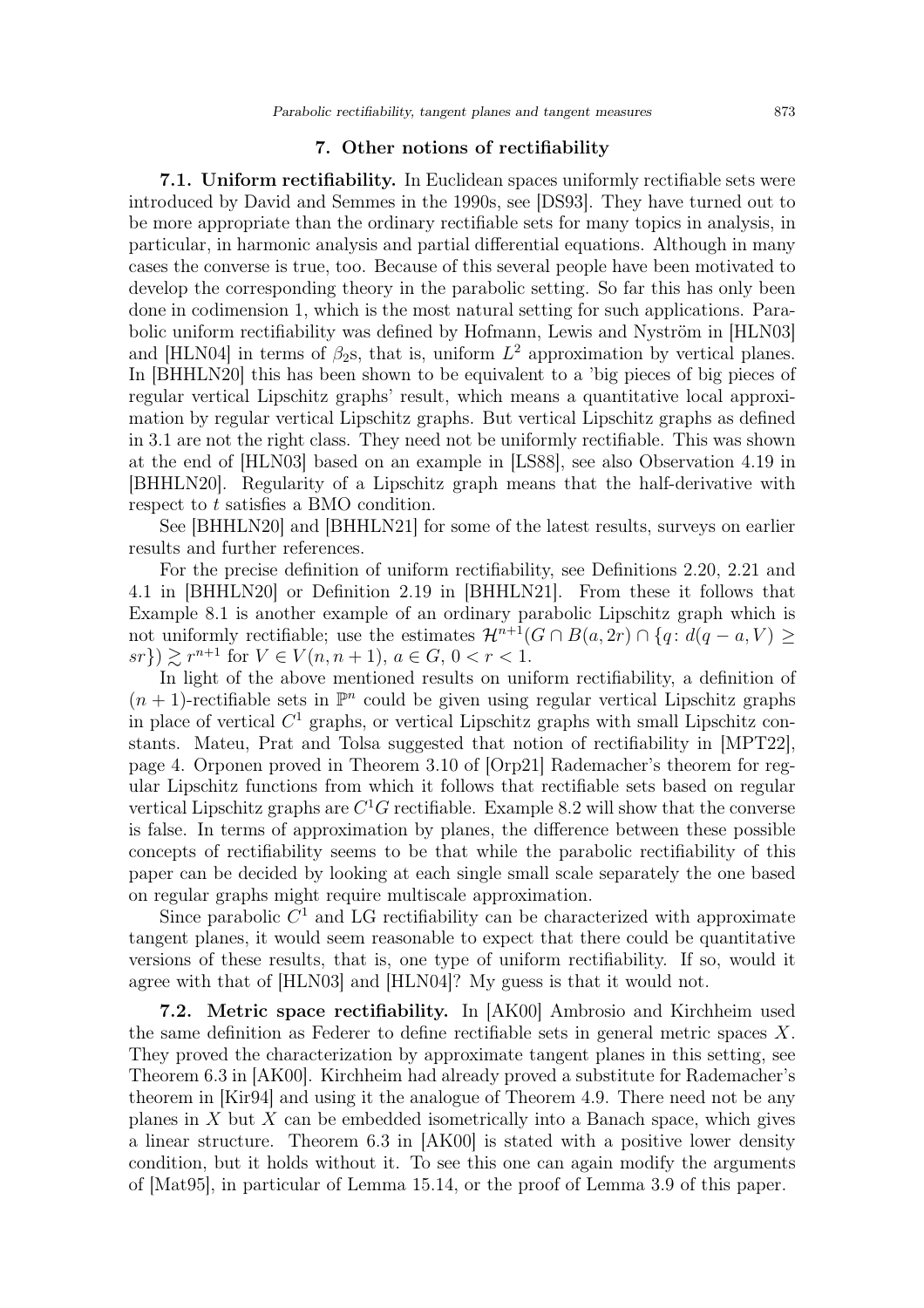Let us say that  $E \subset \mathbb{P}^n$  is Ambrosio–Kirchheim m-rectifiable, if there are Lipschitz maps  $f_i: A_i \to \mathbb{P}^n$ ,  $A_i \subset \mathbb{R}^m$ , such that  $\mathcal{H}^m(E \setminus \bigcup_{i=1}^{\infty} f_i(A_i)) = 0$ .

<span id="page-19-1"></span>**Theorem 7.1.** Let  $0 < m < n + 1$  and let  $E \subset \mathbb{P}^n$  be  $\mathcal{H}^m$  measurable with  $\mathcal{H}^m(E) < \infty$ . Then E is horizontally parabolic m-rectifiable if and only it is Ambrosio–Kirchheim m-rectifiable. In particular, horizontal m-Lipschitz graphs are horizontally parabolic m-rectifiable

Clearly, horizontally LG m-rectifiable sets and horizontal m-Lipschitz graphs are Ambrosio–Kirchheim rectifiable. We shall verify the remaining part in Subsection 7.3.

Now we show that codimension 1 Ambrosio–Kirchheim rectifiable sets in  $\mathbb{P}^n$  are trivial.

<span id="page-19-0"></span>**Theorem 7.2.** If  $f: A \to \mathbb{P}^n$ ,  $A \subset \mathbb{R}^{n+1}$ , is Lipschitz, then  $\mathcal{H}^{n+1}(f(A)) = 0$ .

Proof. We may assume that A is bounded and since  $f$  trivially has a Lipschitz extension to the closure of A, we may assume that A is compact. Let  $L$  be the Lipschitz constant of  $f, N$  be a positive integer and let  $a$  be a Lebesgue density point of A. Then for sufficiently small  $R > 0$ , there is a closed cube Q of side-length R containing a such that  $A \cap Q_i \neq \emptyset$  for  $i = 1, ..., N^{n+1}$ , where the  $Q_i$  form a partition of Q into closed cubes of side-length  $r = R/N$ . Let P,  $P(x, t) = t$ , be the projection onto the t-axis. If  $Q_i$  and  $Q_j$  meet, then the Euclidean distance  $d_E(P(f(A \cap Q_i)),$  $P(f(A \cap Q_j))) \leq r^2$ . The implicit constant here and below only depends on L and n. For every  $Q_i$  there is chain  $Q_{i_1}, \ldots, Q_{i_k}$ ,  $k \leq (n+1)N$ , with  $Q_{i_1} = Q_1$  and  $Q_{i_k} = Q_i$  such that  $Q_{i_j}$  and  $Q_{i_{j+1}}$  meet, whence  $d_E(P(f(A \cap Q))) \lesssim Nr^2 = Rr$ . Thus  $f(A \cap Q) \subset Q' \times I$ , where  $Q' \subset \mathbb{R}^n$  is a cube of side-length  $\leq R$  and  $I \subset \mathbb{R}$  is an interval of length  $\lesssim Rr$ . Hence we can cover  $f(A \cap Q)$  with  $M, M \lesssim (R/\sqrt{Rr})^n$ , parabolic balls  $B_i$ ,  $i = 1, ..., M$ , of diameter  $\sqrt{R_r}$ , for which we have

$$
\sum_{i=1}^{M} d(B_i)^{n+1} \lesssim M(\sqrt{Rr})^{n+1} \lesssim R^n \sqrt{Rr} = R^{n+1}/\sqrt{N}.
$$

We can cover  $\mathcal{L}^{n+1}$  almost all of A with cubes  $Q_i$  with side-length  $R_i$  satisfying the above in place of Q and R and such that  $\sum_i R_i^{n+1} \lesssim \mathcal{L}^{n+1}(A)$ . Then each  $f(A \cap Q_i)$ is covered by parabolic balls  $B_{i,j}$ ,  $j = 1, ..., M_i$ , which satisfy  $\sum_{j=1}^{M_i} d(B_{i,j})^{n+1} \lesssim$  $R_i^{n+1}/\sqrt{N}$ . Therefore  $\mathcal{H}^{n+1}$  almost all of  $f(A)$  is covered by the balls  $B_{i,j}, j =$  $1, \ldots, M_i, i = 1, 2, \ldots$ , for which

$$
\sum_{i,j} d(B_{i,j})^{n+1} \lesssim \sum_i R_i^{n+1} / \sqrt{N} \lesssim \mathcal{L}^{n+1}(A) / \sqrt{N}.
$$

As we can take N arbitrarily large, it follows that  $\mathcal{H}^{n+1}(f(A)) = 0$ .

 $\ddotsc$ 

7.3. Heisenberg groups. Heisenberg group  $\mathbb{H}^1$  is somewhat similar to  $\mathbb{P}^2$ , but with essential differences. It is  $\mathbb{R}^3$  with a non-Abelian group structure and non-Euclidean metric. Balls have the same ellipsoidal shape as in  $\mathbb{P}^2$  but the structure is more complicated in that the axis of the ellipsoids turn when the center moves. On the other hand,  $\mathbb{H}^1$  also has advantages over  $\mathbb{P}^2$ . It is a geodesic space; any two points can be joined with a rectifiable curve of minimal length, whereas in  $\mathbb{P}^2$  no two points with different  $t$  coordinates can be joined by any rectifiable curve. There are also many analytical tools available in  $\mathbb{H}^1$ , for example Pansu's Rademacher theorem.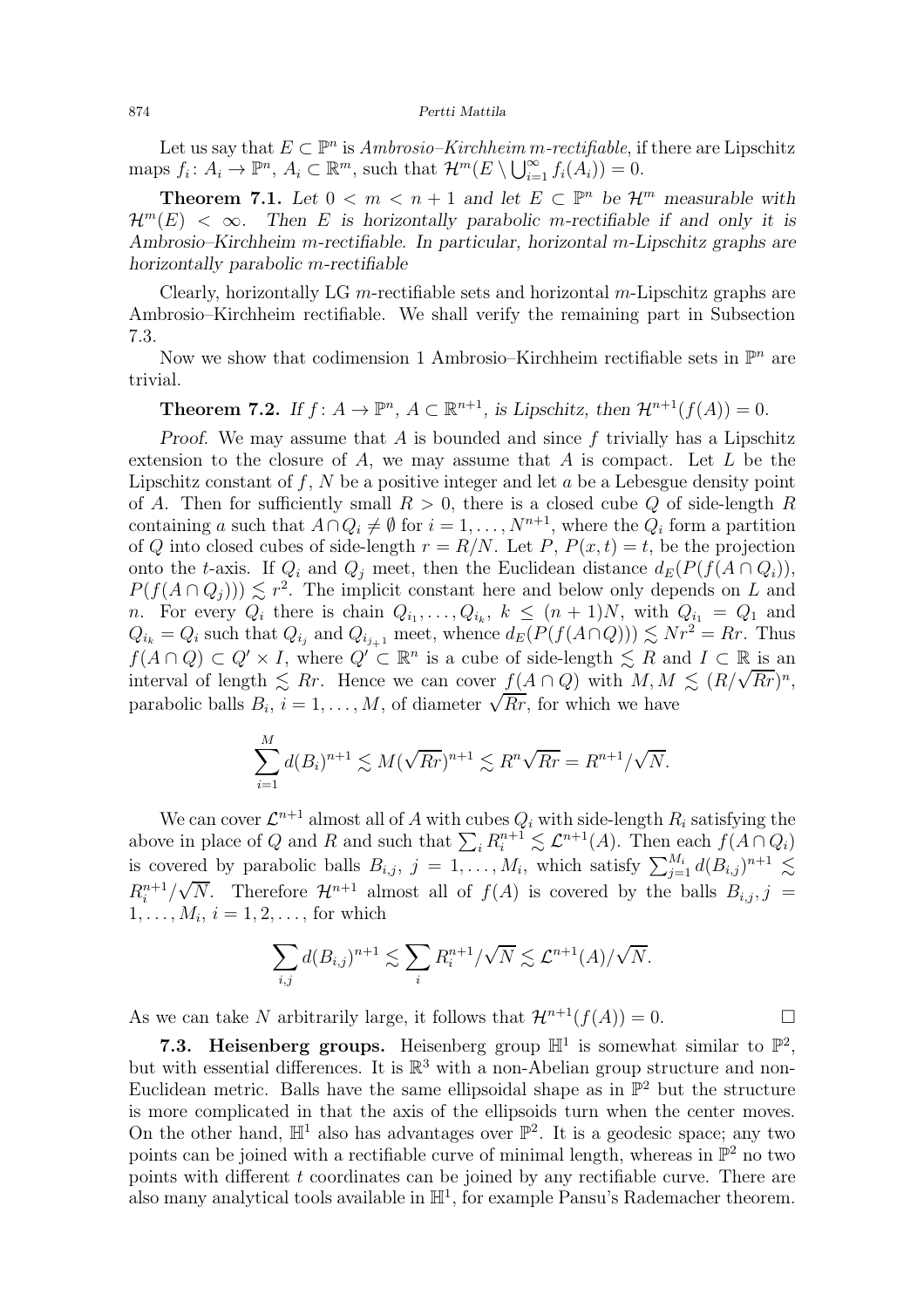The same comments apply to  $\mathbb{H}^n = \mathbb{R}^{2n+1}, n \geq 2$ , but there are more differences to parabolic spaces.

Franchi, Serapioni and Serra Cassano [\[FSS01\]](#page-28-2) used two different definitions for rectifiability in  $\mathbb{H}^n$ . For low-dimensional,  $m \leq n$ , sets Federer's definition is fine, but for high-dimensional sets,  $m \geq n+2$ , it would only give trivial zero measure sets, recall from Theorem [7.2](#page-19-0) the same in  $\mathbb{P}^n$  for codimension 1. For m-dimensional,  $m \geq n+2$ , sets [\[FSS01\]](#page-28-2) used covering with  $C^1$  (in the Heisenberg sense) level sets.

An analogue of Theorem [1.1](#page-0-4) in Heisenberg groups was proved in [\[MSS10\]](#page-28-3), and in [\[IMM21\]](#page-28-4) for horizontal sets in general homogeneous groups. Antonelli and Merlo have developed in [\[AM20\]](#page-27-3) and [\[AM22\]](#page-27-1) rectifiability theory in arbitrary Carnot groups with many deep results, in particular on relations between rectifiability, tangent planes and tangent measures including an analogue of Theorem [1.1.](#page-0-4)

In Heisenberg and Carnot groups intrinsic differentiable and Lipschitz graphs have recently played a fundamental role in many respects. They are defined geometrically in terms of cones. In Heisenberg groups a Rademacher theorem was proved in [\[FSS11\]](#page-28-19) for codimension 1 sets and recently by Vittone for vertical sets of general dimensions in [\[Vit22\]](#page-29-4). But Julia, Nicolussi Golo and Vittone showed in [\[JNV21\]](#page-28-10) that this is false in some Carnot groups.

For  $n \geq 1$   $\mathbb{P}^n$  can be considered as a vertical subspace of  $\mathbb{H}^n = \mathbb{R}^{2n+1}$  identifying  $(x, t) \in \mathbb{P}^n$  with  $(x, 0, t) \in \mathbb{H}^n$ . In this way Chousionis and Tyson [\[CT15\]](#page-28-20) obtained Marstrand's theorem 'existence of s-density implies that s is an integer' in  $\mathbb{P}^n$  after proving it in Heisenberg groups. In the same manner we can finish the proof of Theorem [7.1:](#page-19-1) For  $m \leq n$  Ambrosio–Kirchheim and Franchi–Serapioni–Serra Cassano m-rectifiable sets are the same immediately by the definitions. For subsets of  $\mathbb{P}^n \subset \mathbb{H}^n$  the condition (3) of Theorem [4.12](#page-12-3) characterizing horizontally parabolic mrectifiable sets is exactly the same as the characterization [\[MSS10\]](#page-28-3), Theorem 3.14(iii), of Franchi–Serapioni–Serra Cassano m-rectifiable sets. Hence these two classes are the same, too.

<span id="page-20-1"></span>I suppose it is not necessary to go via Heisenberg groups to prove this, but since it was available, I didn't try to find another way.

# 8. Examples

We now construct several examples. We first show that Lipschitz graphs need not be parabolic rectifiable.

<span id="page-20-0"></span>**Example 8.1.** There are a function  $f : [0,1] \to \mathbb{R}$  such that f is Hölder continuous with exponent  $1/2$  and positive numbers c and s,  $0 < s < 1$ , with the following properties: Let  $G = \{ (f(t), y, t) \in \mathbb{P}^n : y \in [0, 1]^{n-1}, t \in [0, 1] \}$  be the graph of the Lipschitz function g,  $g(0, y, t) = (f(t), 0, 0)$ . Then for all  $V \in V(n, n + 1)$ ,  $a \in G$ and  $0 < r < 1$  there is  $p \in G \cap B(a,r)$  for which  $B(p, sr) \subset \{q : d(q - a, V) \geq sr\}$ and  $\mathcal{H}^{n+1}(G \cap B(p, sr)) > cr^{n+1}$ . Hence G does not have any approximate tangent planes and so it is not parabolic  $(n + 1)$ -rectifiable.

Proof. The last inequality follows from the AD-regularity of Lipschitz graphs. Let  $f$  be the Weierstrass function defined by

<span id="page-20-2"></span>
$$
f(t) = c_0 \sum_{k=1}^{\infty} 2^{-k/2} \cos(2^k t), \quad t \in [0, 1].
$$

Then if  $c_0 > 0$  is sufficiently small, f has the following properties:

(8.1) 
$$
|f(t) - f(t')| \le \sqrt{|t - t'|} \text{ for } t, t' \in [0, 1],
$$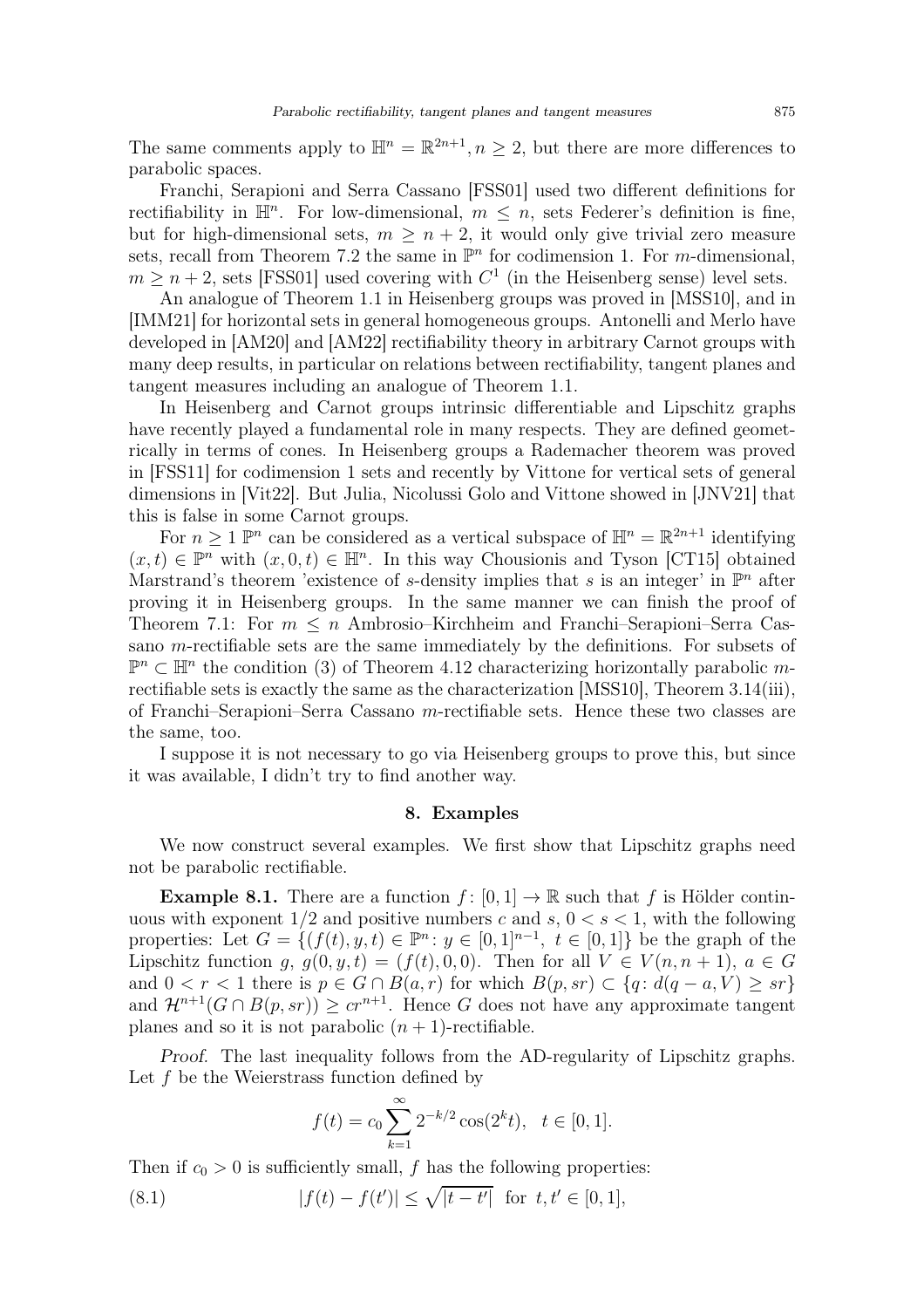there is  $c > 0$  such that for every subinterval I of [0, 1] there are  $t, t' \in I$  such that

(8.2) 
$$
|f(t) - f(t')| > c\sqrt{d(I)}.
$$

For the proofs, see [\[BP17\]](#page-28-21), Lemma 5.1.8 and Theorem 5.3.1.

Let  $0 < s < 1/4$ ,  $0 < r < 1$ ,  $a = (f(\tau), \beta, \tau) \in G$  and  $V \in V(n, n + 1)$ . Then for some unit vector  $e = (e_1, e_2) \in \mathbb{R}^n$ ,  $e_1 \in \mathbb{R}$ ,  $e_2 \in \mathbb{R}^{n-1}$ ,  $V^{\perp} = \{ (\lambda e, 0) : \lambda \in \mathbb{R} \}$  and for  $p = (f(t), y, t) \in G$ ,

<span id="page-21-1"></span>
$$
P_{V^{\perp}}(p) = ((e_1 f(t) + e_2 \cdot y)e, 0),
$$

whence

$$
d(p-a, V) = |P_{V^{\perp}}(p-a)| = |e_1(f(t) - f(\tau)) + e_2 \cdot (y - \beta)|.
$$

Suppose that  $|e_1| > 1/2$  and let  $p = (f(t), \beta, t)$ . If  $d(p - a, V) < 2sr$ , then  $|f(t) |f(\tau)| < 2sr/|e_1| \leq 4sr$ . Suppose that  $\tau + r^2/2 \leq 1$ , the other case  $\tau - r^2/2 \geq 0$  can be dealt with in the same way. By [\(8.2\)](#page-21-1), there are  $t, t' \in [\tau + r^2/4, \tau + r^2/2]$  such that  $|f(t) - f(t')| \geq cr/2$ . Consider  $p = (f(t), \beta, t), p' = (f(t'), \beta, t') \in G$ . Then  $p, p' \in B(a, r)$ . If  $d(p - a, V) < 2sr$  and  $d(p' - a, V) < 2sr$ , then by the above

$$
cr/2 \le |f(t) - f(t')| < 8sr.
$$

This is impossible if we choose  $s = c/16$ . With this choice  $d(p - a, V) \geq 2sr$  or  $d(p'-a, V) \geq 2sr$ . Suppose this holds for p. Then  $B(p, sr) \subset \{q: d(p-a, V) \geq sr\},\$ as required.

Suppose then that  $|e_1| < 1/2$ , so  $|e_2| > 1/2$ . Let  $0 < r < 1/2$  and choose  $p = (f(\tau), y, \tau) \in G$  such that  $y - \beta$  is parallel to  $e_2$  and  $r = |y - \beta| = ||p - a||$ . Then

$$
d(p - a, V) = |P_{V^{\perp}}(p - a)| = |e_2|r > r/2 \ge 2sr,
$$

since  $s < 1/4$ . This completes the proof.

The following example shows that parabolic  $(n + 1)$ -rectifiable sets in  $\mathbb{P}^n$  need not be rectifiable in terms of the regular Lipschitz graphs, recall the discussion in Subsection 7.1. I don't give a formal definition of these graphs, I only state a weaker property that will suffice: if  $G_g \subset \mathbb{P}^n$  is a regular  $(n+1)$ -Lipschitz graph over  $V \times \mathbb{R}$ ,  $V \in G(n, n-1)$ , then there are a measurable function  $\phi: C \to \mathbb{R}, C \subset \mathbb{R}^{n-1} \times \mathbb{R}$ , and a rotation  $\rho$  of  $\mathbb{R}^n$  such that  $\rho(\{0\} \times \mathbb{R}^{n-1}) = V$  and  $g(\rho(0, y), t) = \phi(y, t)e_V$ , where  $e_V \in \mathbb{R}^{n-1}$  is a unit vector orthogonal to  $\hat{V}$  and,

<span id="page-21-3"></span>(8.3) 
$$
\int_{u:(y,u)\in C} \frac{|\phi(y,t) - \phi(y,u)|^2}{|t-u|^2} du < \infty \quad \text{for almost all } (y,t) \in C,
$$

see [\[DDH18\]](#page-28-22), Theorem 2.3.

<span id="page-21-0"></span>**Example 8.2.** There is an  $\mathcal{H}^{n+1}$  measurable parabolic  $(n + 1)$ -rectifiable set  $E \subset \mathbb{P}^n$  such that  $0 \leq \mathcal{H}^{n+1}(E) < \infty$  and  $\mathcal{H}^{n+1}(E \cap G) = 0$  for every regular  $(n + 1)$ -Lipschitz graph G.

Proof. Let  $f_0: [0, 1] \to \mathbb{R}$  be a function satisfying [\(8.1\)](#page-20-2) and [\(8.2\)](#page-21-1),  $f_0$  and c will be fixed throughout the proof.

Let us first check the elementary fact that for every subinterval  $I$  of  $[0, 1]$  there are

<span id="page-21-2"></span>(8.4)  $a, b \in I$ ,  $a < b$ , such that  $f_0(a) = f_0(b)$  and  $b - a \geq \tilde{c}d(I)$  where  $\tilde{c} = c^4/128$ .

To prove this let N be an integer such that  $1/N < c^2/16 \leq 2/N$  and let  $I_j$ ,  $j =$  $1, \ldots, 2N$ , be subintervals of I of length  $d(I)/(4N)$  and  $d(I_j, I_{j+1}) = d(I)/(4N)$  for  $j = 1, \ldots, 2N - 1$ . Let  $t_j < t'_j$  in  $I_j$  be the points given by [\(8.2\)](#page-21-1). We may assume

$$
\qquad \qquad \Box
$$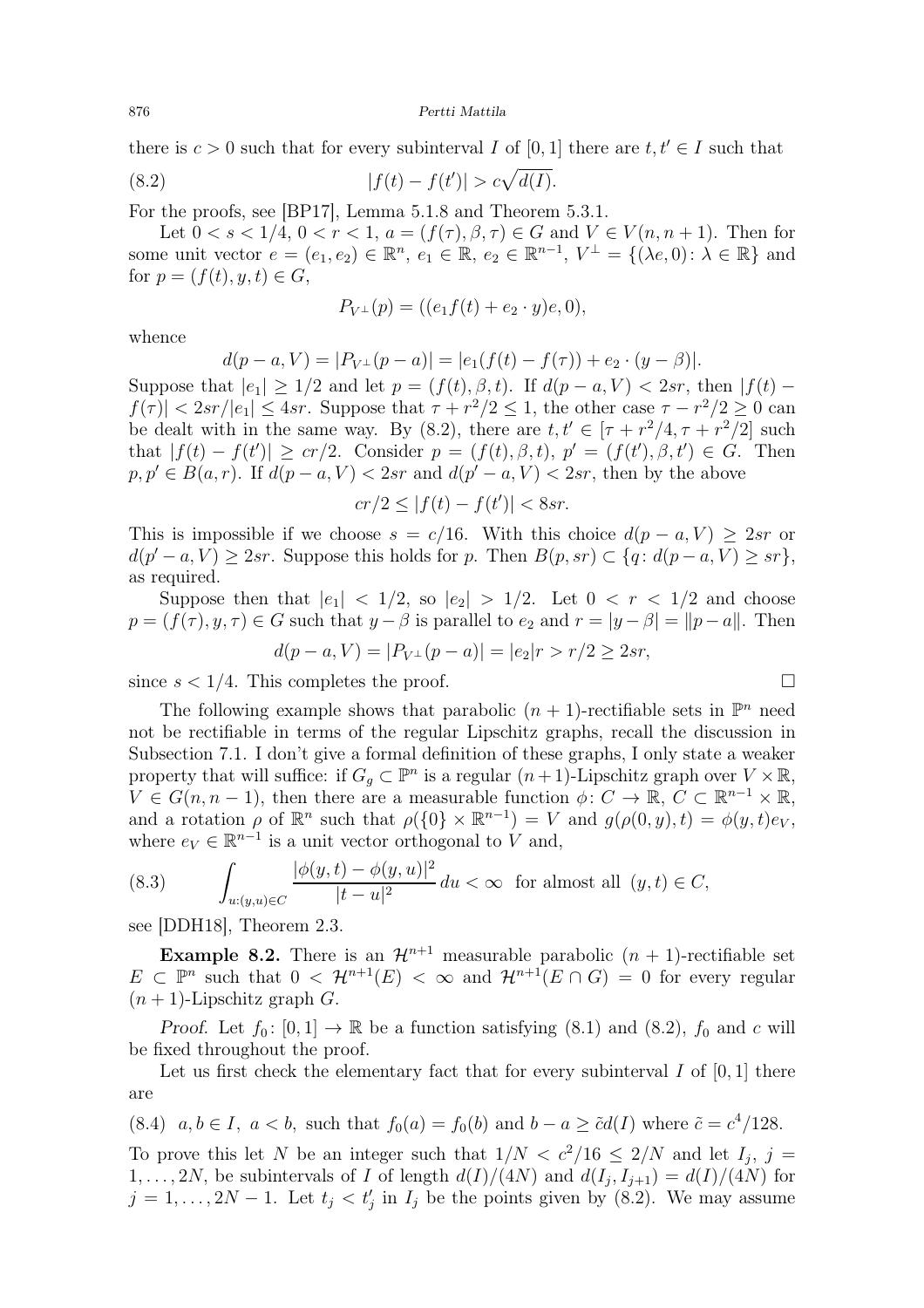that there are N intervals  $I_{j_i}$ ,  $i = 1, ..., N$ , such that for  $u_i = t_{j_i} < u'_i = t'_{j_i}$  $u_{i+1} = t_{i_{i+1}}, i \leq N-1$ , we have  $f_0(u_i') - f_0(u_i) > c\sqrt{d(I)/(4N)}$ . Notice that also  $|u_i - u'_i| > c^2 d(I)/(4N)$ . If  $f_0(u_{i+1}) \leq f_0(u'_i)$ , then there are a and b such that  $f_0(a) = f_0(b)$  and either  $a \leq u'_i$  and  $b = u_{i+1}$  or  $a = u_i$  and  $b \geq u'_i$ . In both cases  $b - a \geq c^2 d(I)/(4N) \geq (c^4/128)d(I)$ . We assume then that  $f_0(u'_i) < f_0(u_{i+1})$  for all  $i = 1, \ldots, N - 1$  and derive a contradiction. Then

$$
\sqrt{d(I)} \ge f_0(u'_{N}) - f_0(u'_1) = \sum_{i=1}^{N-1} (f_0(u'_{i+1}) - f_0(u_{i+1}) + f_0(u_{i+1}) - f_0(u'_i))
$$
  

$$
\ge \sum_{i=1}^{N-1} (f_0(u'_{i+1}) - f_0(u_{i+1})) \ge (N-1)c\sqrt{d(I)/(4N)} \ge c\sqrt{Nd(I)}/4 > \sqrt{d(I)}.
$$

Let I be a subinterval of  $[0,1]$  and let  $f: I \to \mathbb{R}$ ,  $0 < L' < L \leq 1$ ,  $0 < c'' < c'$ ,  $t_I, t_I' \in I$ , be such that

<span id="page-22-3"></span>(8.5) 
$$
|f(t) - f(t')| \le L\sqrt{|t - t'|}
$$
 for  $t, t' \in I$ ,

<span id="page-22-5"></span>(8.6) 
$$
|f(t_I) - f(t'_I)| > c'L\sqrt{d(I)}.
$$

Now we shall show that there are non-overlapping closed intervals  $I_j = [a_j, b_j] \subset I$ ,  $j = 1, 2, \ldots$ , such that  $f(a_j) = f(b_j)$  for all j and letting  $A_I = \bigcup_j I_j$  we have  $\mathcal{L}^1(I \setminus A_I) = 0$  and there is a continuous  $f_I: I \to \mathbb{R}$  for which

<span id="page-22-0"></span>(8.7) 
$$
f_I(t) = (L'/L)(f(t) - f(a_j)) + f(a_j) \text{ for } t \in I_j,
$$

<span id="page-22-2"></span>(8.8) 
$$
|f_I(t) - f_I(t')| \le L\sqrt{|t - t'|}
$$
 for  $t, t' \in I$ ,

<span id="page-22-4"></span>(8.9) 
$$
|f_I(t) - f_I(t')| \le L'\sqrt{|t - t'|} \text{ for } t, t' \in I_j, j = 1, 2, ...,
$$

<span id="page-22-1"></span>
$$
(8.10) \t |f_I(t_I) - f_I(t'_I)| > c''L'\sqrt{d(I)}.
$$

Let N be a positive integer with  $0 < 1/\sqrt{N} < (c'L - c''L')/2$ . Partition I into N intervals  $I'_1, \ldots, I'_N$  of length  $d(I)/N$ . Choose first by  $(8.4)$   $a_{1,1}, b_{1,1} \in I'_1$ ,  $a_{1,1} < b_{1,1}$ , such that  $f(a_{1,1}) = f(b_{1,1})$  and  $b_{1,1} - a_{1,1} \geq \tilde{c}d(I'_1)$  and set  $I_{1,1} = [a_{1,1}, b_{1,1}]$ . Let  $J_1, J_2$ be the complementary intervals of  $I_{1,1}$ ;  $I'_1 \setminus (a_{1,1}, b_{1,1}) = J_1 \cup J_2$  (with only one of them if  $a_{1,1}$  or  $b_{1,1}$  is an end-point of  $I'_1$ ). Let  $a_{1,2}, b_{1,2} \in J_1$ ,  $a_{1,2} < b_{1,2}$ , such that  $f(a_{1,2}) = f(b_{1,2})$  and  $b_{1,2} - a_{1,2} \geq \tilde{c}d(J_1)$ . Set  $I_{1,2} = [a_{1,2}, b_{1,2}]$ . In the same way find  $I_{1,3} = [a_{1,3}, b_{1,3}] \subset J_2$ . Then  $\mathcal{L}^1(I'_1 \setminus I_{1,1}) \leq (1 - \tilde{c})d(I)$  and

$$
\mathcal{L}^1(I'_1 \setminus (I_{1,1} \cup I_{1,2} \cup I_{1,3})) \le (1 - \tilde{c})^2 d(I);
$$

the measure of the complement of the selected intervals decreases geometrically. Continuing in this manner we find the intervals  $I_{1,j} = [a_{1,j}, b_{1,j}] \subset I'_1$ ,  $j = 1, 2, \ldots$ , such that  $f(a_{1,j}) = f(b_{1,j})$  and  $\mathcal{L}^1(I'_1 \setminus \bigcup_j I_{1,j}) = 0$ .

Next we perform the same operation on each  $I'_2, \ldots, I'_N$  getting the intervals  $I_{k,j}$  for  $k = 1, \ldots, N$ . We denote all these by  $I_j = [a_j, b_j]$  and set  $A_I = \bigcup_j I_j$ . Then  $\mathcal{L}^1(I \setminus A_I) = 0$  and  $f(a_j) = f(b_j)$  for all j. Define  $f_I$  on  $A_I$  by  $f_I(t) =$  $(L'/L)(f(t) - f(a_j)) + f(a_j)$  for  $t \in I_j$  and set  $f_I(t) = f(t)$  when  $t \in I \setminus A_I$ . Then  $f_I$ is continuous, since it agrees with  $f$  at the end-points of every  $I_j$ .

We now check the properties  $(8.7)$ – $(8.10)$ . First  $(8.7)$  holds by definition. To check [\(8.8\)](#page-22-2) we may assume that for some  $j, j', t \in I_j$  and  $t' \in I_{j'}$ , since  $A_I$  is dense.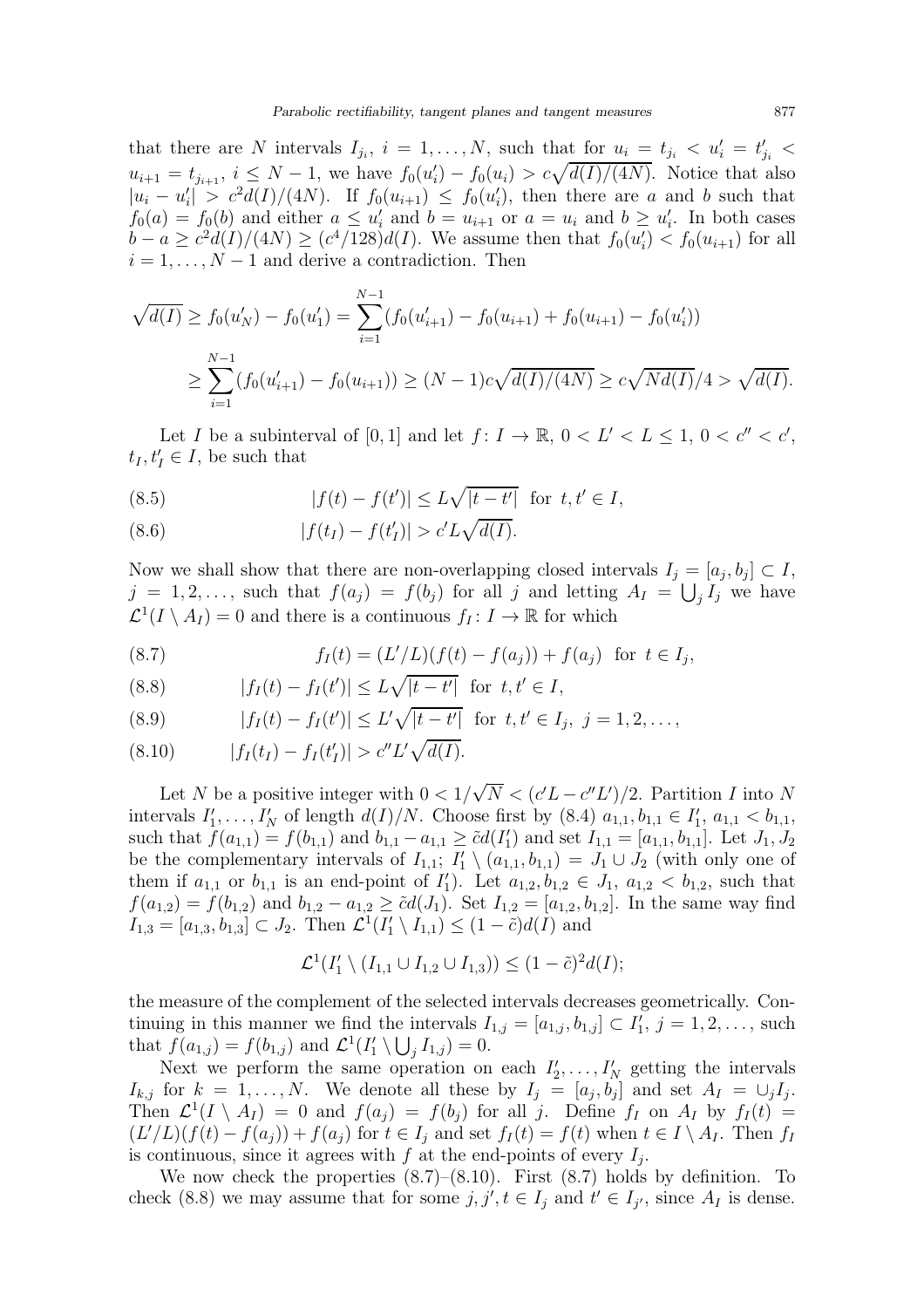Suppose  $j \neq j'$  and  $t < t'$ . Then  $t \leq b_j \leq a_{j'} \leq t'$  and we get by  $(8.5)$ 

$$
|f_I(t) - f_I(t')| = |(L'/L)(f(t) - f(t')) + (1 - (L'/L))(f(b_j) - f(a_{j'}))|
$$
  
 
$$
\leq L'\sqrt{|t - t'|} + (L - L')\sqrt{|b_j - a_{j'}|} \leq L\sqrt{|t - t'|}.
$$

The case  $j = j'$  is easier and gives  $(8.9)$ .

Let us first check (8.10) when 
$$
t_I \in I_j
$$
 and  $t'_I \in I_{j'}$  for some j, j'. Then by (8.6),

$$
|f_I(t_I) - f_I(t_I')| \ge |f(t_I) - f(t_I')| - (1 - L'/L)(|f(t_I) - f(a_j)| + |f(t_I') - f(a_{j'})|)
$$
  
>  $c'L\sqrt{d(I)} - 2\sqrt{d(I)/N} > c''L'\sqrt{d(I)}$ 

by the choice of N. If, for example,  $t_I$  is not in  $A_I$ , then there are  $a_{j_i}$  converging to  $t_I$  and  $f_I(a_{j_i}) = f(a_{j_i})$  from which [\(8.10\)](#page-22-1) follows by a similar argument.

Let  $(L_k)$  and  $(c_k)$  be strictly decreasing sequences of positive numbers with  $L_1 < 1$ and  $c/2 < c_k < c$ . Now we perform a recursive construction by first applying the above with  $f = f_0$ ,  $I = [0, 1]$ ,  $L = 1$ ,  $L' = L_1$ ,  $c' = c$ ,  $c'' = c_1$ ,  $t_I = t$  and  $t'_I = t'$ , where  $t, t' \in [0, 1]$  are as in [\(8.2\)](#page-21-1). Set  $A_1 = A_I$ ,  $f_1 = f_I$  and  $I_{1,j} = [a_{1,j}, b_{1,j}] = [a_j, b_j]$ . Suppose that for some  $k \geq 1$  we have constructed the non-overlapping intervals  $I_{k,j} = [a_{k,j}, b_{k,j}]$ , the continuous function  $f_k: [0, 1] \to \mathbb{R}$  and the points  $t_{k,j}, t'_{k,j} \in I_{k,j}$ , such that

<span id="page-23-0"></span>
$$
(8.11) \t fk(t) = (Lk/Lk-1)(fk-1(t) - fk-1(ak,j)) + fk-1(ak,j) for t \in Ik,j,
$$

$$
(8.12) \t |f_k(t) - f_k(t')| \le L_l \sqrt{|t - t'|} \t for t, t' \in I_{l,j}, l \le k, j = 1, 2, ...,
$$

<span id="page-23-2"></span>(8.13) 
$$
|f_k(t_{l,j}) - f_k(t'_{l,j})| > c_k L_l \sqrt{d(I_{l,j})}.
$$

Then we apply the above construction on each  $I_{k,j}$  with  $f = f_k$ ,  $L = L_k$ ,  $L' =$  $L_{k+1}, c' = c_k, c'' = c_{k+1}$ , to obtain  $I_{k+1,j} = [a_{k+1,j}, b_{k+1,j}]$  with  $f_k(a_{k+1,j}) = f_k(b_{k+1,j})$ and  $A_{k+1} = \bigcup_j I_{k+1,j}$  with  $\mathcal{L}^1([0,1] \setminus A_{k+1}) = 0$ . Again each  $I_{k,j}$  is first divided into  $N_k$  equal parts where  $0 < 1/\sqrt{N_k} < (c_k L_k - c_{k+1} L_{k+1})/2$ . We define  $f_{k+1}$  on  $A_{k+1}$  by (8.14)  $f_{k+1}(t) = (L_{k+1}/L_k)(f_k(t) - f_k(a_{k+1,j})) + f_k(a_{k+1,j})$  for  $t \in I_{k+1,j}$ 

and extend it to [0, 1] by continuity. Then by the construction,

<span id="page-23-4"></span>(8.15) 
$$
|f_{k+1}(t) - f_{k+1}(t')| \le L_l \sqrt{|t - t'|}
$$
 for  $t, t' \in I_{l,j}, l \le k+1, j = 1, 2, ...$   
Finally we have

Finally we have

<span id="page-23-1"></span>
$$
(8.16) \t |f_{k+1}(t_{l,j}) - f_{k+1}(t'_{l,j})| > c_{k+1}L_l\sqrt{d(I_{l,j})} \t for l \leq k+1, j = 1, 2, ...
$$

where the points  $t_{k+1,j}, t'_{k+1,j} \in I_{k+1,j}$ , still need to be introduced. Going down from k to 0 with the formula [\(8.11\)](#page-23-0) we see that  $f_{k+1}|I_{k+1,j} = L_{k+1}f_0|I_{k+1,j} + \alpha_{k+1,j}$  for some  $\alpha_{k+1,j} \in \mathbb{R}$ . Hence we can apply [\(8.2\)](#page-21-1) to find  $t_{k+1,j}$  and  $t'_{k+1,j}$  so that [\(8.16\)](#page-23-1) holds for  $l = k + 1$  even with c in place of  $c_{k+1}$ . For  $l < k + 1$  [\(8.16\)](#page-23-1) follows from  $(8.13)$  by the same argument we used for  $(8.10)$ .

Note that by the construction each interval of level  $k+1$  is contained in a unique k level interval. We choose the integers  $N_k$  large enough so that

(8.17) 
$$
d(I_{k+1,i}) \le (c/16)^2 d(I_{k,j}) \text{ whenever } I_{k+1,i} \subset I_{k,j}.
$$

Let  $A = \bigcap_k A_k$ . Then  $\mathcal{L}^1([0,1] \setminus A) = 0$ . For every  $t \in A$  the sequence  $f_k(t)$ converges, because, if  $t \in I_{k,j}$ , then by [\(8.17\)](#page-23-3),

<span id="page-23-3"></span>
$$
|f_k(t) - f_{k-1}(t)| = (1 - L_k/L_{k-1})|f_{k-1}(t) - f_{k-1}(a_{k,j})| \le \sqrt{d(I_{k,j})} \le 2^{-k}.
$$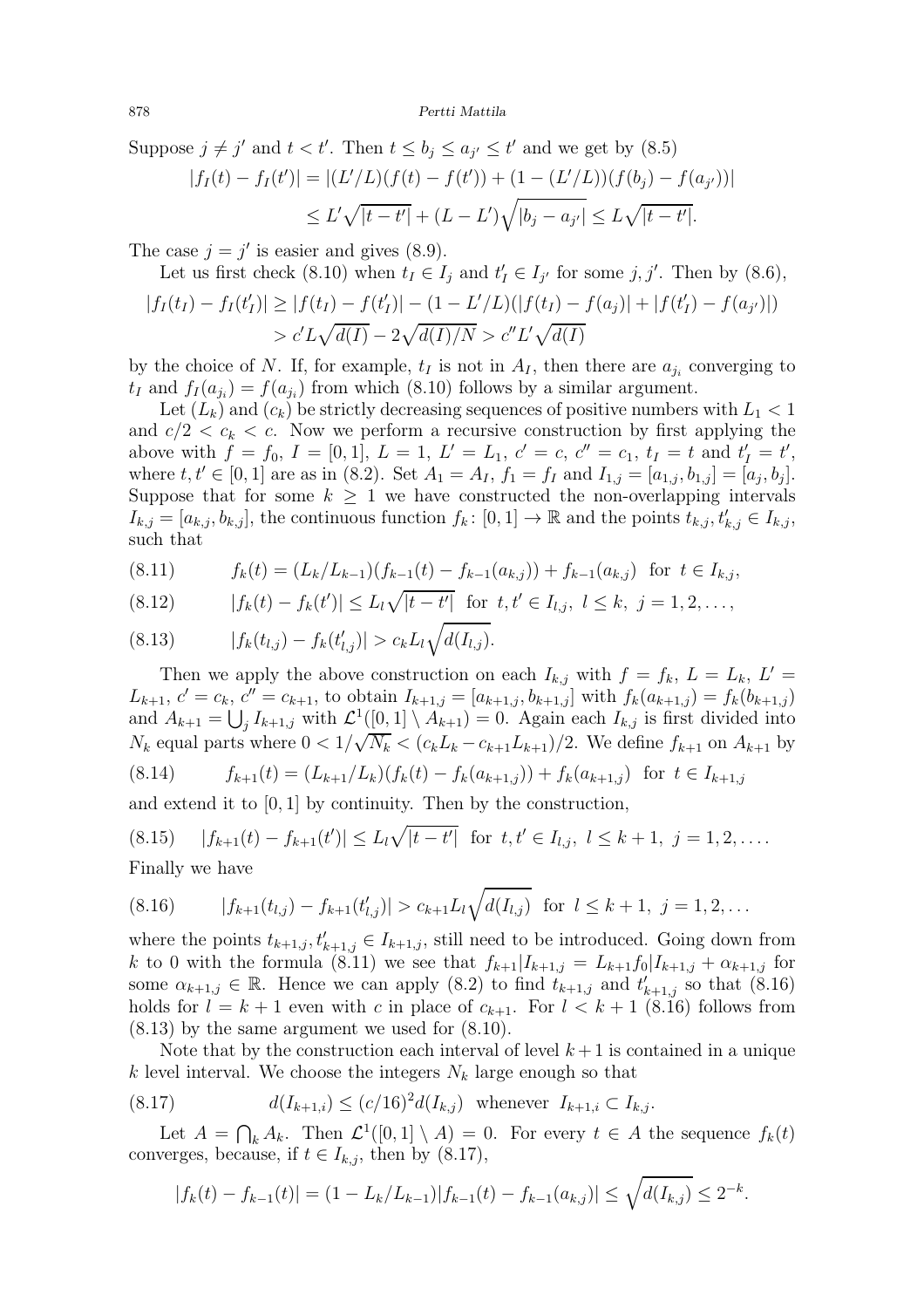Let  $f = \lim_{k \to \infty} f_k : A \to \mathbb{R}$ . By [\(8.15\)](#page-23-4) and [\(8.16\)](#page-23-1) f has the following properties for all  $i, k$ ,

<span id="page-24-1"></span>(8.18) 
$$
|f(t) - f(t')| \le L_k \sqrt{|t - t'|} \text{ for } t, t' \in I_{k,j},
$$

<span id="page-24-0"></span>(8.19) 
$$
|f(t_{k,j}) - f(t'_{k,j})| > L_k(c/2)\sqrt{d(I_{k,j})}.
$$

<span id="page-24-2"></span>We choose the sequence  $(L_k)$  so that

(8.20) 
$$
\lim_{k \to \infty} L_k = 0 \text{ and } \sum_k L_k^2 = \infty.
$$

<span id="page-24-3"></span>Next we verify that if  $B \subset A$  is Lebesgue measurable, then

(8.21) 
$$
\int_{B} \frac{|f(t) - f(u)|^2}{|t - u|^2} du = \infty \text{ for almost all } t \in B.
$$

We shall prove this at every density point t of B. There are intervals  $I_k := I_{k,j_k}$ ,  $k = 1, 2, \ldots$ , such that  $t \in I_k$  for all k. Let  $d_k = \underline{d}(I_{k,j_k})$ ,  $t_k = t_{k,j_k}$ ,  $t'_k = t'_{k,j_k}$ . Then by [\(8.19\)](#page-24-0) and [\(8.18\)](#page-24-1),  $|f(t_k) - f(t'_k)| \ge L_k(c/2)\sqrt{d_k}$  and  $|t_k - t'_k| > (c/2)^2 d_k$ . If, for example,  $|f(t) - f(t_k)| > L_k(c/4)\sqrt{d_k}$ , then by [\(8.18\)](#page-24-1)  $|f(t) - f(u)| > L_k(c/8)\sqrt{d_k}$ when  $u \in I_k$  and  $|u - t_k| \leq (c/8)^2 d_k$ . Hence there is an interval  $J_k \subset I_k$  such that  $d(J_k) = (c/8)^2 d_k$  and  $|f(t) - f(u)| > L_k(c/8)\sqrt{d_k}$  for  $u \in J_k$ . Since  $\mathcal{L}^1(I_{k+1}) \leq$  $(c/16)^2d_k$  by [\(8.17\)](#page-23-3) and t is a density point of B, for sufficiently large k we have  $\mathcal{L}^1(B \cap J_k \setminus I_{k+1}) \ge (c/32)^2 d_k$ , which implies

$$
\int_{B \cap I_k \setminus I_{k+1}} \frac{|f(t) - f(u)|^2}{|t - u|^2} du \ge \frac{(L_k(c/8)\sqrt{d_k})^2}{((c/8)^2 d_k)^2} (c/32)^2 d_k = L_k^2/16,
$$

and so by [\(8.20\)](#page-24-2)

$$
\int_{B} \frac{|f(t) - f(u)|^2}{|t - u|^2} du \ge \sum_{k} L_k^2 / 16 = \infty.
$$

Let  $E = \{(f(t), y, t): y \in [0, 1]^{n-1}, t \in A\} = G_h$  with  $h(y, t) = (f(t), 0, 0)$ . Then E is a Borel set with  $0 < H^{n+1}(E) < \infty$ . For every k, E is contained in the union of the  $(n + 1, L_k)$ -Lipschitz graphs  $G_{h|[0,1]^{n-1} \times I_{k,j}}, j = 1, 2, ...,$  so E is LG  $(n + 1)$ rectifiable.

Now we can finish the proof. Let  $G = G_g \subset \mathbb{P}^n$  be a regular Lipschitz  $(n + 1)$ graph over  $V \times \mathbb{R}, V \in G(n, n-1)$ , as in [\(8.3\)](#page-21-3) and before it:

$$
G_g = \{ (\rho(0, y) + \phi(y, t)e_V, t) : (y, t) \in C \}.
$$

Let  $e_1 = (1, 0, \ldots, 0) \in \mathbb{R}^n$ . If  $(f(t), y, t) \in E \cap G$ , then for some  $y' \in \mathbb{R}^{n-1}$ ,  $(f(t), y, t) = (\rho(0, y') + \phi(y', t)e_V, t)$  and

$$
f(t) = e_1 \cdot (\rho(0, y') + \phi(y', t)e_V).
$$

For  $y \in [0,1]^{n-1}$  let  $E_y = \{t \in [0,1] : (f(t), y, t) \in E \cap G\}$ . Then by  $(8.3)$  for almost all  $y \in [0, 1]^{n-1}$  and almost all  $t \in E_y$ ,

$$
\int_{E_y} \frac{|f(t) - f(u)|^2}{|t - u|^2} du < \infty.
$$

On the other hand, whenever  $\mathcal{L}^1(E_y) > 0$  this integral is infinite for almost all  $t \in E_y$  by [\(8.21\)](#page-24-3). Hence  $\mathcal{L}^1(E_y) = 0$  for almost all  $y \in [0,1]^{n-1}$  and so, with  $P(x, y, t) = (y, t), \mathcal{H}^{n+1}(P(E \cap G)) = c(n)\mathcal{L}^n(P(E \cap G)) = 0$  by Fubini's theorem.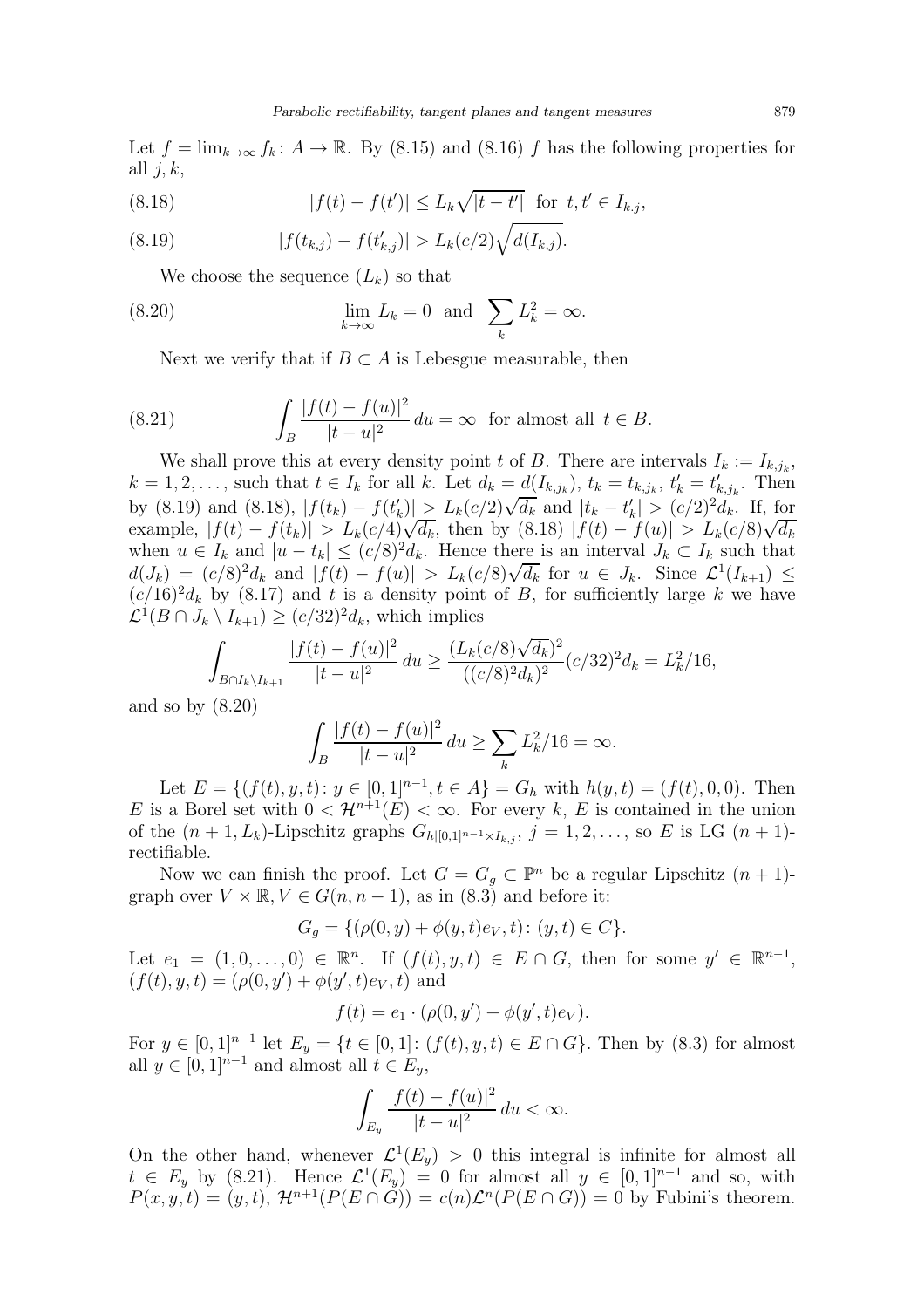Hence  $\mathcal{H}^{n+1}(E \cap G) = 0$ , because  $E \cap G$  is a countable union of parabolic Lipschitz graphs over subsets of  $P(E \cap G)$ graphs over subsets of  $P(E \cap G)$ .

The vertical axis is Euclidean 1-rectifiable but not parabolic 1-rectifiable, but it has infinite  $\mathcal{H}^1$  measure. We now show that neither the Euclidean rectifiable sets with finite parabolic Hausdorff measure need to be parabolic rectifiable.

<span id="page-25-0"></span>**Example 8.3.** For  $0 < m \leq n$  there is a compact Euclidean m-rectifiable set  $E \subset \mathbb{P}^n$  with  $0 \lt \mathcal{H}_E^m(E) \lt \infty$  and  $0 \lt \mathcal{H}^m(E) \lt \infty$  which is not parabolic  $m$ -rectifiable.

Proof. I first perform the construction in  $\mathbb{P}^1$ . Let  $(n_j)$  be a strictly increasing sequence of positive integers and set  $N_k = n_1 \cdots n_k$  and  $r_k = 1/N_k$  for  $k = 1, 2, \ldots$ . For each k partition [0, 1] into intervals  $I_{k,i} = [x_{k,i}, x_{k,i} + r_k], i = 1, \ldots, N_k$ , of length  $r_k$ . Thus every  $I_{k,i}$  is partitioned into  $n_{k+1}$  intervals  $I_{k+1,i}$ . Define the line segments

$$
J_{k,i} = \{(x, t_{k,i} + r_k(x - x_{k,i})) : x \in I_{k,i}\}, \quad i = 1, \dots, N_k, \quad k = 1, 2, \dots,
$$

so each  $J_{k,i}$  has length  $r_k\sqrt{1+r_k^2}$  and slope  $r_k$ . The  $t_{k,i}$  are chosen so that  $t_{1,i}=0$ and for  $k \geq 2$  the left end-point of  $J_{k,i}$  lies on  $J_{k-1,j}$ , where  $I_{k,i} \subset I_{k-1,j}$ .

Let  $R_{k,i} = I_{k,i} \times [t_{k,i}, t_{k,i} + r_k^2]$ . Then each  $R_{k+1,i}$  is contained in some  $R_{k,j}$  and the parabolic diameter  $d(R_{k,i}) \leq 2r_k$ . Define

<span id="page-25-1"></span>
$$
E = \bigcap_{k=1}^{\infty} \bigcup_{i=1}^{N_k} R_{k,i}.
$$

Then  $1 \leq \mathcal{H}_{E}(E) \leq 2$  and  $1 \leq \mathcal{H}^{1}(E) \leq 2$ . For any  $p \in E$  and  $0 < r < 1$ , the projection of  $E \cap B(p, r)$  on the x-axis contains an interval of length r, which implies  $(8.22)$  $\mathcal{H}^1(E \cap B(p,r)) > r.$ 

If  $a = (\alpha, \tau) \in E$ , then for a sequence  $i(k)$ ,  $\alpha \in I_{k,i(k)}$ , and there are  $\tau_k$  for which  $(\alpha, \tau_k) \in J_{k,i(k)}$  and  $0 \leq \tau_k - \tau \leq r_{k+1}r_k$ , where  $r_{k+1}r_k/r_k^2 = r_{k+1}/r_k \to 0$  as  $k \to \infty$ . Let  $p_k = (x_k, t_k) \in E$  with  $x_k \in I_{k,i(k)}$ . Then there is  $t'_k$  such that  $(x_k, t'_k) \in J_{k,i(k)}$ and  $0 \leq t'_{k} - t_{k} \leq r_{k+1}r_{k}$ . Now

$$
T_{a,r_k}(p_k) = \left(\frac{x_k - \alpha}{r_k}, \frac{t_k - \tau}{r_k^2}\right) = \left(0, \frac{t_k - t'_k}{r_k^2}\right) + \left(\frac{x_k - \alpha}{r_k}, \frac{t'_k - \tau_k}{r_k^2}\right) + \left(0, \frac{\tau_k - \tau}{r_k^2}\right).
$$
  
The second coordinates of the first and third term in the sum tend to zero when

The second coordinates of the first and third term in the sum tend to zero when  $k \to \infty$ . The middle term is

$$
\left(\frac{x_k-\alpha}{r_k}, \frac{t'_k-\tau_k}{r_k^2}\right) = \left(\frac{x_k-\alpha}{r_k}, \frac{x_k-\alpha}{r_k}\right).
$$

Suppose, for example, that there are infinitely many  $k_1, k_2, \ldots$ , such that  $\alpha$  belongs to the left half of  $I_{k_i,i(k_i)}$ . Then  $(x_{k_i} - \alpha)/r_{k_i}$  ranges between 0 and 1/2 when  $x_{k_i}$ ranges between  $\alpha$  and  $\alpha + r_{k_i}/2$ . It follows that  $T_{a,r_{k_i}}(E)$  converges to a closed set which contains the segment  $\{(y, y): 0 \le y \le 1/2\}$ . Using [\(8.22\)](#page-25-1) this implies that the horizontal line cannot be an approximate tangent line of  $E$  at  $a$ . Neither can the vertical line be, but this is not relevant here, since  $E$  is 1-dimensional. But for higher dimensional modifications of the construction this should be taken into account.

Finally, to show that  $E$  is Euclidean 1-rectifiable, connect first the end-points of the segments  $J_{1,i}$  to each other by vertical segments of length  $r_1^2$  and then for each  $k \geq 2$  connect the end-points of the segments  $J_{k,i}$  to each other by vertical segments of length  $r_k r_{k-1} - r_k^2$ . This gives curves  $\Gamma_k$  of length at most 3. The limit of them is a rectifiable curve containing  $E$ . This last argument does not work for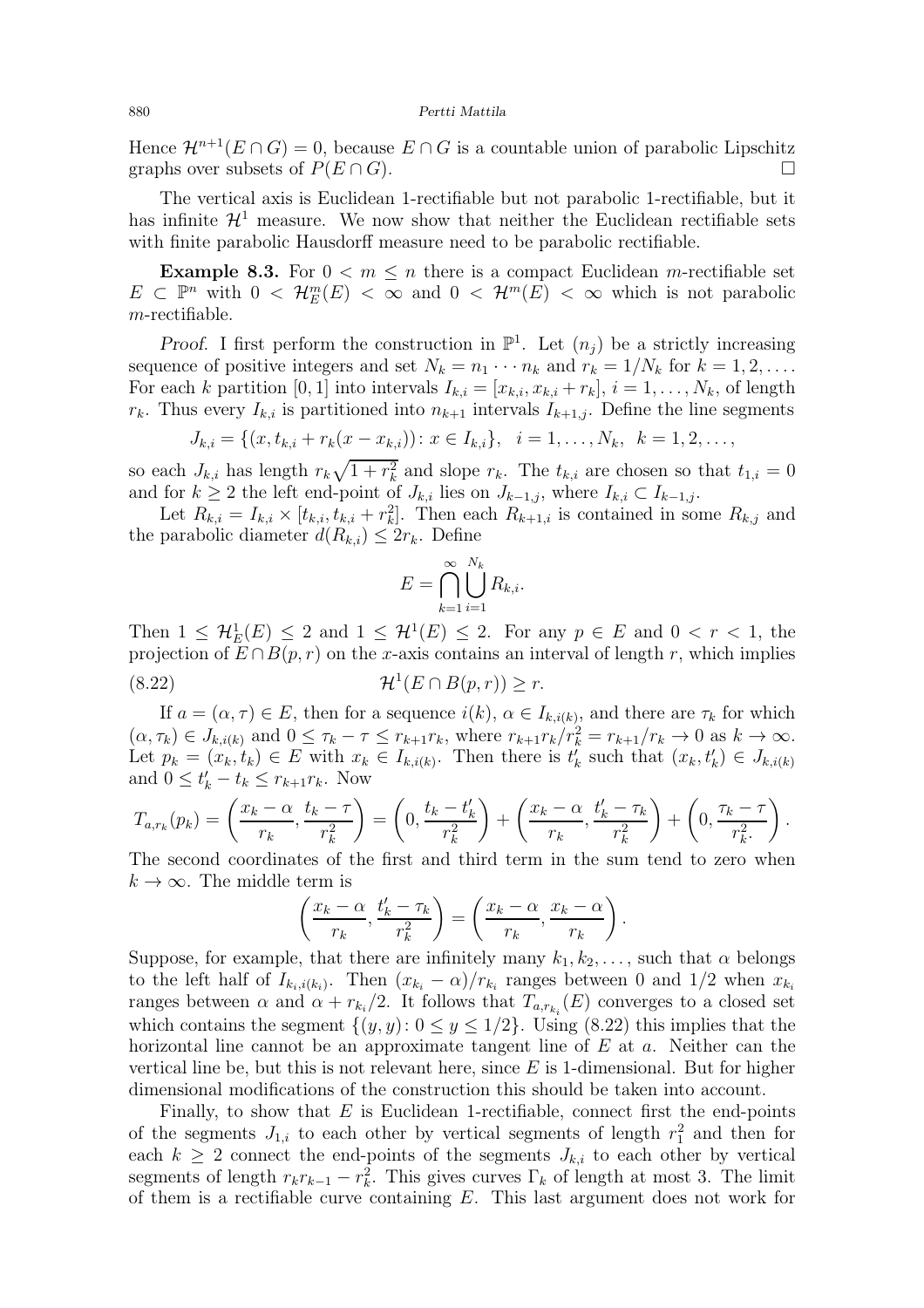higher dimensional examples, but one can also easily show that the horizontal line is a Euclidean approximate tangent line and this can be generalized.

For general  $0 < m \le n$ , let  $E \subset \mathbb{P}^1$  be as above. Then  $\{0\}^{n-m} \times [0,1]^{m-1} \times E$ works. I leave the routine checking to the reader.

I only do the following example in  $\mathbb{P}^1$ , but similar examples can be given in higher dimensions.

<span id="page-26-0"></span>**Example 8.4.** There is a compact vertically parabolic 2-rectifiable set  $E \subset \mathbb{P}^1$ with  $0 < H^2(E) < \infty$  and  $0 < H^1_E(E) < \infty$  which is not Euclidean 1-rectifiable.

Proof. Let  $r_k > 0$ ,  $k = 1, 2, \ldots$ , be such that  $r_1 = 1$ ,  $\lim_{k \to \infty} r_k = 0$  and  $r_k = n_k r_{k+1}$  for some strictly increasing sequence of positive even integers  $n_k$ . Let  $N_0 = 1$  and  $N_k = n_1 \cdots n_k$  for  $k \ge 1$ . Then  $r_{k+1} = 1/N_k$ . We construct squares  $Q_{k,i}, i = 1, \ldots, N_{k-1}$ , with side-length  $r_k$  and rectangles  $R_{k,i}, i = 1, \ldots, 2N_{k-1}$ , with side-lengths  $r_{k+1}$  and  $r_k/2$ : starting with  $Q_{1,1} = [0,1] \times [0,1], R_{1,1} = [0,r_2] \times [0,1/2],$  $R_{1,2} = [1 - r_2, 1] \times [1/2, 1]$ . We define recursively;

if 
$$
Q_{k,i} = [a_{k,i}, a_{k,i} + r_k] \times [b_{k,i}, b_{k,i} + r_k]
$$
, then  
\n
$$
R_{k,2i-1} = [a_{k,i}, a_{k,i} + r_{k+1}] \times [b_{k,i}, b_{k,i} + r_k/2],
$$
\n
$$
R_{k,2i} = [a_{k,i} + r_k - r_{k+1}, a_{k,i} + r_k] \times [b_{k,i} + r_k/2, b_{k,i} + r_k].
$$

For  $k > 1$  the squares  $Q_{k,i}$  are obtained by partitioning each  $R_{k-1,i}$  into  $n_{k-1}/2$ squares of side-length  $r_k$ . Define

$$
E = \bigcap_{k=1}^{\infty} \bigcup_{i=1}^{N_{k-1}} Q_{k,i} = \bigcap_{k=1}^{\infty} \bigcup_{i=1}^{2N_{k-1}} R_{k,i}.
$$

If  $a \in R_{k,i}$ , there is  $j \neq i$  such that  $R_{k,i} \cup R_{k,j} \subset B_E(a, 2r_k)$ . From this one easily sees that  $E$  cannot have Euclidean approximate tangent lines at any of its points, so it is Euclidean purely 1-unrectifiable.

The projection of E on the vertical axis is  $[0, 1]$  which implies that both  $\mathcal{H}^2(E)$ and  $\mathcal{H}_E^1(E)$  are positive. For every k we have  $\sum_i d_E(Q_{k,i}) = \sqrt{2}$ , from which by Lemma [2.1](#page-2-1) we get that these measures are finite, too.

<span id="page-26-1"></span>Let  $\pi \colon \mathbb{P}^1 \to \mathbb{R}$  be the projection  $\pi(x, t) = t$ . Then

(8.23) 
$$
\mathcal{H}^2(\pi(F)) = \mathcal{H}^2(F) \text{ for every compact set } F \subset E.
$$

The inequality  $\mathcal{H}^2(\pi(F)) \leq \mathcal{H}^2(F)$  holds, since  $\pi$  is 1-Lipschitz. To check the opposite inequality, observe first that  $d(R_{k,i}) = t_k \sqrt{r_k/2}$ , where  $\lim_{k \to \infty} t_k = 1$ . The intervals  $\pi(R_{k,i}), i = 1, \ldots, 2N_{k-1}$ , cover  $\pi(E)$  and they have disjoint interiors, so if  $\varepsilon > 0$ , then for large enough k we can cover F with  $M_k$  rectangles  $R_{k,i}$ ,  $i \in I_k$ , such that  $\mathcal{H}^2(\pi(F)) + \varepsilon \ge M_k r_k/2$ . Then

$$
\mathcal{H}^{2}(F) \leq \liminf_{k \to \infty} \sum_{i \in I_{k}} d(R_{k,i})^{2} \leq \liminf_{k \to \infty} M_{k} t_{k}^{2} r_{k} / 2 \leq \liminf_{k \to \infty} t_{k}^{2} (\mathcal{H}^{2}(\pi(F)) + \varepsilon),
$$

from which  $\mathcal{H}^2(F) \leq \mathcal{H}^2(\pi(F))$  follows.

Define rectangles  $R'_{k,i} \subset R_{k,i}$  so that if  $R_{k,i} = I \times [b, b + r_k/2]$ , then  $R'_{k,i} =$  $I \times [b + r_k/2 - r_k^{3/2}]$ <sup>3/2</sup>,  $r_k/2$ . The sets  $\pi(E \cap R_{k,i})$  and  $\pi(E \cap R'_{k,i})$  are intervals of lengths  $r_k/2$  and  $r_k^{3/2}$ <sup>3/2</sup>, whence by [\(8.23\)](#page-26-1)  $\mathcal{H}^2(E \cap R'_{k,i}) = 2\sqrt{r_k}\mathcal{H}^2(\pi(E \cap R_{k,i}))$ . Set

$$
E' = \bigcap_{l=1}^{\infty} \bigcup_{k=l}^{\infty} \bigcup_{i=1}^{N_k} E \cap R'_{k,i}.
$$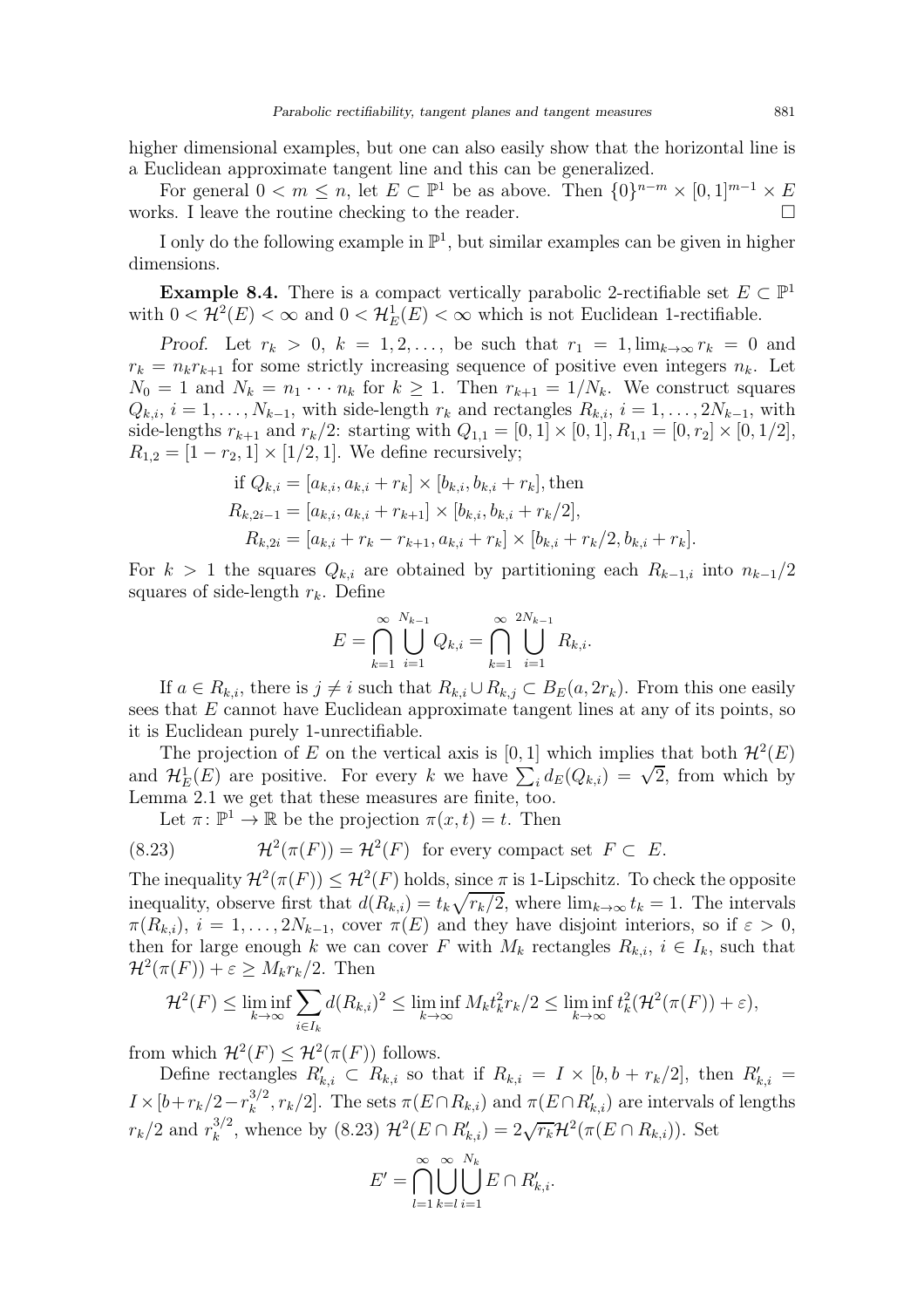We have for every  $l$ ,

$$
\mathcal{H}^{2}(E') \leq \sum_{k=l}^{\infty} \sum_{i=1}^{N_{k}} \mathcal{H}^{2}(E \cap R'_{k,i}) = \sum_{k=l}^{\infty} \sum_{i=1}^{N_{k}} 2\sqrt{r_{k}} \mathcal{H}^{2}(E \cap R_{k,i}) = \sum_{k=l}^{\infty} 2\sqrt{r_{k}} \mathcal{H}^{2}(E).
$$

As  $\sum_{k} \sqrt{r_k} < \infty$ , we obtain  $\mathcal{H}^2(E') = 0$ .

Let  $a \in E \setminus E'$ . Then there is l such that for every  $k \geq l$ ,  $a \in R'_{k,i_k}$  for some  $i_k$ . Let  $0 < r < 1$ ,  $0 < \delta < 1$  and let k be such that  $r_{k+1}/\delta < r \leq r_k/\delta$ . For large enough  $k, r^2 \le (r_k/\delta)^2 < r_k^{3/2}$ . Then  $B(a, r)$  does not meet any other  $R_{k,i}$  except  $R_{k,i_k}$ . Let T be the vertical axis. As  $r_{k+1} < \delta r$ , it follows that

$$
E \cap B(a,r) \cap \{p \colon d(p-a,T) \ge \delta r\}) = \emptyset.
$$

Recalling Lemma [4.2](#page-8-5) T is the approximate tangent line of E at  $\mathcal{H}^2$  almost all points of E and thus E is vertically parabolic 2-rectifiable of  $E$  and thus  $E$  is vertically parabolic 2-rectifiable.

By Remark [3.2\(](#page-4-3)2) horizontal Lipschitz graphs project to measure zero on the t-axis. But the projection can be uncountable:

<span id="page-27-2"></span>**Example 8.5.** For  $0 < m \leq n$  there is a compact horizontally parabolic mrectifiable m-Lipschitz graph  $G \subset \mathbb{P}^n$  with  $\mathcal{H}^m(G) > 0$  such that  $P(G)$  is an uncountable Cantor set, where  $P(x, t) = t$ .

Proof. Let  $F' \subset [0,1]$  be a compact Cantor set with  $\mathcal{L}^1(F') > 0$  defined as

$$
F' = \bigcap_{k=1}^{\infty} \bigcup_{i=1}^{2^k} I'_{k,i},
$$

where inside each  $I'_{k,i}$  two intervals  $I'_{k+1,j_1}$  and  $I'_{k+1,j_2}$  are selected by deleting from the middle of  $I'_{k,i}$  an interval of length  $r'_{k}$ . Associate to these the intervals  $I_{k,i}$  such that  $d(I_{k,i}) = d(I'_{k,i})^4$  and the gaps  $r_k$  at the k level satisfy  $r_k = r_k'^4$ . Let

$$
F = \bigcap_{k=1}^{\infty} \bigcup_{i=1}^{2^k} I_{k,i}
$$

and define  $f: F' \to F$  such that  $f(x) \in I_{k,i_k}$  if  $x \in I'_{k,i_k}$ . Then  $|f(x) - f(y)| \lesssim |x - y|^4$ for  $x, y \in F'$ . Define  $g: F' \to \{0\} \times \mathbb{R} \subset \mathbb{P}^1$  by  $g(x) = (0, f(x))$ . Then

$$
\lim_{r \to 0} \sup \left\{ \frac{\|g(x) - g(y)\|}{|x - y|} : |x - y| < r, \ x, y \in F' \right\} = 0.
$$

It follows that  $P(G_q) = F$  and for every  $L > 0$   $G_q$  can be expressed as the union of finitely many horizontal  $(1, L)$ -Lipschitz graphs. Consequently  $G_g$  has the required properties when  $m = 1$ .

For  $m > 1$  we can again take  $\{0\}^{n-m} \times [0,1]^{m-1} \times G$ .

# References

- <span id="page-27-0"></span>[AK00] AMBROSIO, L., and B. KIRCHHEIM: Rectifiable sets in metric and Banach spaces. -Math. Ann. 318, 2000, 527–555.
- <span id="page-27-1"></span>[AM22] ANTONELLI, G., and A. MERLO: On rectifiable measures in Carnot groups: representation. - Calc. Var. Partial Differential Equations 61:1, 2022, Paper No. 7, 52 pp.
- <span id="page-27-3"></span>[AM20] ANTONELLI, G., and A. MERLO: On rectifiable measures in Carnot groups: structure theory. - arXiv:2009.13941.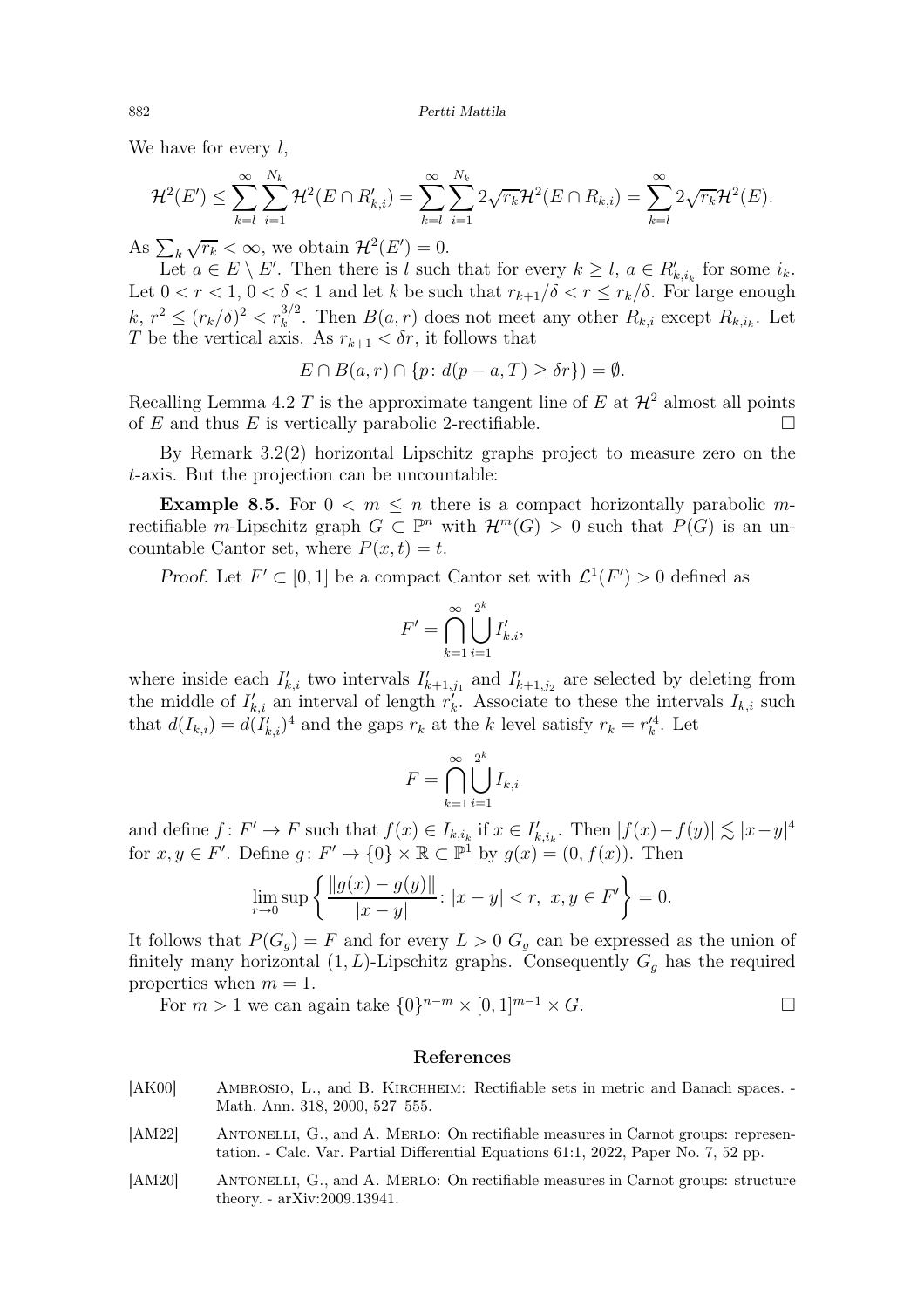- <span id="page-28-21"></span>[BP17] Bishop, C. J., and Y. Peres: Fractals and probability in analysis. - Cambridge Univ. Press, 2017.
- <span id="page-28-7"></span>[BHHLN20] BORTZ, S., J. HOFFMAN, S. HOFMANN, J.L. LUNA GARCIA, and K. NYSTRÖM: Coronizations and big pieces in metric spaces. - arXiv:2008.11544.
- <span id="page-28-8"></span>[BHHLN21] Bortz, S., J. Hoffman, S. Hofmann, J. L. Luna Garcia, and K. Nyström: Corona decompositions for parabolic uniformly rectifiable sets. - arXiv:2103.12497.
- <span id="page-28-20"></span>[CT15] Chousionis, V., and J. T. Tyson: Marstrand's density theorem in the Heisenberg group. - Bull. Lond. Math. Soc. 47:5, 2015, 771–788.
- <span id="page-28-17"></span>[DS93] DAVID, G., and S. SEMMES: Analysis of and on uniformly rectifiable sets. - Math. Surveys Monogr. 38, Amer. Math. Soc., Providence, RI, 1993.
- <span id="page-28-22"></span>[DDH18] DINDOŠ, M., L. DYER, and S. HWANG: Parabolic  $L^p$  Dirichlet boundary value problem and VMO-type time-varying domains. - Anal. PDE 13:4, 2020, 1221–1268.
- <span id="page-28-12"></span>[EG92] Evans, L. C., and R. F. Gariepy: Measure theory and fine properties of functions. - Stud. Adv. Math., CRC Press, 1992.
- <span id="page-28-0"></span>[Fed47] FEDERER, H.: The  $(\phi, k)$  rectifiable subsets of *n*-space. - Trans. Amer. Math. Soc. 62, 1947, 114–192.
- <span id="page-28-11"></span>[Fed69] Federer, H.: Geometric measure theory. - Springer-Verlag New York Inc., New York, 1969.
- <span id="page-28-2"></span>[FSS01] Franchi, B., R. Serapioni, and F. Serra Cassano: Rectifiability and perimeter in the Heisenberg group. - Math. Ann. 321:3, 2001, 479–531.
- <span id="page-28-19"></span>[FSS11] Franchi, B., R. Serapioni, and F. Serra Cassano: Differentiability of intrinsic Lipschitz functions within Heisenberg groups. - J. Geom. Anal. 21:4, 2011, 1044–1084.
- <span id="page-28-5"></span>[HLN03] Hofmann, S., J. Lewis, and K. Nyström: Existence of big pieces of graphs for parabolic problems. - Ann. Acad. Sci. Fenn. Math. 28, 2003, 355–384.
- <span id="page-28-6"></span>[HLN04] HOFMANN, S., J. LEWIS, and K. NYSTRÖM: Caloric measure in parabolic flat domains. - Duke Math. J. 122, 2004, 281–345.
- <span id="page-28-4"></span>[IMM21] IDU, K. O., V. MAGNANI, and F. P. MAIALE: Characterizations of k-rectifiability in homogenous groups. - J. Math. Anal. Appl. 500:2, 2021, Paper No. 125120, 20 pp.
- <span id="page-28-15"></span>[Ito18] Itoh, T.: The Besicovitch covering theorem for parabolic balls in Euclidean space. - Hiroshima Math. J. 48:3, 2018, 279–289.
- <span id="page-28-10"></span>[JNV21] JULIA, A., S. NICOLUSSI GOLO, and D. VITTONE: Nowhere differentiable intrinsic Lipschitz graphs. - Bull. Lond. Math. Soc. 53:6, 2021, 1766–1775.
- <span id="page-28-16"></span>[Kir94] Kirchheim, B.: Rectifiable metric spaces: Local structure and regularity of Hausdorff measure. - Proc. Amer. Math. Soc. 121, 1994, 113–123.
- <span id="page-28-14"></span>[LR19] Le Donne, E., and S. Rigot: Besicovitch covering property on graded groups and applications to measure differentiation. - J. Reine Angew. Math. 750, 2019, 241–297.
- <span id="page-28-9"></span>[LS88] Lewis, J. L., and J. Silver: Parabolic measure and the Dirichlet problem for the heat equation in two dimensions. - Indiana Univ. Math. J. 37:4, 1988, 801–839.
- <span id="page-28-18"></span>[MPT22] Mateu, J., L. Prat, and X. Tolsa: Removable singularities for Lipschitz caloric functions in time varying domains. - Rev. Mat. Iberoam. 38:2, 2022, 547–588.
- <span id="page-28-13"></span>[Mat95] MATTILA, P.: Geometry of sets and measures in Euclidean spaces. - Cambridge Univ. Press, 1995.
- <span id="page-28-1"></span>[Mat05] Mattila, P.: Measures with unique tangent measures in metric groups. - Math. Scand. 97, 2005, 298–398.
- <span id="page-28-3"></span>[MSS10] MATTILA, P., R. SERAPIONI, and F. SERRA CASSANO: Characterization of intrinsic rectifiability in Heisenberg groups. - Ann. Sc. Norm. Super. Pisa Cl. Sci. (5) 9:4, 2010, 687–723.